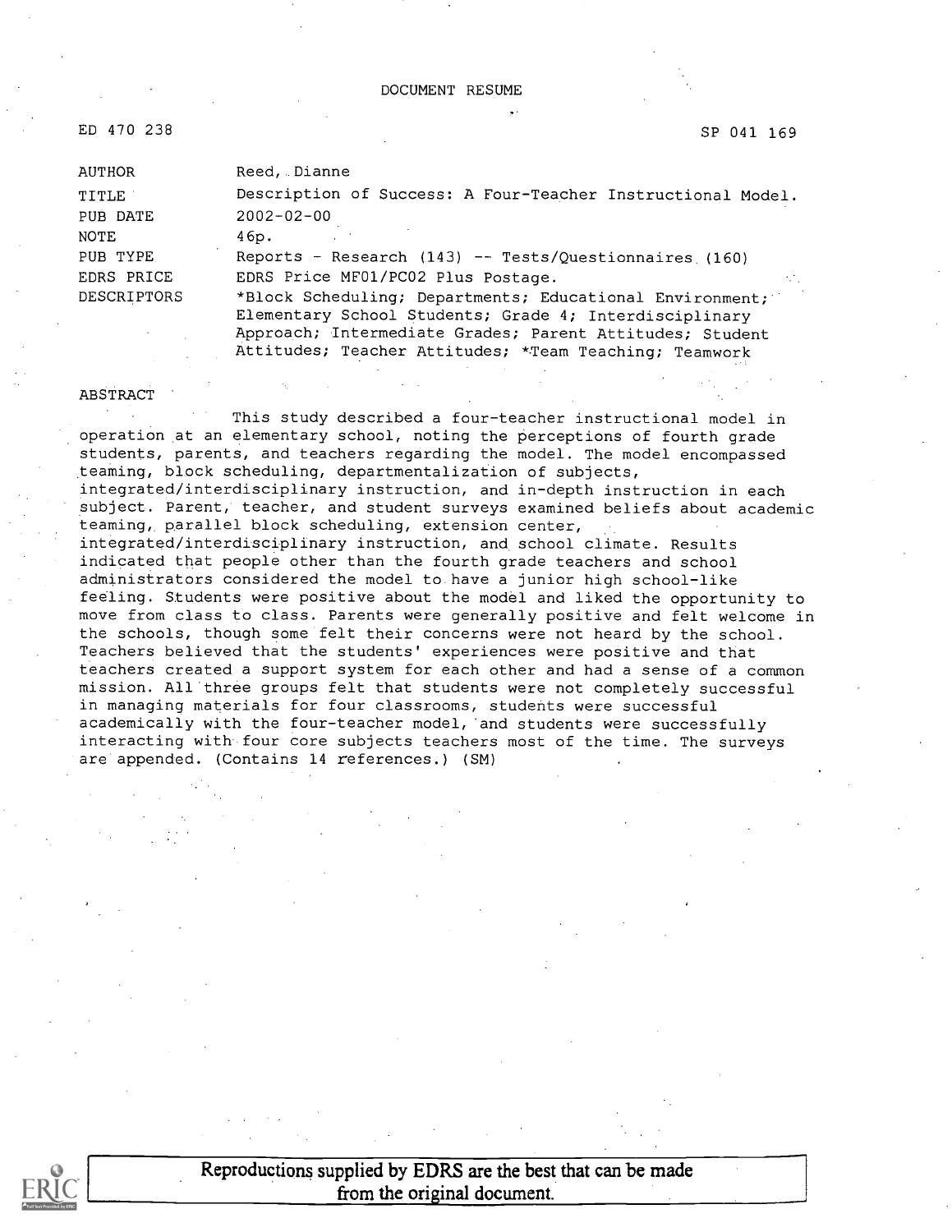ń

## DESCRIPTION OF SUCCESS: A FOUR-TEACHER INSTRUCTIONAL MODEL

Dianne Reed, Ed.D.

Sam Houston State University

February, 2002

PERMISSION TO REPRODUCE AND<br>DISSEMINATE THIS MATERIAL HAS<br>BEEN GRANTED BY

Dianne Reed

1

 $4169$ 

TO THE EDUCATIONAL RESOURCES INFORMATION CENTER (ERIC)

U.S. DEPARTMENT OF EDUCATION<br>Office of Educational Research and Improveme

- Office of Educational Research and Improvement<br>EDUCATIONAL RESOURCES INFORMATION<br>This document has been reproduced as<br>received from the person or organization originating it.
- Minor changes have been made to improve reproduction quality.

٠ Points of view or opinions stated in this document do not necessarily represent official OERI position or policy.

# BEST COPY AVAILABLE

2

 $\sim$   $\sigma^2 N_{\rm max}$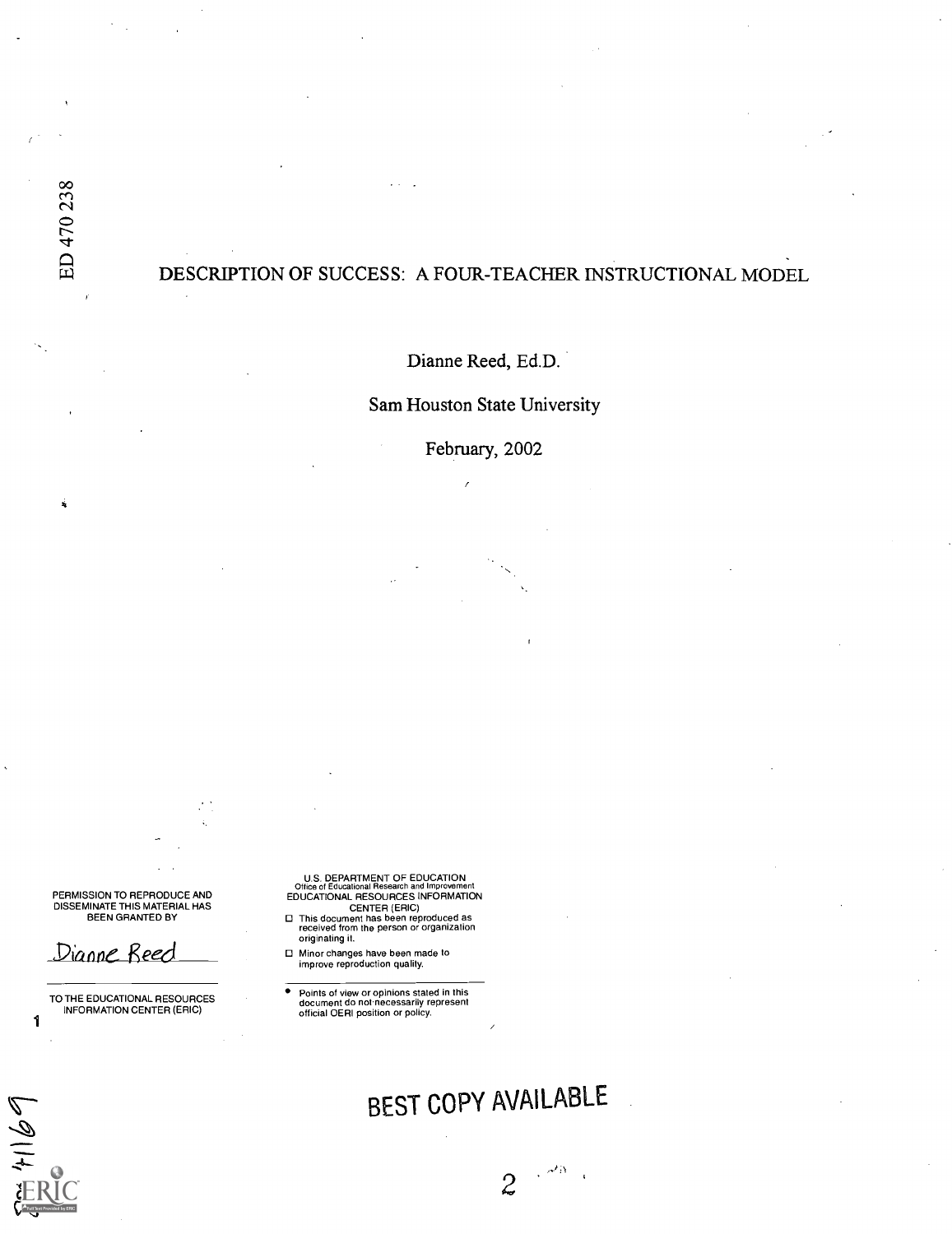#### ABSTRACT

1

This study described the four-teacher instructional model in operation at an elementary school and the school experience of the fourth grade students as constructed by the parents, the teachers, and the students. The five major areas reviewed were: academic teaming, parallel block scheduling, extension center, integrated/ interdisciplinary instruction and school climate.

#### INTRODUCTION

In the selected elementary school in this study, discussions are ongoing regarding elements of academic teaming, scheduling, interdisciplinary curriculum/instruction, and school climate and how these factors affect student achievement. These discussions concerning curriculum occur through site-based, grade level, across grade level, partner, and team leader meetings. The idea of a four-teacher instructional model developed in one of those meetings as a means to bring together the many instructional strategies that were already successfully in place. The four-teacher instructional model encompasses the following characteristics:

- It is a teaming arrangement.
- It is a form of a modified block schedule.
- It requires integrated/interdisciplinary instruction.  $\bullet$
- It is viewed as a means to provide in-depth instruction to students in each subject.  $\bullet$
- $\bullet$ It requires departmentalization of subjects.

The research to sell this concept to improve instruction in an elementary school included:

- Visiting elementary and intermediate schools with a similar instructional model already in place.
- Classroom observations.
- Ongoing conversations with teachers who are already implementing a similar model.
- Teachers spending numerous hours working out management issues that could make or break the model.
- Using parent surveys to determine whether the majority of the parents of students going to fourth grade would support the model.
- Conversations with students to assess their thoughts regarding the model.

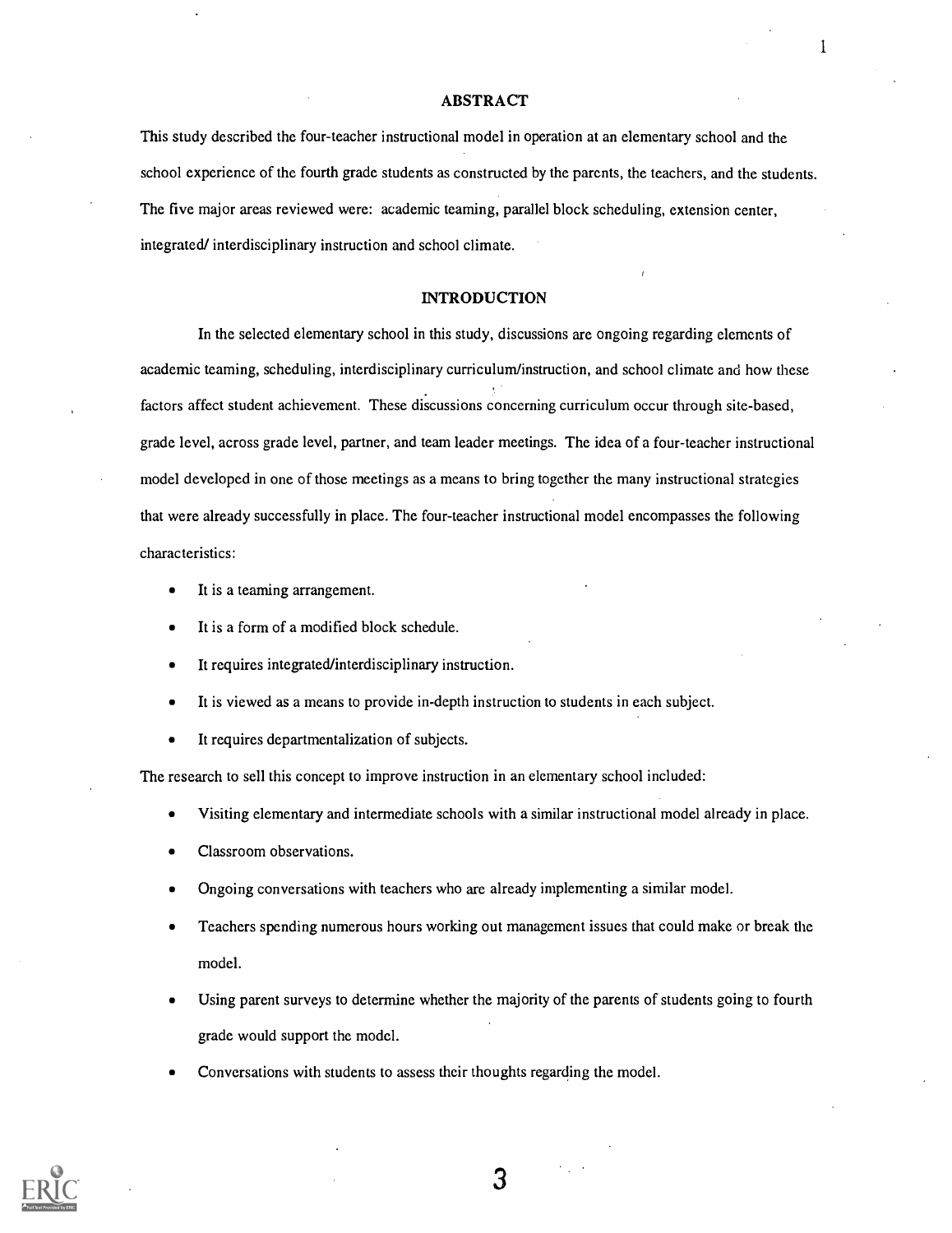#### STATEMENT OF THE PROBLEM

2

A modified form of block scheduling has been in operation at Colin L. Powell Elementary School in the Conroe Independent School District. However, we do not know how the implementation of the fourteacher instructional model has affected the school experience of the school's fourth grade students.

#### PURPOSE OF THE STUDY

The purpose of the study is to describe the four-teacher instructional model and the school experience of fourth grade students as constructed by the parents, the teachers, and the students at Colin L. Powell Elementary School in the Conroe Independent School District. Describing the four-teacher instructional model and the school experience of fourth grade students could aid in designing curriculum, implementing instruction, and different approaches to scheduling in elementary schools.

#### RESEARCH QUESTIONS

- 1. How may the four-teacher instructional model implemented at Colin L. Powell Elementary School be described?
- 2. What is the perception of the students regarding their school experience in the four-teacher instructional model?
- 3. What is the perception of the parents regarding the school experience of fourth grade students in the four-teacher instructional model?
- 4. What is the perception of the teachers regarding the school experience of fourth grade students in the four-teacher instructional model?

#### LIMITATIONS

- 1. The study is limited to the fourth grade students, the parents, and the teachers at Colin L. Powell Elementary School in the Conroe Independent School District.
- 2. The results of the study will not be generalized to other fourth grades in other schools. However, the experience described may be transferable to similar school environments.

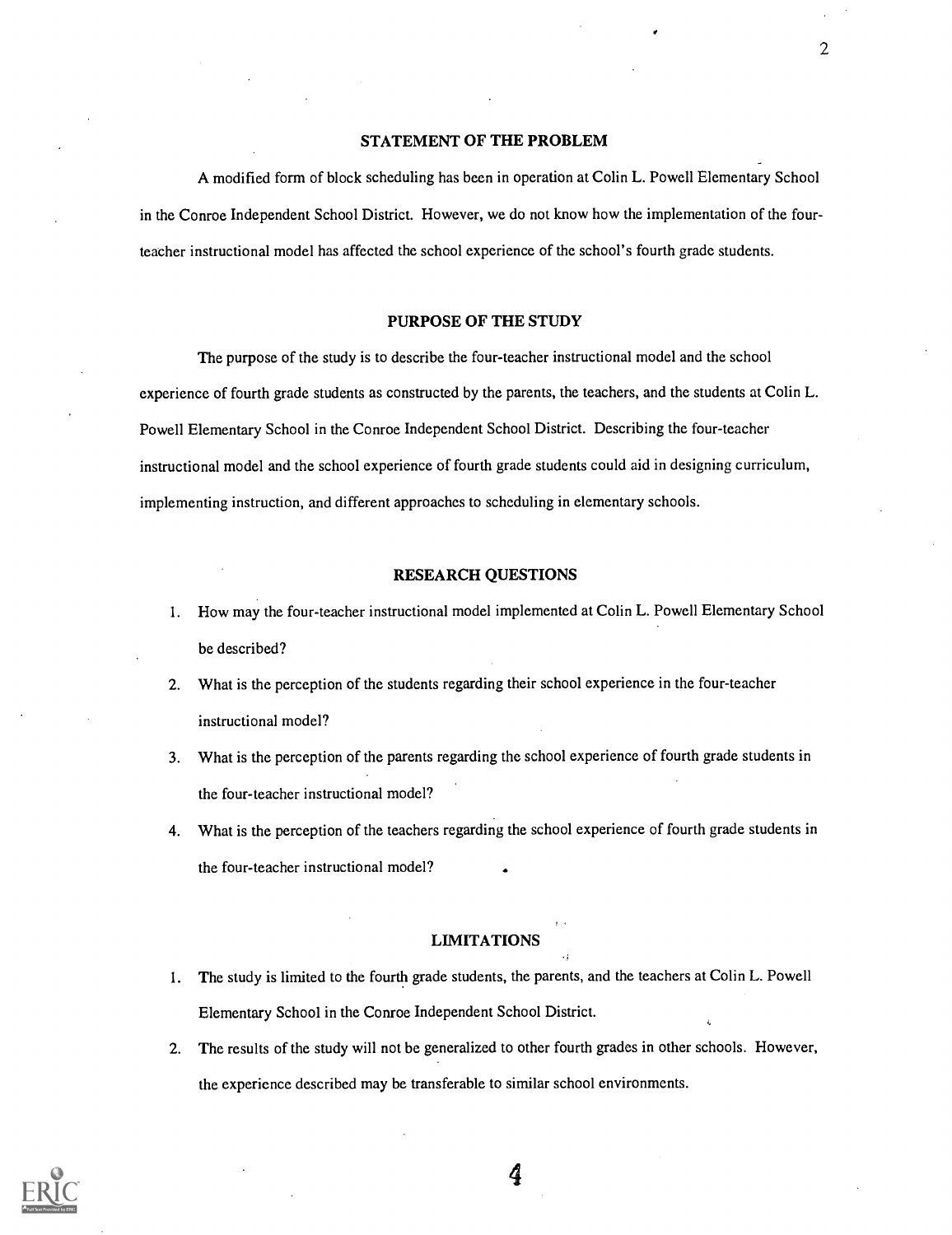#### SIGNIFICANCE STATEMENT

3

In examining the integrated organizational approach of integrating curriculum and instruction, academic teaming, parallel block scheduling, extension center, and school climate in the elementary school, guidance for the future of this school and guidance for schools that are facing similar instructional questions may be obtained.

#### REVIEW OF LITERATURE

Five major areas related to this study were reviewed in the literature: (1) academic teaming, (2) parallel block scheduling, (3) extension center, (4) integrated/interdisciplinary curriculum/instruction, and (5) school climate. Each of the aforementioned five major areas has a significant role in the development and implementation of the four-teacher instructional model in this study.

#### Academic Teaming

Forming teachers into teams bring together teachers of different subjects who teach the same students. A common planning time allows integration of the curricula across subjects to enhance students' intellectual development (Merenbloom, 1966). During this common planning time, teachers problem solve, staff to remediate, improve and enrich students' academic performance and/or behavior, and plan logistics, including, student groupings, and consistent practices. Only 10% of schools show a commitment to teaming by providing adequate common planning time and by having the team use a significant portion of that time for team planning and activities (MacIver, 1990).

Teams are made up of humans who exhibit behaviors, which lead to inevitable problems (Robin & Finley, 1995):

- Personality conflicts. Individual agendas and personal feelings are allowed to interfere with team  $\bullet$ efforts.
- Confused goals. The team doesn't know where it's going or why it' even been put together.
- Jumbled roles. Who's supposed to do what?

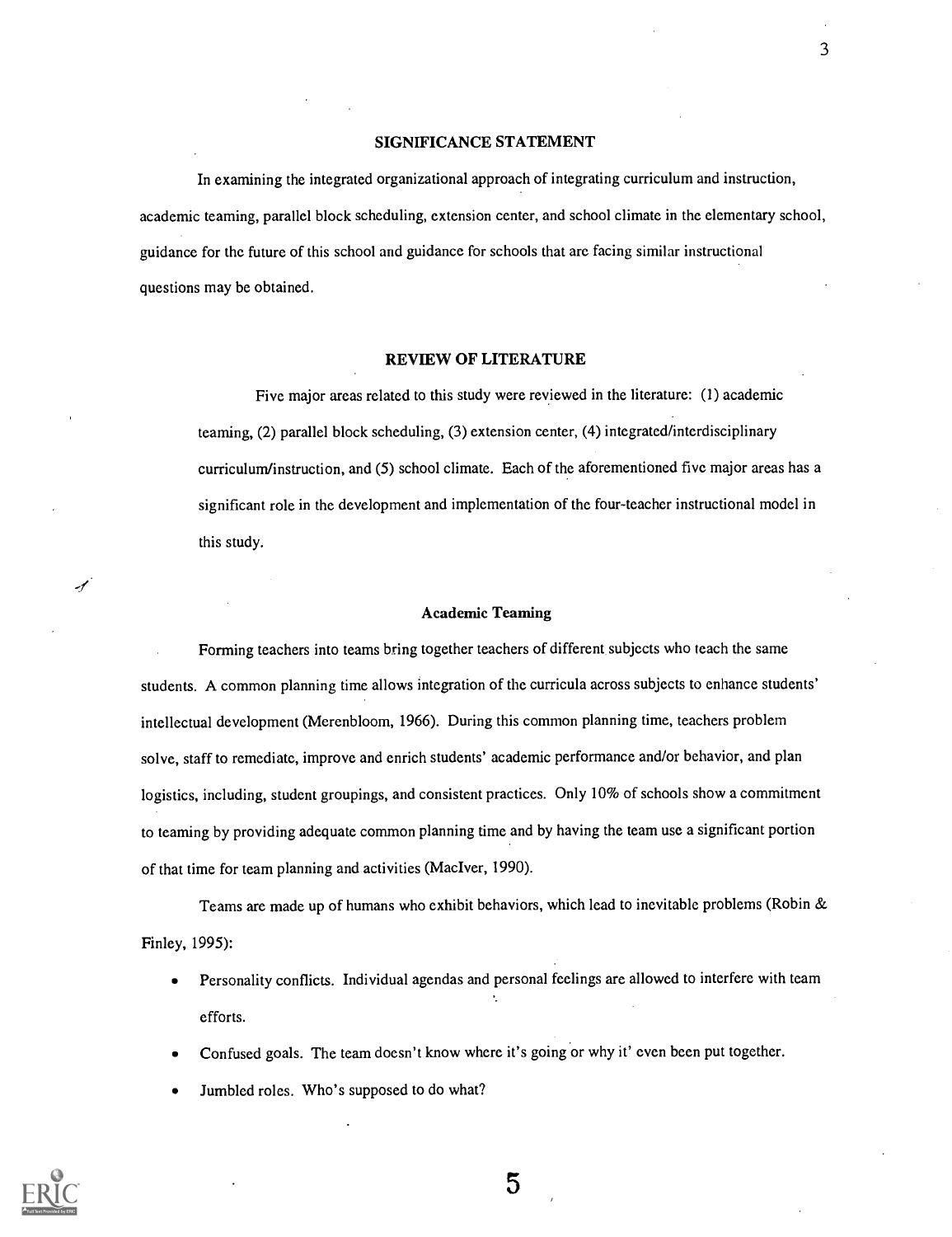- Poor leadership. Without guidance and inspiration, the team is allowed to drift aimlessly.
- People are social animals. They prefer to work together in teams rather than individually.

Teams also bring advantages (Robin & Finley, 1995):

- Teams increase productivity. Teams spot opportunities that management might not see.
- Teams improve communication and decision- making. The business of teams is to share information and delegate work.
- Teams are more effective. Teams bring a wider knowledge to the problem.
- Teams improve processes. Teams can review th entire process as a whole.
- Teams differentiate while integrating. Teams draw on different backgrounds to succeed as a unit.  $\bullet$

Psychologist B.W. Tuckman identified the stages of a team's formative process (Robin & Finley, 1995):

- Forming. The team is learning to deal with one another.
- Storming. Conflicts are brought to the surface and must be resolved before the team can continue to operate.
- Norming. Team members settle into their roles and a team feeling begins to develop.
- Performing. The team is united and working on the task at hand.

#### Parallel Block Scheduling

Research has found that the amount of time spent learning, decisions on student grouping, use of space, and method of instruction are all determined or influenced by the type of scheduling in a school (Kruse & Kruse, 1995).

#### What is Parallel Block Scheduling?

There are as many versions of parallel block scheduling as there are schools. Being a flexible model, parallel block scheduling is easily adapted for meeting the needs of schools with unique student populations, programs, and resources. Each variation of parallel block scheduling is built on the following characteristics (Canady & Rettig, 1996):

The classroom teacher's instructional program takes precedence over other scheduling considerations for special programs and support services.

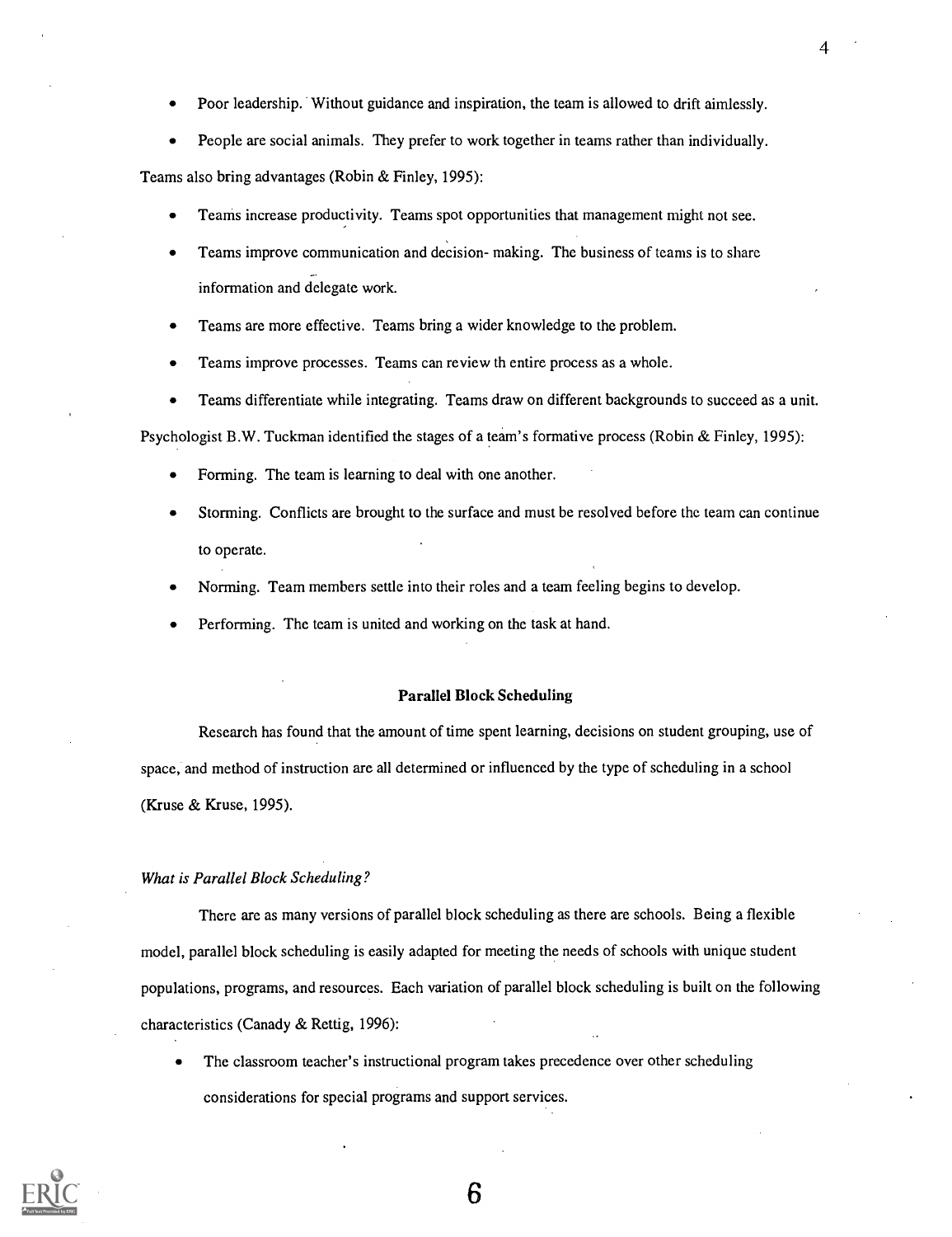- Large blocks of uninterrupted instructional time are reserved for language arts and mathematics.
- Interruptions during teacher-directed instruction in language arts and mathematics are limited to true emergencies.
- Classroom instruction in language arts and mathematics is provided in reduced-size groups. Ideally, homeroom teachers work with one group of students at a time. Other groups of students receive support services or go to an "Extension Center".
- Large group instruction and practice are provided in Extension Centers or computer labs so homeroom teachers can work with smaller groups of students on language arts and mathematics during extended blocks of time.
- Support services, such as special education and Title I programs that still use a pull-out model, are scheduled during time that is not allocated for direct instruction. These services are provided during Extension Center time.
- Schedules for language arts, mathematics, social studies, science, special programs, and support services are coordinated by an administrator or designee. The coordination may be an individual or a committee of teachers and staff within the school.

#### Why Implement Parallel Block Scheduling?

When schools deal with the details of implementing a block schedule, teachers and administrators are forced to examine the most important aspects of school organization, instruction, and curriculum issues that all too often remain buried under "administrivia" of school life. Parallel block scheduling has numerous advantages:

- It provides for smaller instructional groups in language arts and mathematics.
- Helps blend support programs and reduce stigma for students who receive support services.
- Improves test scores. Whittier Elementary School in Mesa, Arizona has a diverse student population with more than 40% of the students receiving free and reduced lunch. Student achievement rose significantly after parallel block scheduling was implemented, and 80% of Whittier Elementary School Title I students passed the Arizona State Competency Tests compared to the district average of 57% (Vanderhye, 1996).

7



# BEST COPY AVAILABLE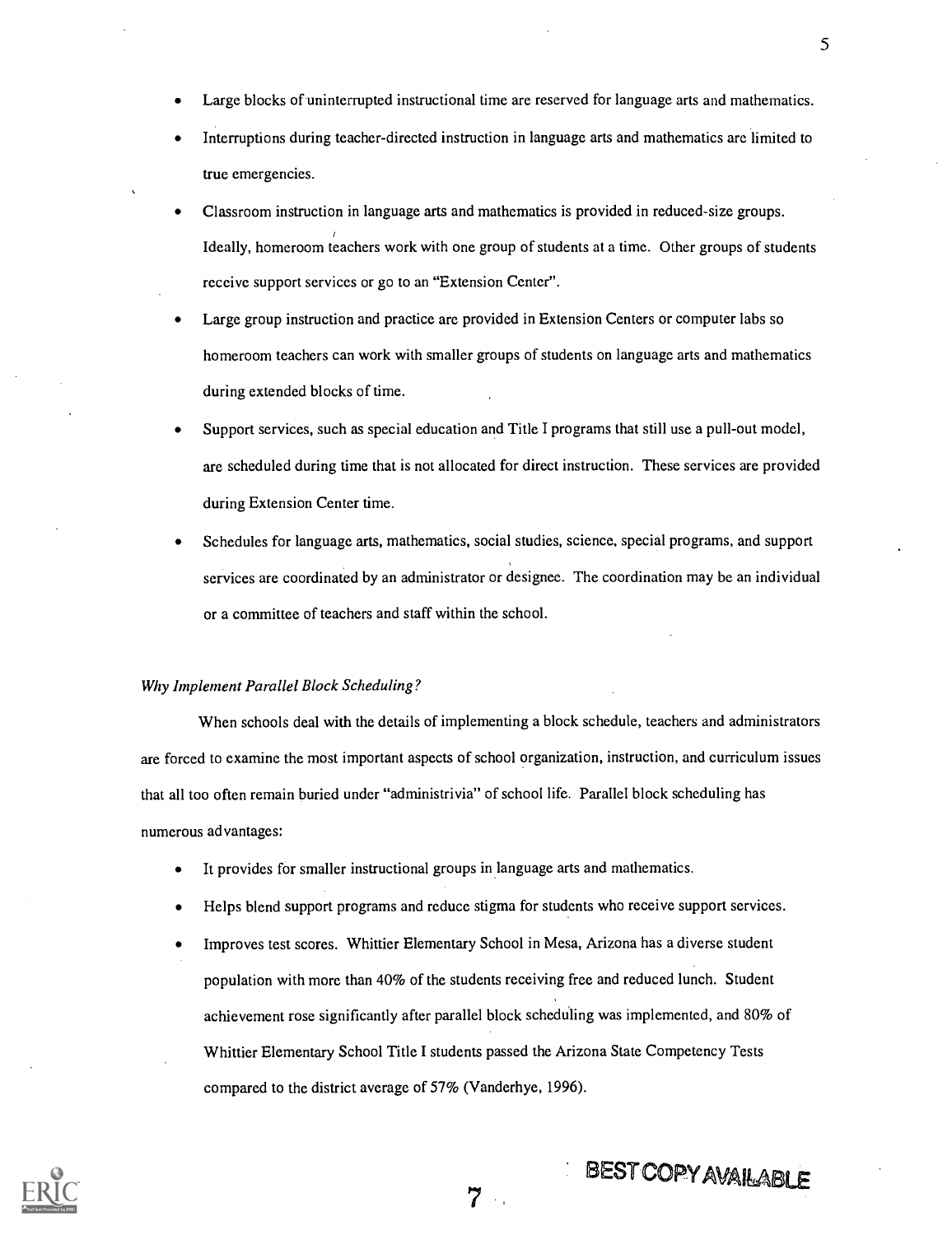- Addresses grouping issues.
- Reduces discipline problems.

The goal of a block scheduling program is to provide students with an environment that fosters higher learning and achievement levels.

#### Instruction in a Parallel Block Schedule

Teachers must (and most do) make changes to their teaching when schools implement block scheduling. Since strategies must change for effective block scheduling, assessment techniques must also change. Portfolios, videotape analysis, rubrics, and peer reviews, are some of the suggestions that Flemming et al. make for alternative forms of assessment (1997). Nearly three-fourths of teachers in a block schedule, over time and with appropriate staff development and support, engage students in more active learning. Because of a change to block scheduling, teachers re-examine curriculum and redefine priorities. Teachers must discuss what is to be covered in courses and how to pace a course within a new time structure.

#### Thoughts on Scheduling for the  $21<sup>st</sup>$  Century

Given the many demands made of schools today, the wonder is not that they do so poorly, but that they accomplish so much. Our society has stuffed additional burdens into a time envelope of 180 six-hour days without regard to the consequences for learning. In terms of time, our schools are unchanged despite a transformation in the world around them (Hackman and Schmitt, 1997).

As elementary schools build foundations that prepare students for future education, parallel block scheduling supports the best instructional programs, meeting the needs of students and teachers (Hopkins  $\&$ Canady, 1997b). Because it is so flexible, it can be adapted to meet specific needs arising from current instructional practices and research. As a viable alternative to traditional scheduling, it is anticipated that parallel block scheduling will continue to evolve, enhancing instructional innovations (Hopkins & Canady, 1997b).

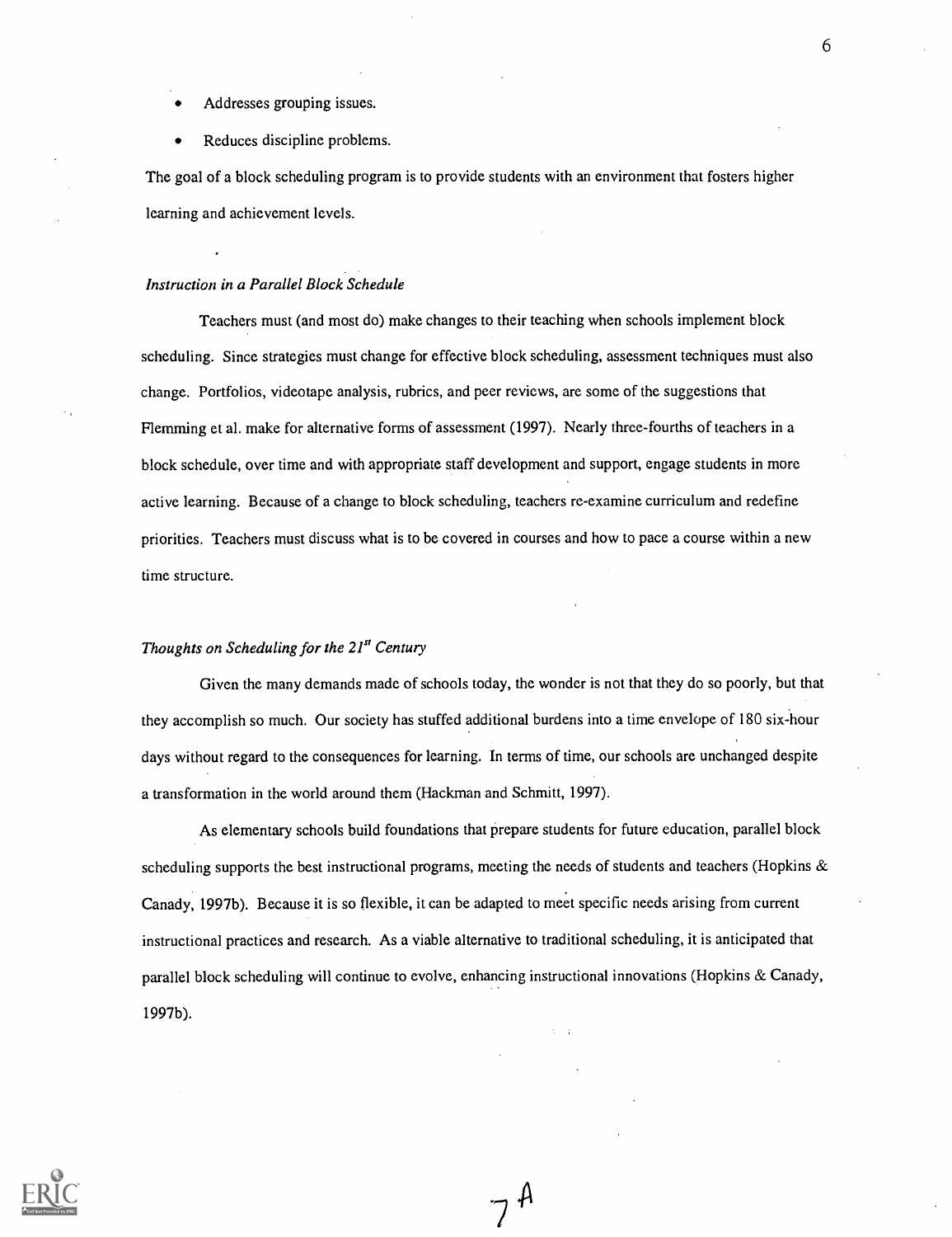#### The Extension Center

While the classroom instructional program is the place where primary instruction takes place in a parallel block schedule school, the Extension Center is the place where instruction is enhanced and enriched. The Extension Center allows for reduced groups of students in classrooms. It is the place where students who need remediation and re-teaching receive those opportunities. Students who need enrichment and experiences that extend classroom instruction can experience them as well.

#### Integrated/Interdisciplinary Curriculum/Instruction

Knowledge and skills are taken out of abstract subject categories and repositioned in the context of thematic units where they are more likely to develop. All subject matter learning is connected and a system of delivery to students is brain compatible (Caine & Caine, 1991). The concept is based on three interlocking, interdependent principles: (1) teaching strategies, (2) curriculum development, and (3) brain research (Caine & Caine, 1991). Mary Strubble (1990) concluded the following regarding the use of interdisciplinary units with students: (1) students take a more active role, (2) students help clarify the effectiveness and ineffective parts of the unit, (3) students talk about the units in ways that help validate the experiences in the eyes of parents and the community, and (4) students see the interconnectedness of the world around them.

#### School Climate

A school's learning-working climate is an avenue for identifying attitudes, opinions, and beliefs that individuals perceive to be true about the school. When time is used well in schools, not only does the climate of the school improve, but the opportunity for learning increases. Evidence of an improved school climate can best be seen in the decline in the number of disCipline problems reported and in the positive reports from teachers on the energized atmosphere of their classes (Queen & Gaskey, 1997).

#### MEHODOLOGY

The steps taken to begin this study are as follows:



7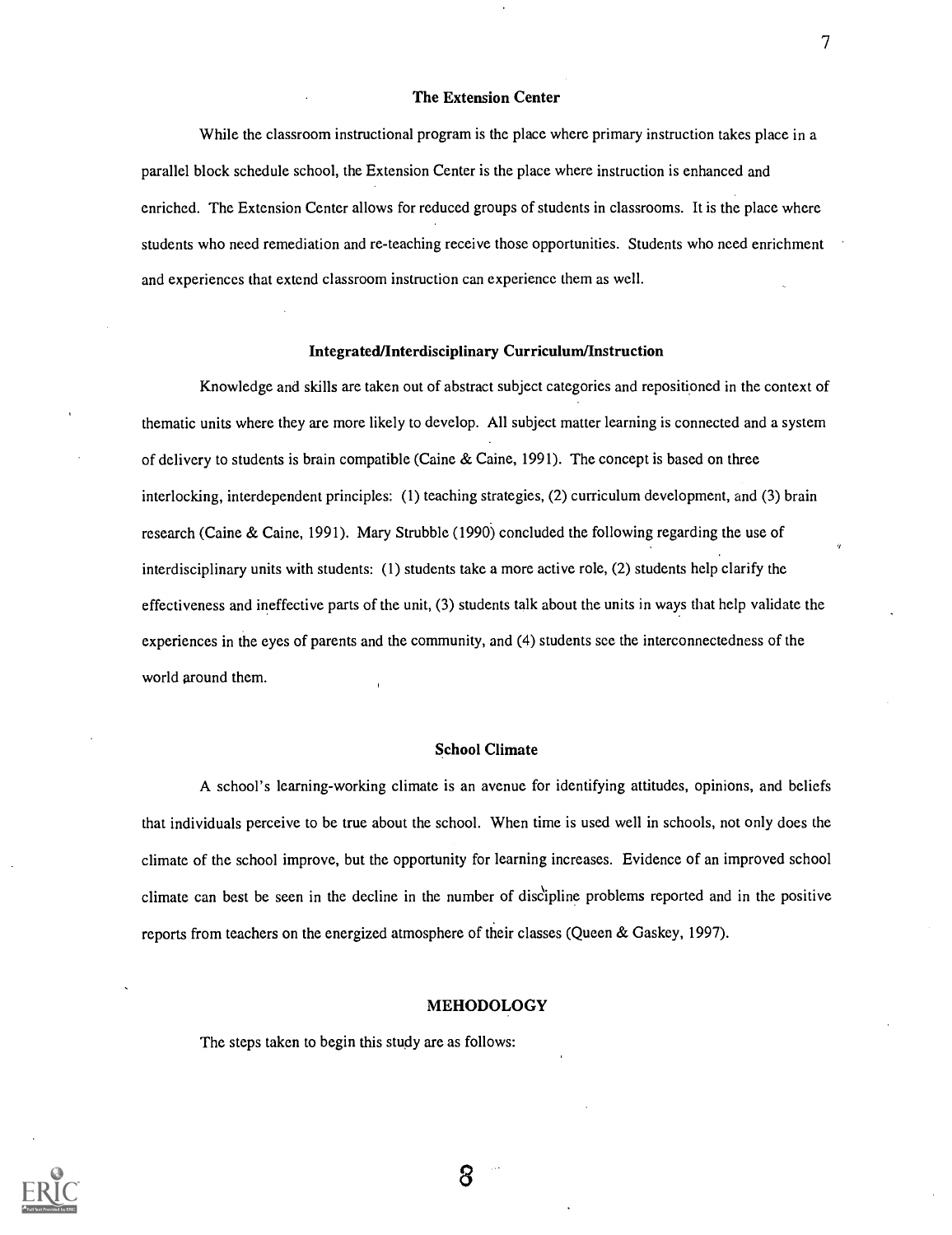- 1. Written permission to conduct the study was acquired from Dr. David Lusk, Superintendent, Conroe ISD.
- 2. A meeting with the campus site-based decision making committee was held to present the purpose and objective of the then impending study.
- 3. Faculty meeting and a parent information night was held to present the purpose and objective to the then impending study.
- 4. The fourth grade teachers had prior knowledge of the plan to conduct the study and looked forward to using the findings to improve instruction.

#### **SETTING**

Colin L. Powell Elementary School opened in the fall of 1994. At the time of the study the student population was 758 in kindergarten through fourth grade. The school is located in a high- income community. The fourth grade teachers were the only teachers on a grade level interested in implementing the four-teacher instructional model.

#### POPULATION

The subjects of this study were fourth grade students, fourth grade teachers, and parents of fourth grade students at Colin L. Powell Elementary School . All 159 students, the parents of the students, and the eight fourth grade teachers were included in the study. There was no identifiable reference to any teacher, parent, or student throughout the study.

#### DATA COLLECTION AND INSTRUMENTATION

Separate questionnaires using a five- point scale for answers were developed for the parent (Appendix A), the teacher (Appendix B), and the student (Appendix C) following the guidelines in Educational Research: An Introduction (Gall, Borg & Gall, 1996). Each group of respondents was asked two open-ended questions: "What do you like about the four-teacher instructional model? and "What do you dislike about the four-teacher instructional model?" The open-ended questions were constructed following the guidelines in *Doing Naturalistic Inquiry* (Erlandson et al., 1993). The eight questions on the

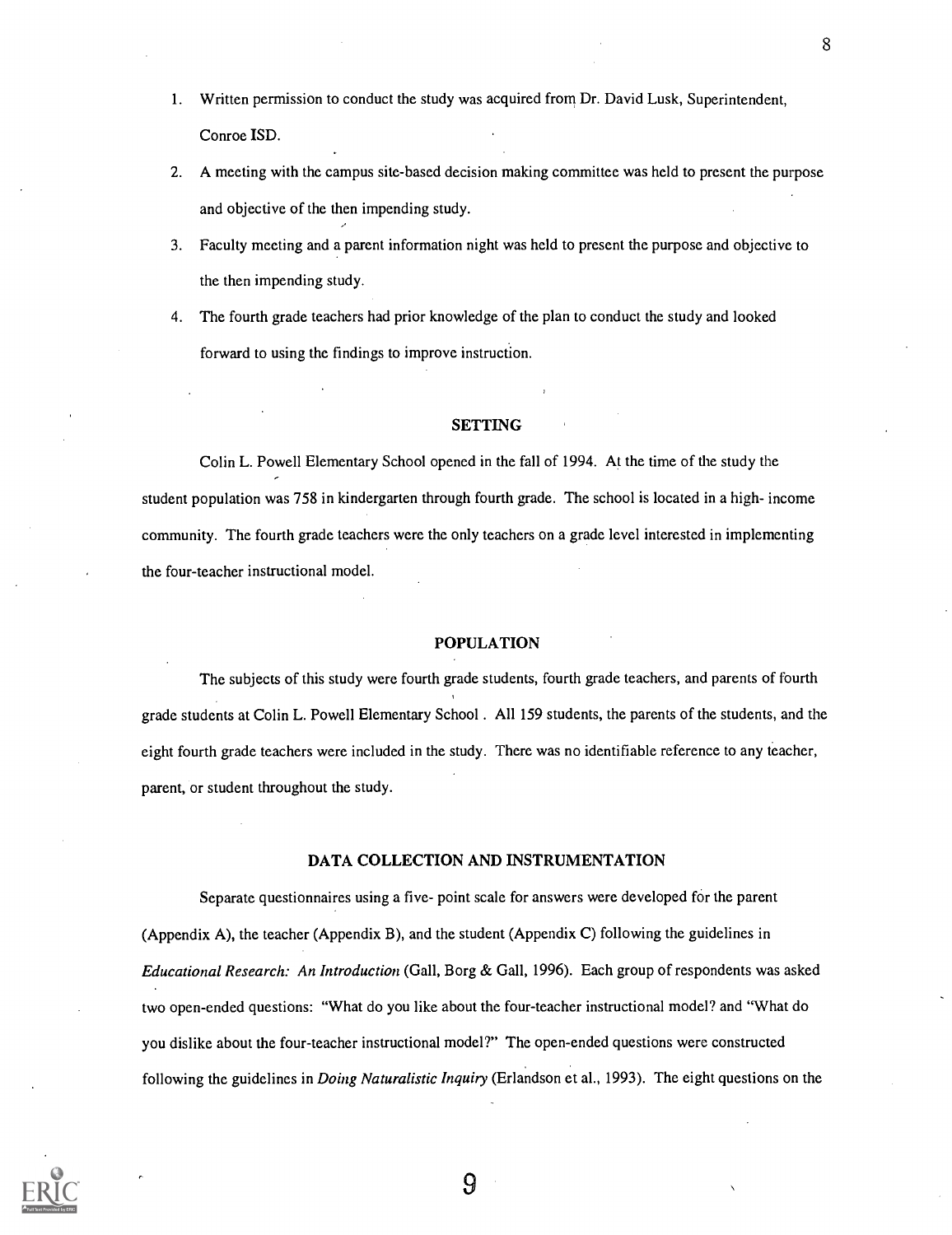student questionnaire (Appendix C) were derived from conversations with parents and teachers and observations of the model. The teacher and parent questionnaires combined published instruments along with items developed by the researcher based on the same criteria as the student questionnaire. The NSSE Parent Opinion Inventory (Appendix D) and Teacher Opinion Inventory (Appendix E) were chosen because the questions on each inventory could provide information for the major topics of this study, which arc scheduling, management and organization as it relates to classroom instruction, nurturing learning atmosphere, and teaming among teachers. The combined instruments for the questionnaire yielded a total of 86 items. The combined instruments for the parent questionnaire yielded a total of 73 items. The combined instruments for the parent questionnaire yielded a total of 73 items. The Parent Opinion Inventory is divided into four sections: School/Parent/Community Relations, Quality of Instructional Programs, Support for Student Learning, and School Climate/Environment for Learning. There is a fifth section that is for optional use  $-$  Additional Questions  $-$  Local. This section was used to answer the eight statements developed by the researcher. The Teacher Opinion Inventory is divided into five sections: Quality of Instructional Programs, Support for Student Learning, School Climate/Environment for Learning, School Organization, and Job Satisfaction. There is a fifth section that is for optional use  $-$ Additional Questions - Local. This section was used to answer the eight statements developed by the researcher. All statements in the Parent and Teacher Opinion Inventories were used in this study. However, the researcher determined that some of the statements did not directly address the operation of the four-teacher instructional model. Parent consent forms (Appendix F), parental consent forms (Appendix G), student assent forms (Appendix H) and teacher consent forms (Appendix I) were sent to each group respectively. All eight teacher opinion inventories were returned, 141 out of 149 parent inventories were returned, and 152 out of 159 student questionnaires were completed.

#### DATA ANALYSIS

The quantitative data from the parent, the teacher, and the student questionnaires created by the researcher and the NSSE Parent Opinion Inventory and Teacher Opinion Inventory were analyzed to answer the four research questions. The qualitative data were obtained from the responses of the parents, teachers, and students to the two open-ended questions on the questionnaire, which asked specifically what



9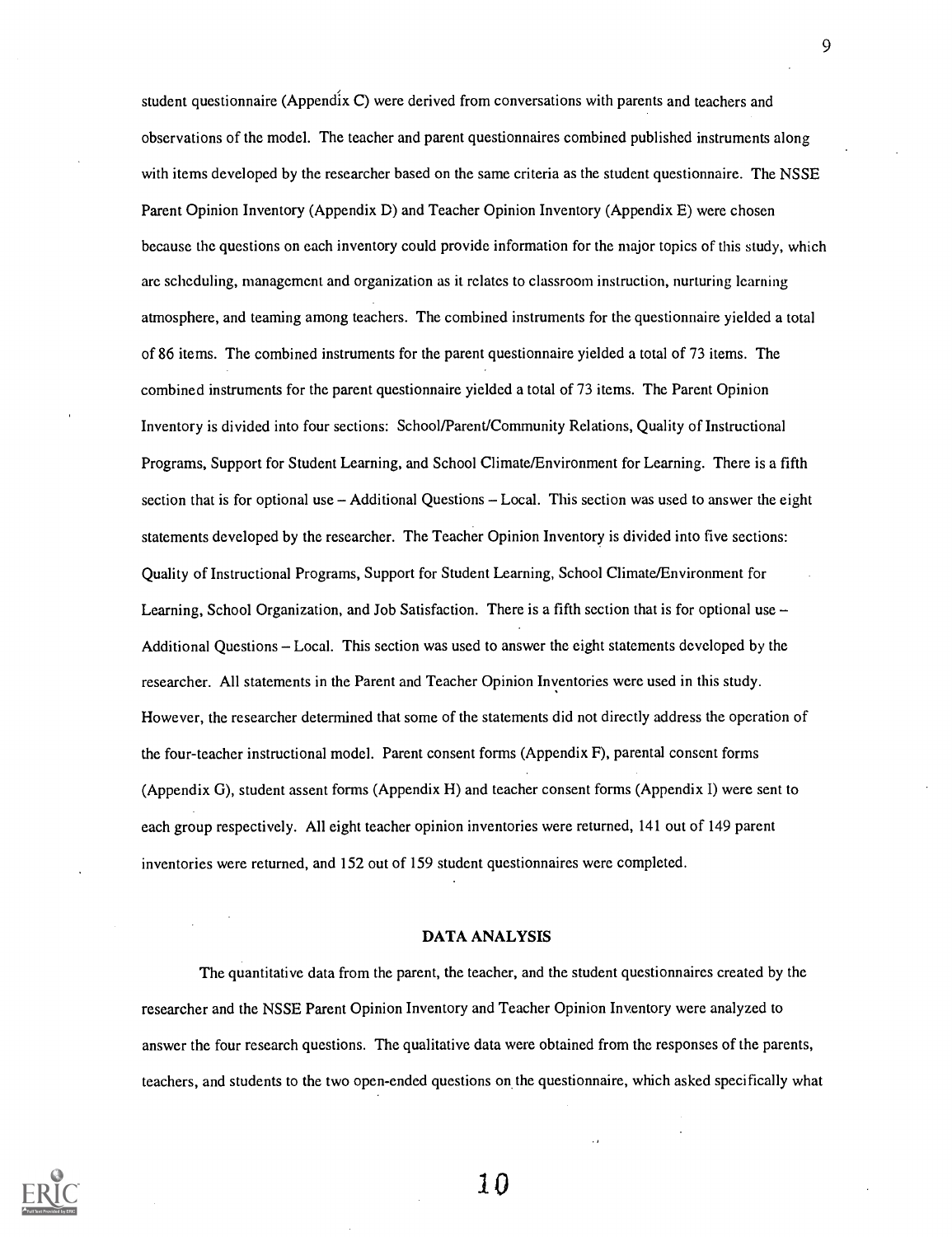each respondent likes and/or dislikes about the four-teacher instructional model. Averages, standard deviations, and percentages were calculated by item and by section for the NSSE Parent Opinion Inventory and the NSSE Teacher Opinion Inventory. Averages and percentages were calculated for the student questionnaire, which included eight items. Tables represent the final data results of the quantitative data gathered. The qualitative data were documented with direct quotes from participants in the specified groups.

#### FINDINGS, SUMMARY, CONCLUSION, AND RECOMMENDATIONS

#### Background Description

#### What is the Four-Teacher Instructional Model?

The four-teacher instructional model is made up of eight teachers, four teachers in each "community". In each "community" there is a teacher for math, science/extension center, writing/language arts/social studies, and reading/spelling/social studies. Each "community" has a homeroom with students who qualify by district criteria in reading, math, science, or social studies for the gifted and talented program. Each "community" has a homeroom with students who meet the eligibility criteria for special education programs.

#### Why was this Model Chosen?

The belief of the fourth grade teachers and the school administrators was that the model would increase student achievement. They believed that teachers would be more able to capture students' interests, which would raise their level of confidence and success, and result in a positive impact on selfesteem. The fourth grade teachers and the administrators wanted to meet the challenge of the superintendent to develop and implement initiatives, which may have a positive effect on students' academic achievement. An effort was being made to combine some of the successful instructional strategies already in place and present them in one, effective format. The model would provide the opportunity for all students to be taught by the teacher with the greatest interest and competence in each subject area. The model provides the opportunity to meet the individual needs of students in the gifted and talented and special education programs.

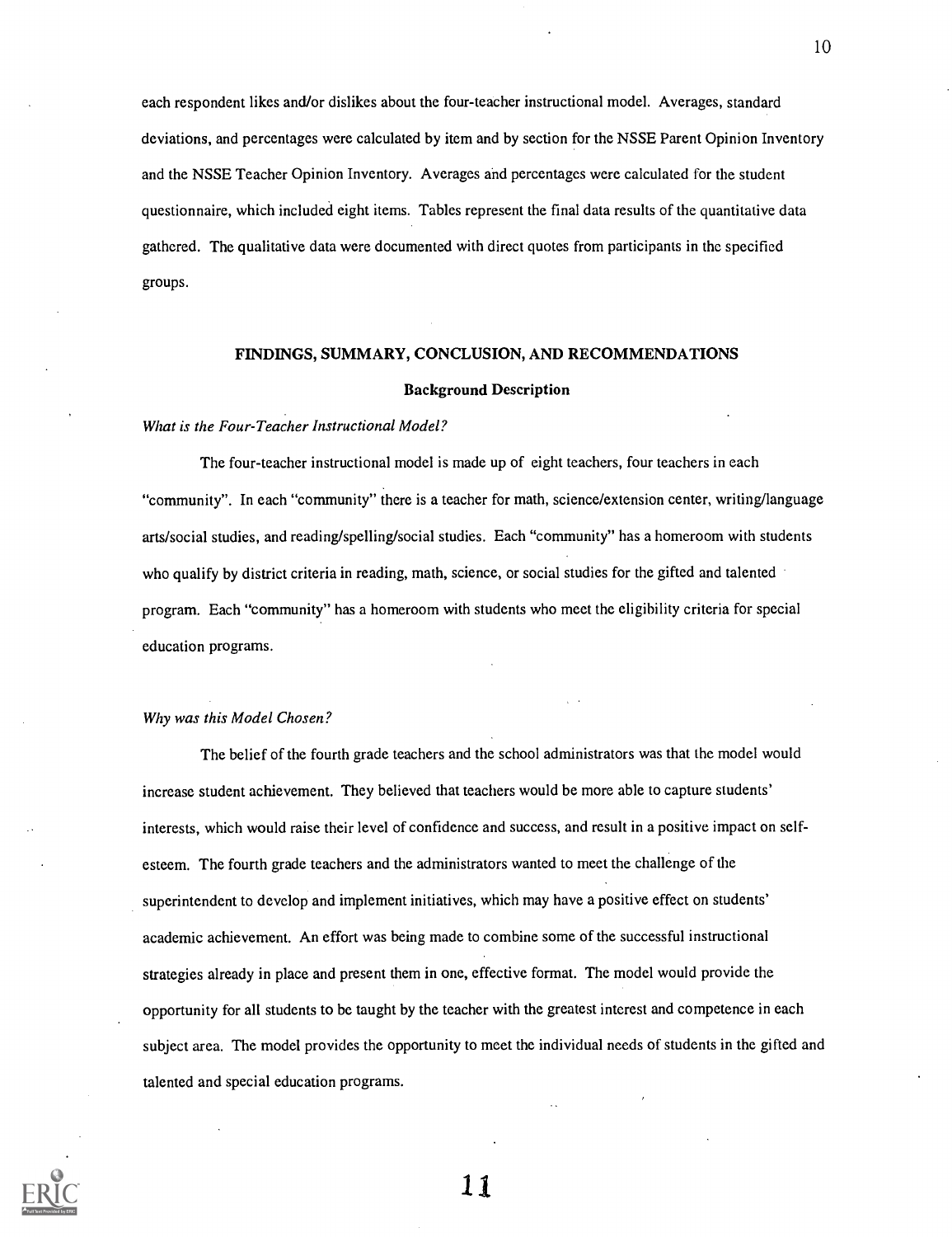#### How Do the Students Move From Class to Class?

The students move from class to class with their homeroom group unless a student needs a different instructional arrangement. All eight classes move at the same time, across the hall or nextdoor. There arc two advisement periods per week during the first block. Extension Center is scheduled during the science block.

#### Management and Organization in the "Communities"

Students use the Management of Organizational Skills Everyday (M.O.O.S.E.) binder. Subjects have color-coded pocket folders for each class. Textbooks for each student in every class are stored in the classrooms. Students carry their backpacks with their lunch and pencil bag to each class. Only one major project is assigned at any given time in an effort not to assign too much homework. White binders containing conduct records are kept in each classroom. Purple folders are used to send home the conduct reports and weekly papers from each class on Tuesday. The homeroom teacher schedules the parent conference in the fall. A "community" newsletter is sent out monthly.

#### Does My Child Have a Nurturing Learning Atmosphere?

This concern stems from the belief of parents and other adults that young children need one and no more than two teachers in order to build a relationship with teachers, which impacts achievement. All eight teachers are familiar with all students in their "community". All teachers put their thoughts together to plan success for all students. The school tries to build on the foundation of nurturing that parents develop at home.

#### The Role of the Campus Site-Based Decision Making Committee

The site-based decision making committee is an advisory committee made up of teachers, staff, a community representative, a business representative, and parents. The committee rarely makes a decision without first consulting with the rest of the faculty and staff.

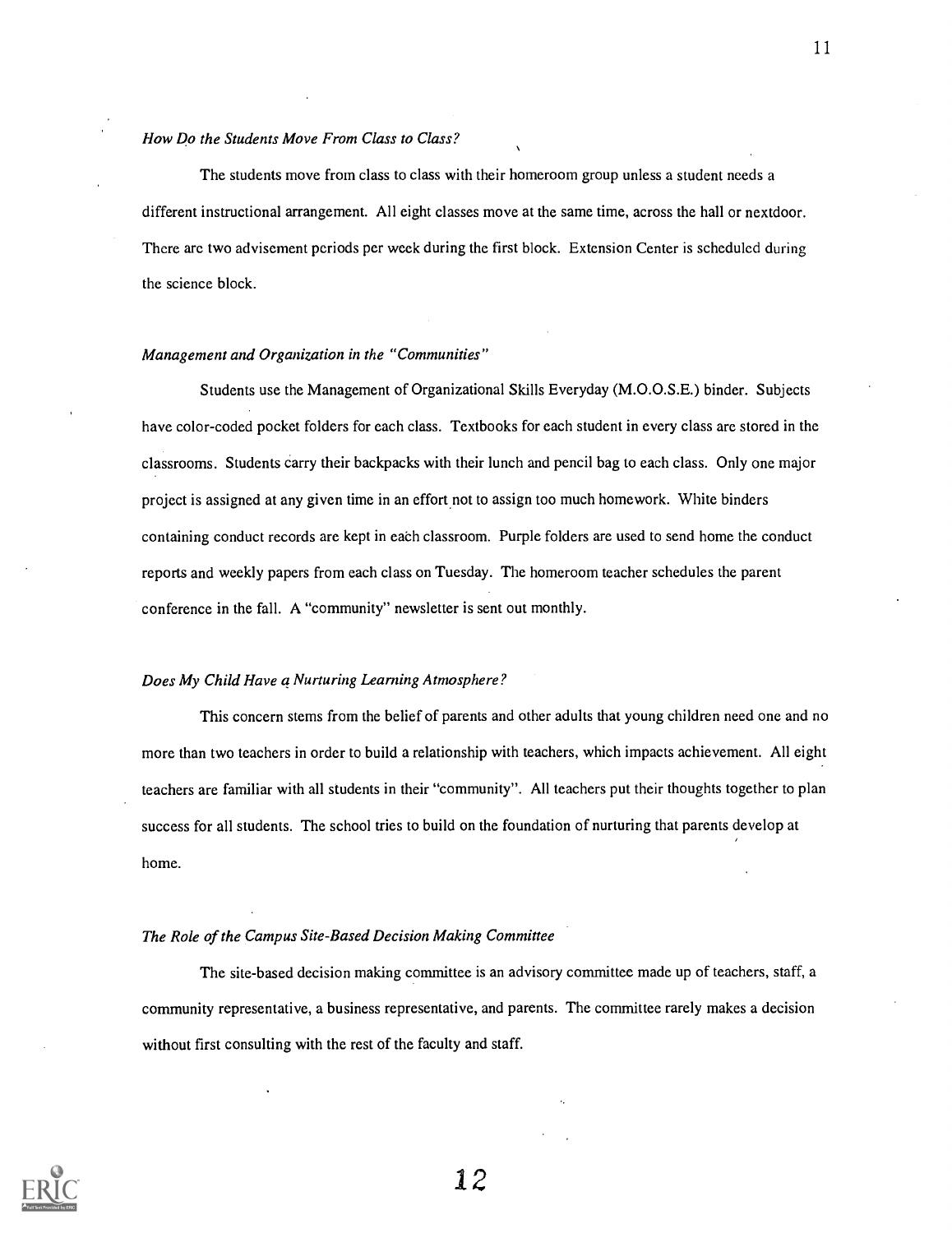What are the Strengths of the Four-Teacher Instructional Model?

The following list has been determined as strengths based on student academic improvements as observed by teachers in daily work and test grades, low incidents of discipline referrals, and students' interpersonal interactions with other students and teachers.

- Opportunities for teachers to plan in-depth instruction.
- All eight teachers teach students at all levels of abilities including gifted and talented and special education.
- Increased communication among all teachers with each "community", across "communities", with subject areas and across subject areas.
- Increased alignment of objectives.
- Effective integration of curriculum.
- Increased opportunity for teachers to know and be involved with more students.
- Opportunity for students to be involved with more teachers.
- Increased opportunity to identify weaknesses in instruction in fourth grade and other grade levels.
- Increased opportunity for teachers to consult with each other when a student is having difficulty and to provide solutions that are successful.
- Opportunity for students to become familiar with transition and remain organized.
- Feedback to parents on student progress from more than one point of view, which may provide a realistic picture of the student's academic and social-emotional functioning.
- More efficient use of instructional time.
- Demonstrates the components of 7 Themes Common to Successful Schools as identified in Dr. Joe Johnson's Successful Title I School-wide Programs (Johnson & Ragland, 1996): Focus on the academic success of every student ; No excuses; Experimentation; Inclusivity -everyone is part of the solution; Sense of family; Collaboration and trust; Passion for learning and growing.
- Integration of themes in subjects.
- Provides students opportunities to move more frequently.
- Students improve interpersonal skills through adapting to different teaching styles.



13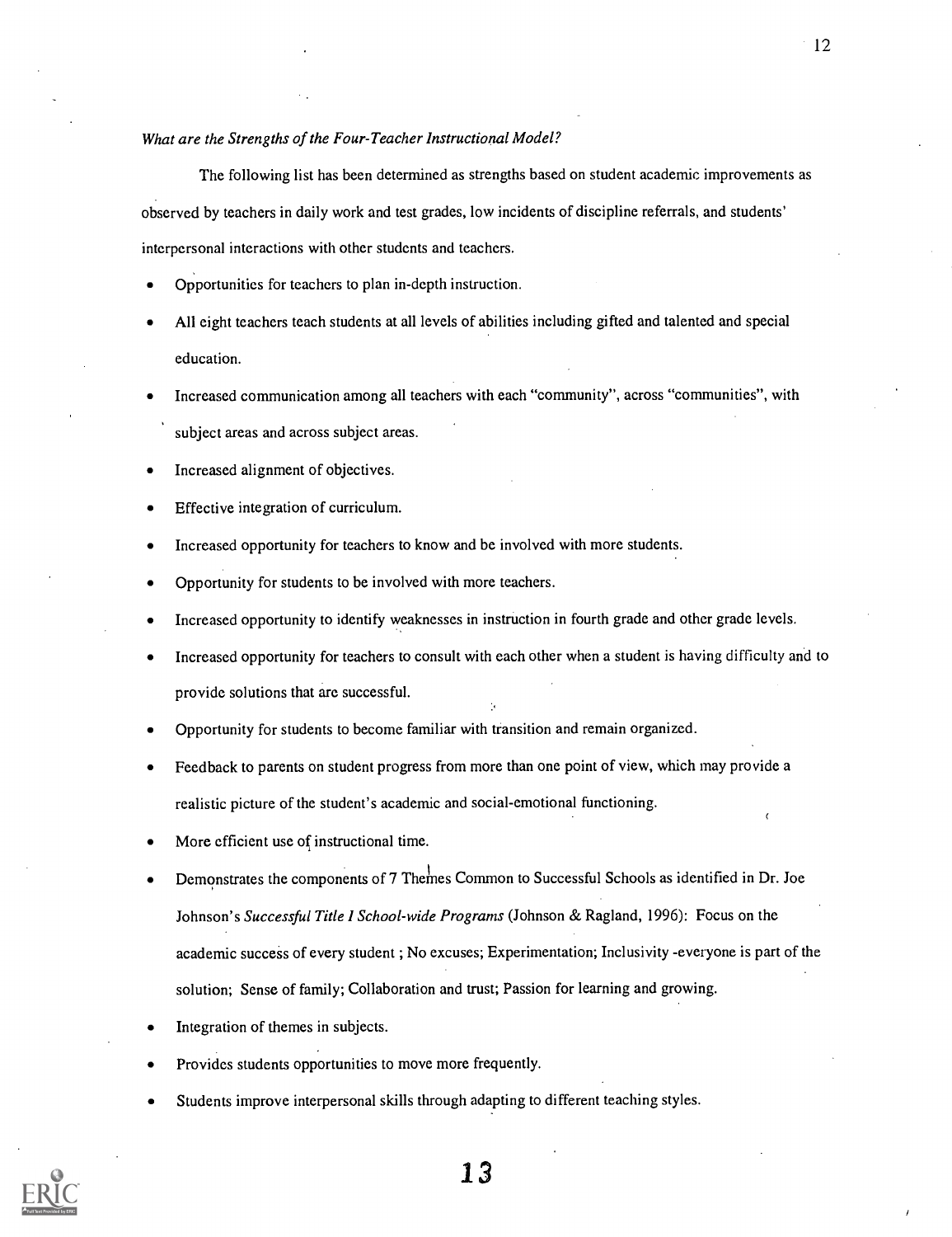- Compact several efforts to improve instruction into one model.
- Decrease in the number of discipline incidents.
- Students adjust more easily to the multiple teacher instruction model at George Mitchell Intermediate School for which Colin L. Powell Elementary is a feeder school.

#### The Teaching Team

The teachers decide which teachers would be in each "community" and what they each would teach based on their areas of expertise and interest. The school administration agreed with their proposals. Because the teachers had a great deal of authority in making the decisions for the team, it appears that it was easy for them to learn to work together and build strong relationships. Both teachers and students are part of a team, therefore, they feel a sense of belonging.

#### STAKEHOLDER EVALUATION - QUANTITATIVE FINDINGS

The National Study of School Evaluation calculated the averages, percentages, and standard deviations for each statement on the parent and teacher opinion inventories, which included the questionnaires developed by the researcher for parents and teachers. If the average is greater than 3.0, then the results indicate that the respondents have a fairly positive opinion with respect to the specific issue addressed in the item. The higher the value, the stronger the degree of agreement. If the average is less than 3.0, the results indicate that the respondents tend to disagree with the-specific statement. The lower the value, the stronger the degree of disagreement. The standard deviation is a measure of the dispersion or variability around the mean or average. Since the range of point values for the responses for the opinion inventories is five, a standard deviation around 0.83 would be considered to be fairly typical. Standard deviations on the opinion inventories above 1.0 tend to point to an item on which there is less agreement among the respondents. A standard deviation of 1.5 or more, however, indicates a considerable.degree of disagreement among those to the item. Averages and percentages for each question on the student questionnaire were calculated.

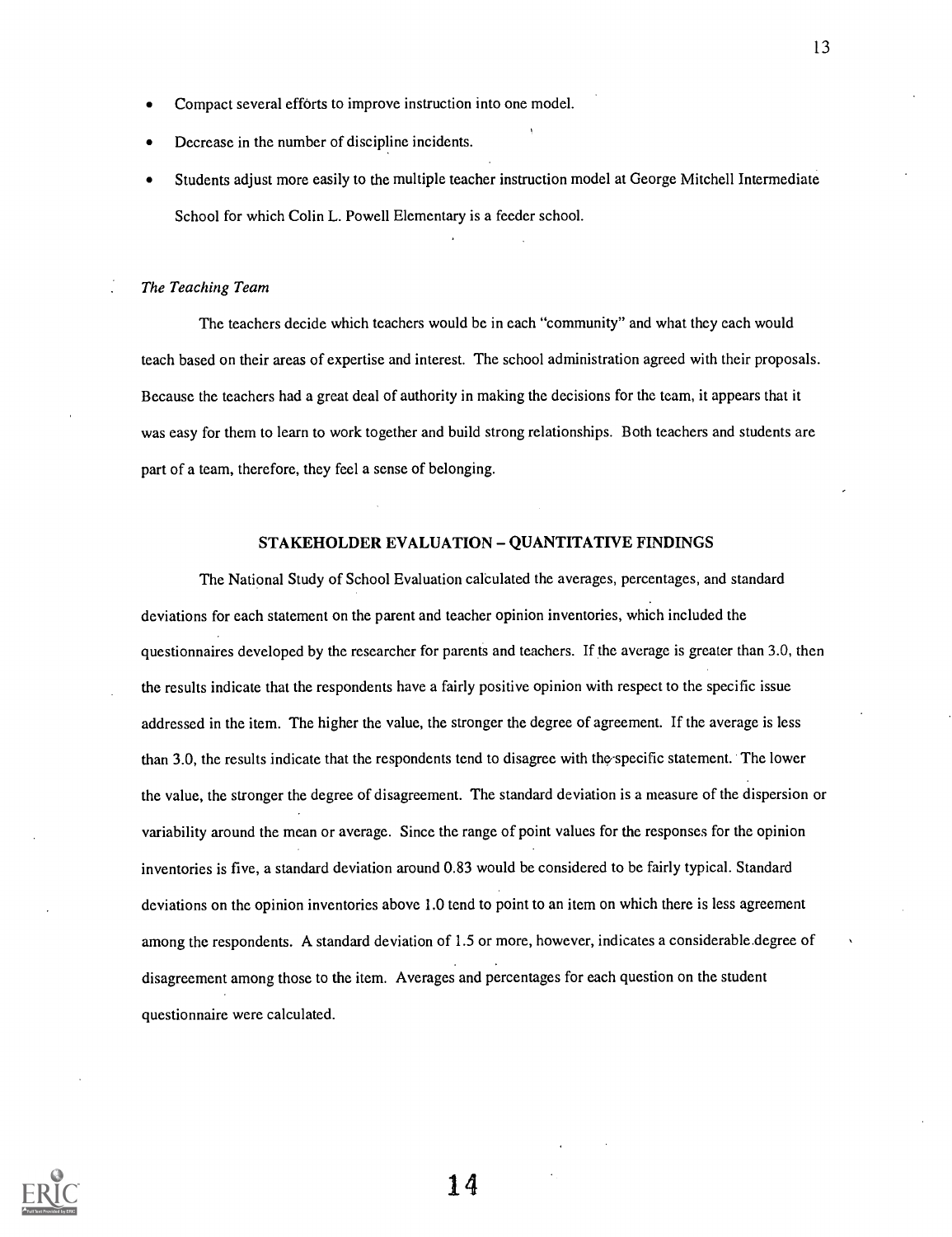#### NSSE Parent Opinion Inventory and Teacher Opinion Inventory

The sections on the NSSE Parent Opinion Inventory and Teacher Opinion Inventory are analyzed individually. All findings are reported. The findings relevant to the school setting are discussed. The NSSE Parent and Teacher Opinion Inventories identified items in common in the following three separate categories: School Climate/Environment, Quality of Instructional Program, and Support for Student Learning. The researcher documented the combined response of strongly agree and agree for parent and teacher groups for each item.

In the category of School Climate/Environment, these data indicate that the parent and teacher perceptions are fairly closely related. There is less than 15 points difference between all of the responses except the response referring to cheating. The item responses on cheating indicate that teachers feel strongly that cheating does not occur in school than parents feel.

In the category of Quality of Instructional Program, these data indicate that overall, teachers and parents are satisfied with the instruction provided to students at this school. However, items that address foreign language, health, P.E., fine arts, homework, and the relationship between what they are studying and their everyday lives indicated significant discrepancies between parent and teacher responses. The foreign language discrepancy may be due to the fact that the school no longer has foreign language.

In the Support for Student Learning category, these data indicate a discrepancy among more items. This may be due to the fact that many parents responded "NA", which is not counted if their child had not had any experience in any particular item. Parents may have been thinking individual student and teachers were thinking overall.

#### Fourth Grade Student Questionnaire

The averages for all eight statements are greater than 3.0. These data indicate that students have a fairly positive opinion regarding the statements directly related to the four-teacher instructional model. The highest average of 4.48 is on statement number six. It appears that students believe that teachers provide the assistance that they need in class.

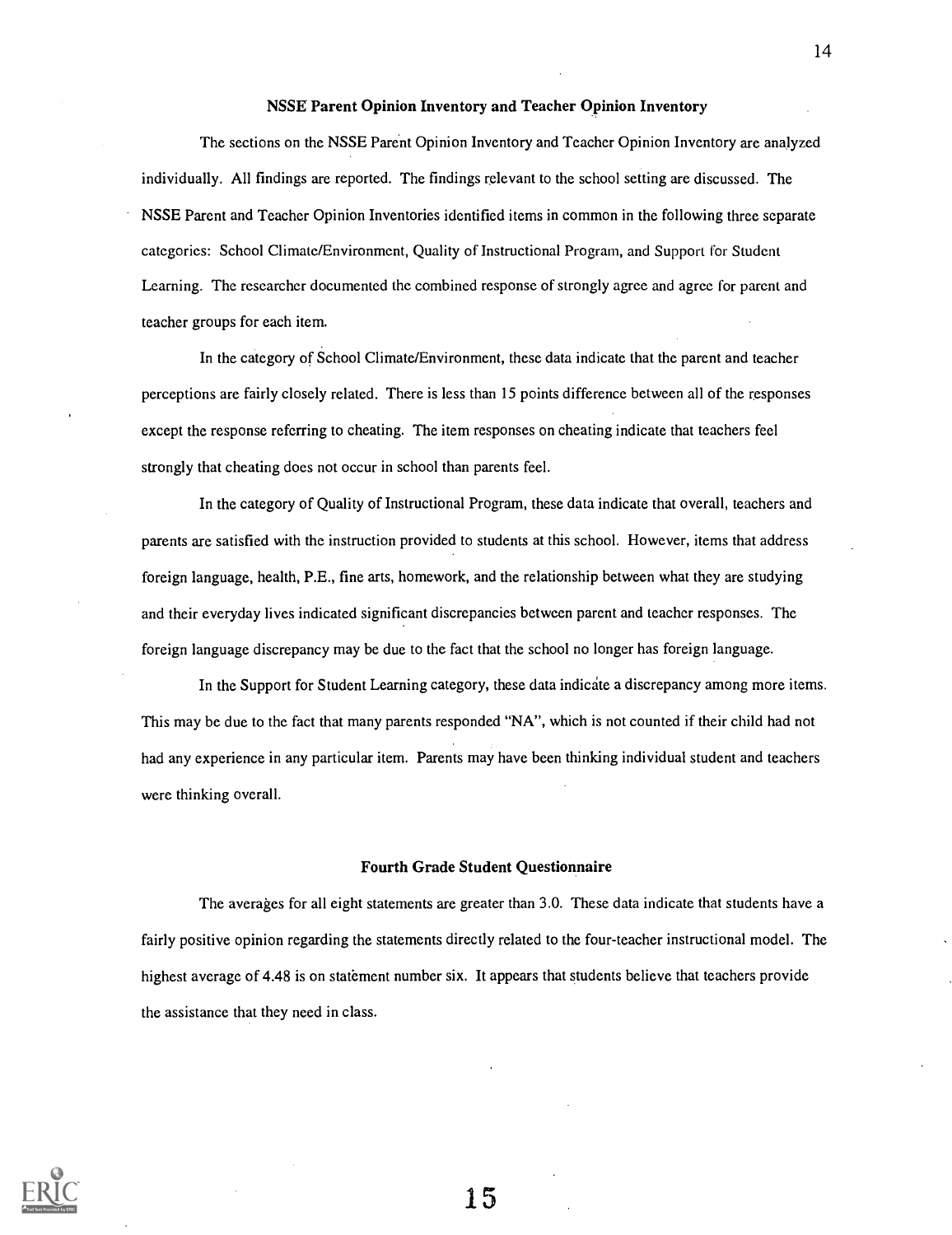#### Overall Impressions

The Parent and Teacher Opinion Inventories have three sections in common. The averages in all three sections on both inventories are greater than 3.0. The data indicates that the parents and teachers have a fairly positive opinion regarding Quality of Instructional Programs, Support for Student Learning, and School Climate/Environment for Learning.

The Additional Questions – Local reveal that parents believe the following based on combined response choices of strongly agree and agree, which yielded percentages of 81 to 85:

Their children are successfully interacting with four core subject teachers most of the time (Statement 1).

Their children are successful academically with the four-teacher model (Statement 4).

Their children are provided sufficient time to complete class assignments (Statement 6).

Percentages of 68 to 70 in the combined response choices of strongly agree in the Additional Ouestions – Local reveal that parents believe the following:

- Their children are not successfully managing their materials for four classrooms (Statement 2).
- Their children are not successfully refocusing after transitioning between classrooms (Statement 3).
- Teachers are not accessible for conferencing in the four-teacher instructional model (Statement 8). The School/Parent/Community Relations section of the Parent Opinion Inventory has an average score of 4.14 for the total group, which is greater than 3.0. The data indicates parents have a fairly positive opinion regarding school/parent/community relations. On the Teacher Opinion Inventory, the sections of School Organization and Administration and Job Satisfaction both have averages above 3.0, which indicate that teachers have a fairly positive opinion regarding procedures and organization of the school and the job responsibilities that they are assigned.

The combined response choices of strongly agree and agree with percentages of 100 in the Additional Questions – Local section reveal that teachers believe the following:

- Students are successful with four core subject teachers most of the time (Statement 1).
- Students are provided sufficient time to complete class assignments (Statement 6).
- Teachers are able to provide assistance to students on difficult assignments (Statement 7).
- Teachers are accessible for conferencing in the four-teacher instructional model (Statement 8).



15

# 16 BEST COPY AVAILABLE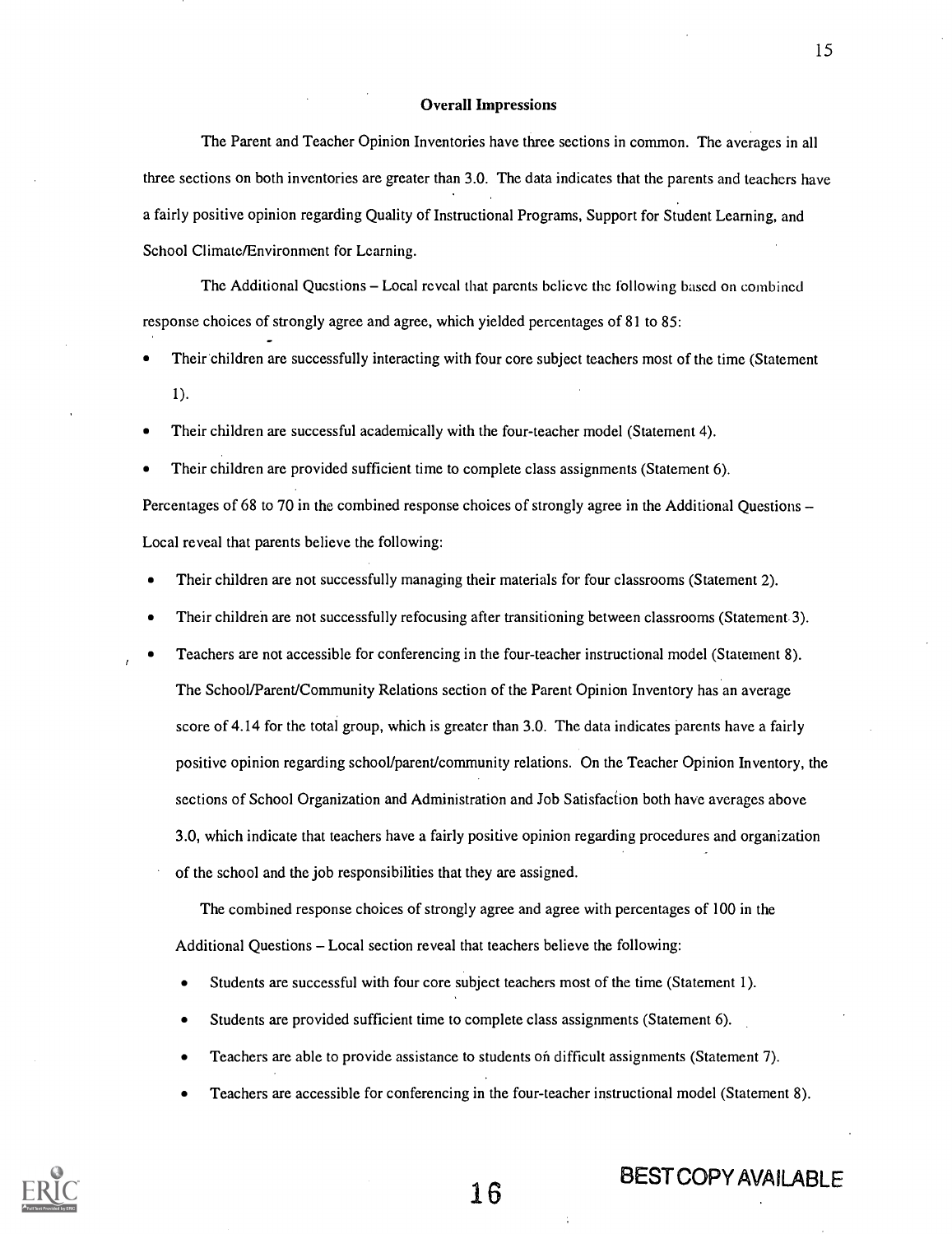The combined response choice of strongly agree and agree with a percentage of 76 indicate that teachers believe the following:

- Students are not successful managing materials for four classrooms (Statement 2).
- The rotation of homework is not successful (Statement 5).

Combined response choices of strongly agree and agree with percentages of 90 and above on the fourth grade students' questionnaire reveal that students believe the following:

Fourth grade students enjoy having four teachers (Statement 1).

Students feel successful academically with the four-teacher instructional model (Statement 5).

Teachers have enough time to provide the assistance that students need (Statement 6).

However, 79% of the students feel that they have enough time to complete class assignments (Statement 4) and 70% report that they like changing classes every 60-70 minutes (Statement 8).

Collectively, the parents, the teachers, and the students agree that students are successful interacting with four core subject teachers. There was no specific statement that all three groups disagreed on. All three groups do not feel strongly that students are successful in managing their materials for four classrooms.

Colin L. Powell Elementary is rated exemplary in Texas (Texas Assessment of Academic Skills  $-$  TAAS scores are above 90% in reading, writing and math). In reading over the years of 1997-2000, there has been no significant change in the percentage of students meeting minimum expectations. There was a 10% increase in the number of student mastering all objectives in reading from 1997-1998. In math, the percentage of students meeting minimum expectations has remained at a constant high. The percentage of students mastering all objectives in math increased by 28% in 1999-2000. The percentage of students meeting minimum expectations in writing is high. An increase of 15% in the number of students mastering all objectives in writing occurred in the 1998-1999 school year.

#### **Stakeholder Evaluation – Qualitative Findings**

Parents, teachers, and students were provided the opportunity to answer the two open-ended questions: "What do you like about the four-teacher instructional model?" and "What do you dislike about



17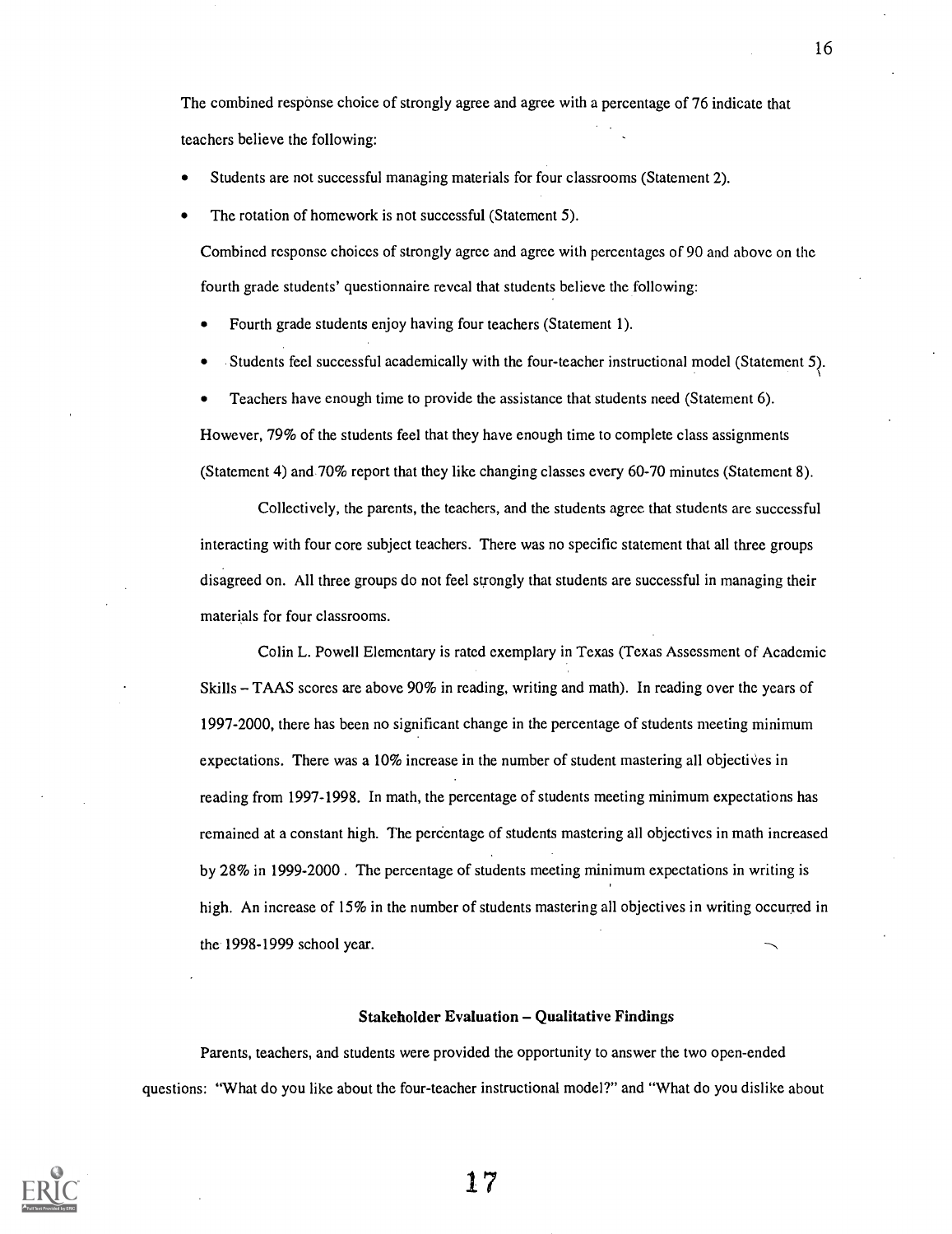the four-teacher instructional model?" The responses were grouped into the following subheadings:

scheduling, management and organization or the model, nurturing learning atmosphere, and teaming among teachers.

#### Overall Impressions

Comments from parents expressed the following beliefs:

- Nine and ten year old students are not at a maturity level to cope with the different personalities of four core subject teachers.
- Fourth grade students cannot manage materials for four classes that require changing classrooms for instruction.
- Students have difficulty maintaining focus after changing classes several times in a school day.

The comments revealed that the student beliefs are as follows:

- Overall, no severe difficulties were noted.
- Class time is lost due to switching classrooms for the different subjects.
- Managing materials for four classes is difficult.

Comments from teachers revealed the following beliefs:

- Students are benefiting from the specialized instruction in the four-teacher model.
- Classroom time needs to be examined to improve efficient and effective use.
- Improvements are needed in timely and consistent parent/teacher communication.
- Improvements are needed in management and organization of class-work and homework assignments.
- Improvements are needed in clear and effective communication between teachers and teachers and administrators regarding school procedures.
- Follow through from teachers is consistent regarding student discipline issues.
- Continued team building among teachers on the fourth grade team is needed.

#### **Conclusion**

This study researches the areas of academic teaming, parallel block scheduling, extension center, integrated/interdisciplinary curriculum/instruction, and school climate. This study takes a look at how the

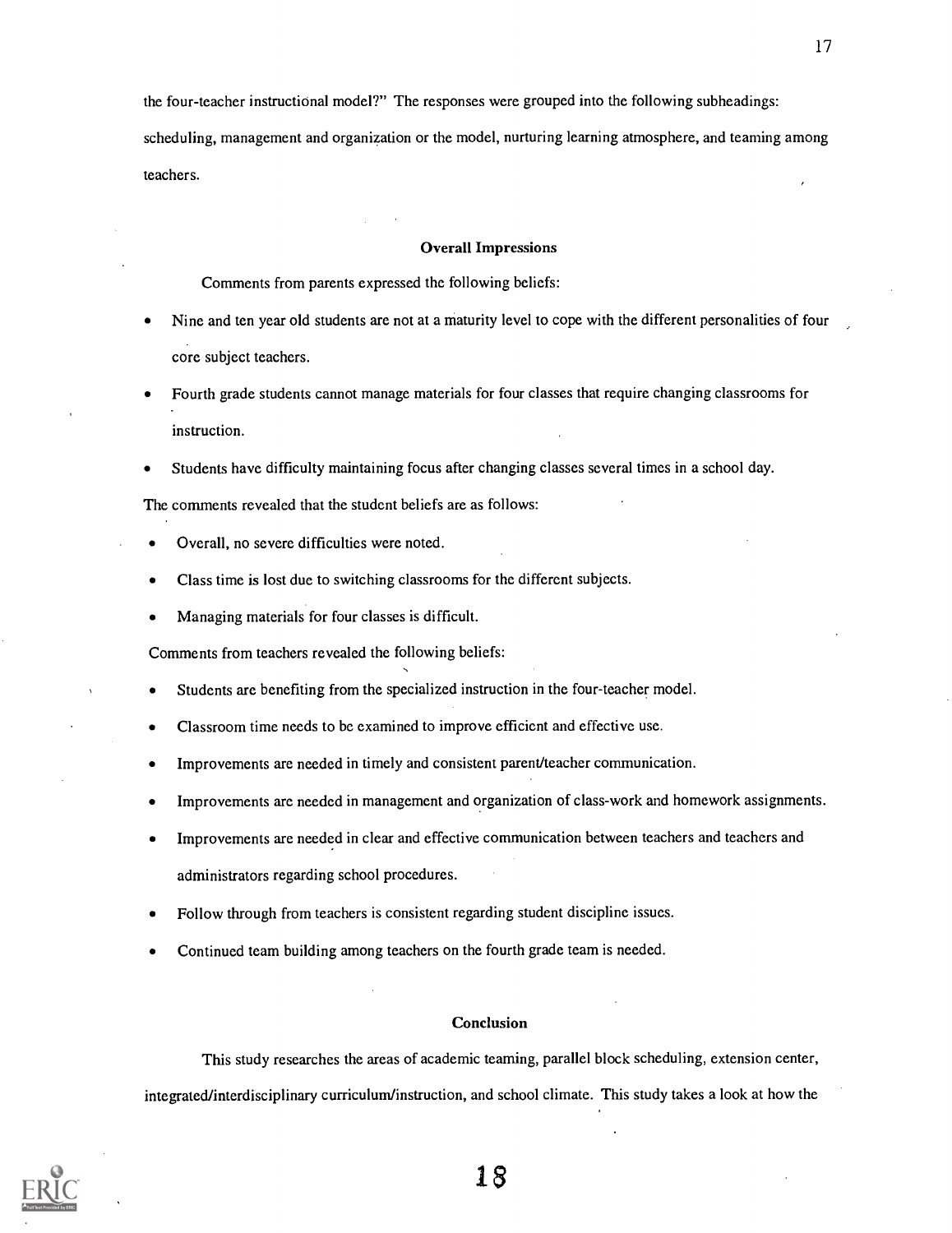aforementioned areas of interest affect the perception of parents, teachers, and students regarding the school experience of fourth grade students.

#### Research Question I

How may the four-teacher instructional model implemented at Colin L. Powell Elementary School be described?

To people other than the fourth grade teachers and the school administration, the first thought that comes to mind is a junior high school-like setting. The four-teacher instructional model is a vehicle by which fourth grade teachers successfully implement academic teaming, integrating curriculum and instruction, and a modified block schedule as a means to improve student achievement.

#### Research Question 2

What is the perception of students regarding their school experience in the four-teacher instructional model?

Students feel positive about the four-teacher instructional model. Students seem to like to have the opportunity to move from class to class. Some students appear to have more difficulty with changing classes. Students enjoy their teachers.

#### Research Question 3

What is the perception of parents regarding the school experience of fourth grade students in the fourteacher instructional model?

Parents' perception of the fourth grade students' school experience is positive for the most part. Parents feel that their children are successful in refocusing after transition between classrooms. Parents feel positively regarding their understanding of the school's programs and operations. They feel that they are informed of the school's policies. They believe that the school's workplace is adequate to support the instructional program. Some parents do not feel that their concerns are heard by the school and that their child is successfully managing materials in the classrooms. They feel that school policies and procedures are fair and consistent. The parents believe that teachers and students have a good working relationship.

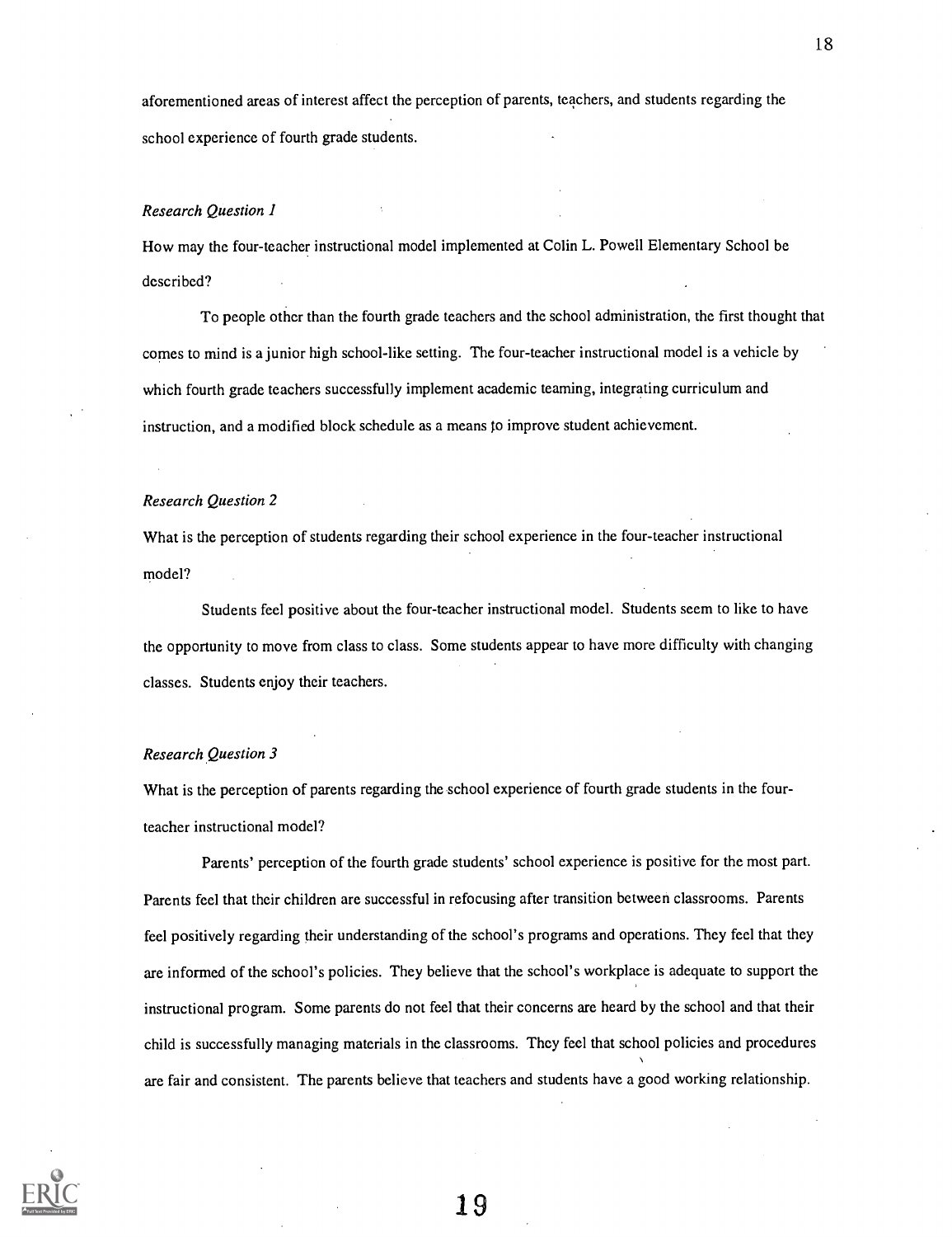Parents feel welcome in the school. They believe that teachers communicate academic progress in a timely manner. The parents believe that the teachers are very good teachers. They are pleased that the teachers use different instructional strategies. While parents are satisfied with the way students are treated by teachers, they do not feel that teachers are concerned about their son or daughter as an individual. Parents do not feel that teachers arc available to give students assistance on assignments nor arc they accessible for parent/teacher conferences in the four-teacher model.

#### Research Question 4

What is the perception of teachers regarding the school experience of fourth grade students in the fourteacher instructional model?

The teachers believe that the fourth grade students' school experience is positive. They believe that students are provided sufficient time to complete assignment. Teachers assist students when necessary. Teachers are available for conferencing with parents. Teachers believe that students continue to have difficulty managing their materials for each class. Students are successful interacting with four core subject teachers. Students are academically successful in all subjects. Students are provided educational programs that are appropriate for their learning needs. Students are treated fair and consistent by teachers, counselors, and administrators. Teachers recognize the importance of clear and effective communication among team members. They believe that they have created a support system for each other. The have a common sense of common mission.

The students, parents and teachers have several perceptions in common regarding the school experience of the fourth grade students. Members of all three groups strongly agree on the following:

- Students are not completely successful managing materials for four classrooms.
- Students are successful academically with the four-teacher instructional model.
- Students are successfully interacting with four core subject teachers most of the time.

#### Recommendations

1. The school administration and fourth grade teachers should ensure that each new group of students and parents coming to fourth grade each school year are well informed about the four-teacher

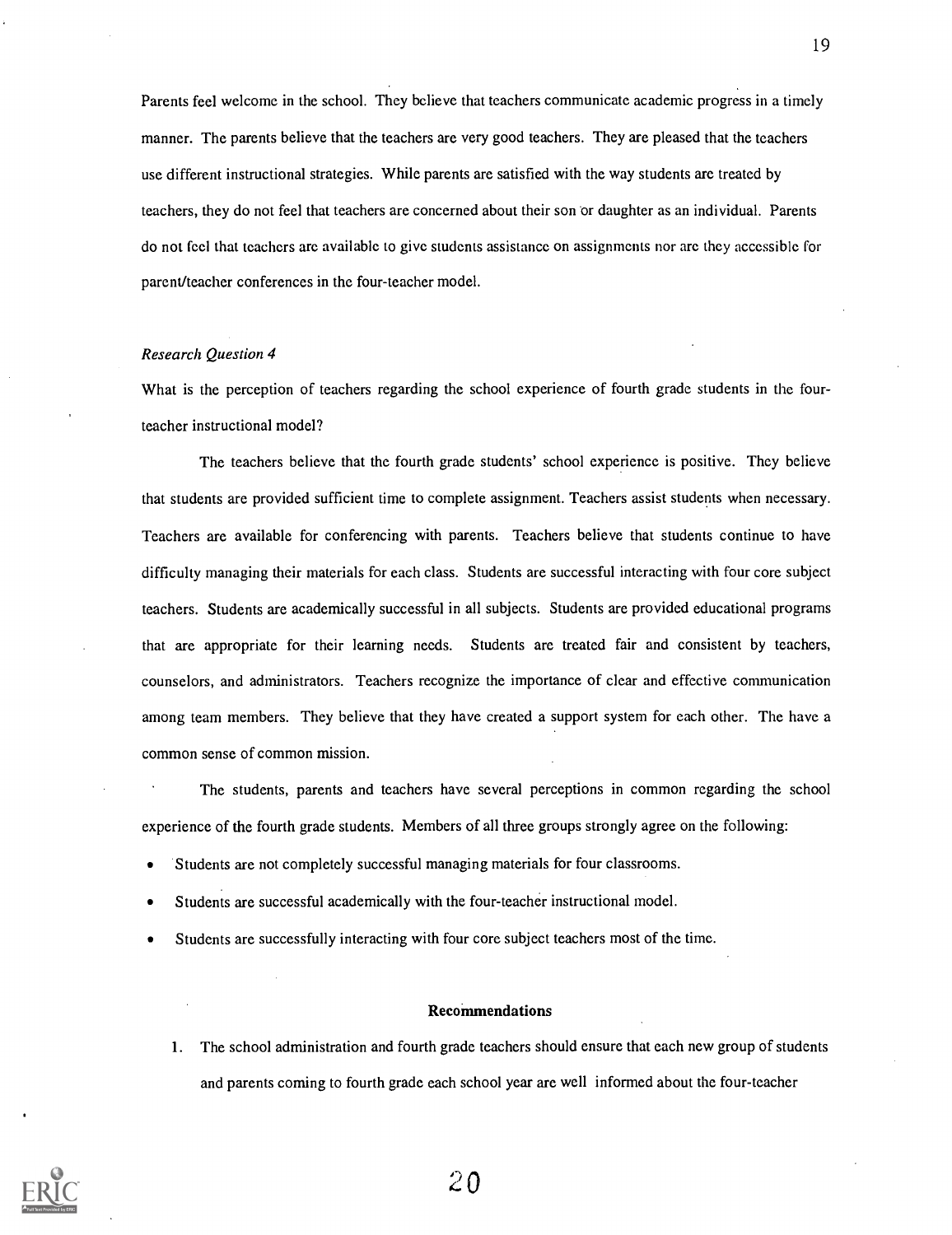instructional model. A parent information night should be scheduled as soon as possible after the first day of school to explain the plan to the parents of the fourth grade students. A plan for a method by which parents may get answers to questions after the parent information night should be developed.

- 2. Fourth grade teachers should schedule parent conferences at least two weeks after school starts. Teachers should ask parents if they would prefer to conference with all four teachers or just the homeroom teacher. Extra efforts should be made by the teachers to ensure that parents feel welcome and informed.
- 3. Fourth grade teachers should communicate with parents in a timely and consistent manner. All notes and phone calls should be responded to within 24 hours.
- 4. The school administration should schedule and facilitate information meetings for faculty and staff other than fourth grade teachers, PTO/PTA, and site-based decision-making committee members. The purpose of the meetings will be to make each group aware of the details of the four-teacher instructional model.
- 5. The school administration should make a concentrated effort to share power and control of the decision making process for the four-teacher instructional model by establishing a positive climate of open communication with teachers.
- 6. Investigation of issues involving scheduling and efficient use of instructional time by teachers should be ongoing.
- 7. The fourth grade teachers should examine the procedures that are currently in place to assist students in managing their materials to determine if the procedures need to be revised.
- 8. Assessment of the perceptions of the students, parents, and teachers as they relate to the school experience of the fourth grade students in the four-teacher instructional plan should occur at the end of each school year.
- 9. The school administration and the fourth grade teachers should make an effort to involve fourth grade parents in the decision- making procedures for the four-teacher instructional model. This may be done by suggesting to the fourth grade parents that they form an advisory committee. Involving parents in the decision-making process of developing procedures may be an avenue for



21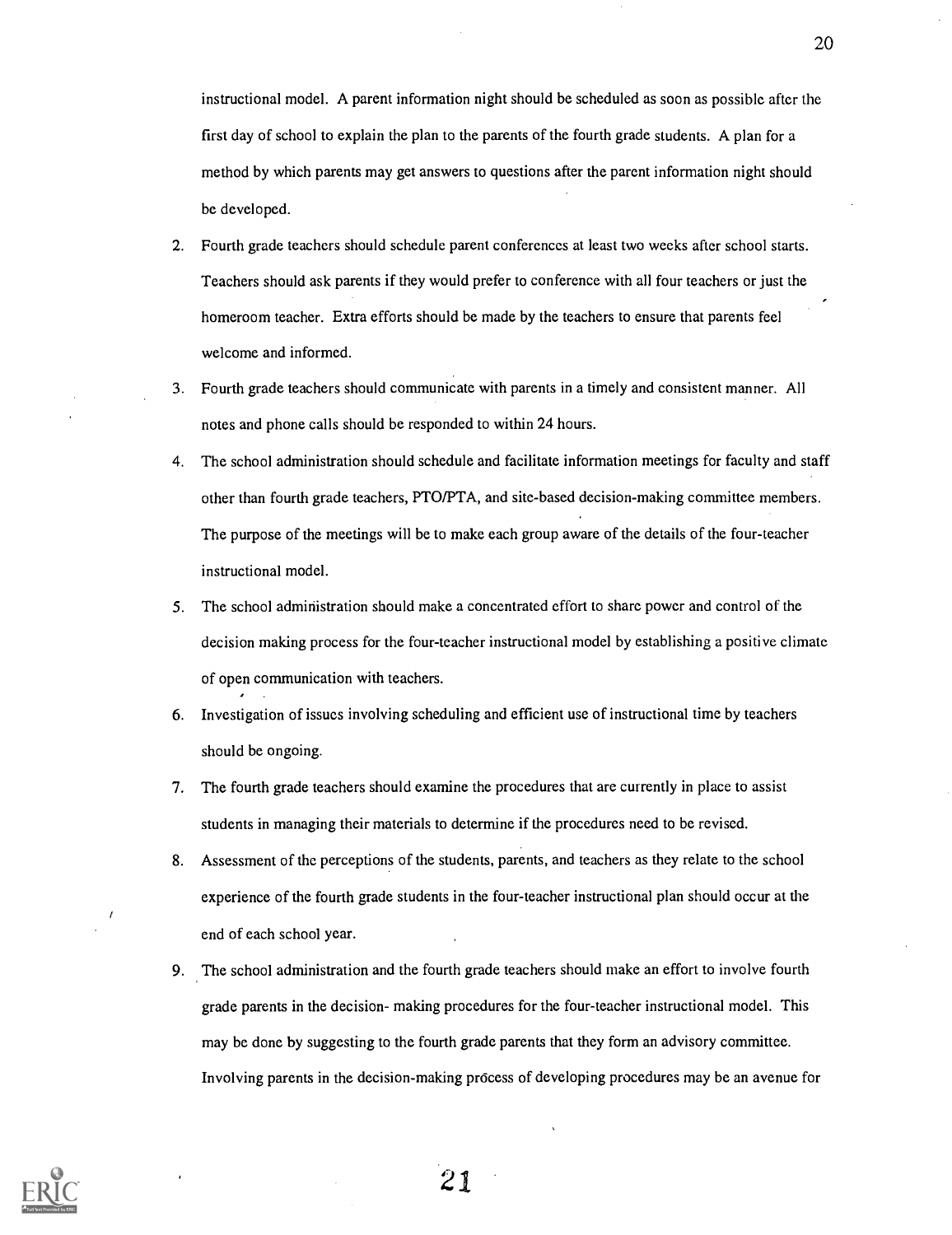creating positive and open communication between the parents, fourth grade teachers, and the school administration.

- 10. The four-teacher instructional model in fourth grade should be continued for the next school year.
- 11. The school administration and the fourth grade teachers should carefully review the responses of the teachers and parents on common inventory items in order to obtain direction for their continued implementation of the four-teacher instructional model.

#### Recommendations for Future Research

- 1. Further research is needed to explore what staff development opportunities are provided and available for teachers who teach in a block schedule.
- 2. Future research is needed to determine if elementary school students are more successful academically when core subjects are departmentalized versus partner teachers or self- contained arrangements.
- 3. Further research is needed to determine the impact of the teacher teams on the academic achievement of students in elementary schools.

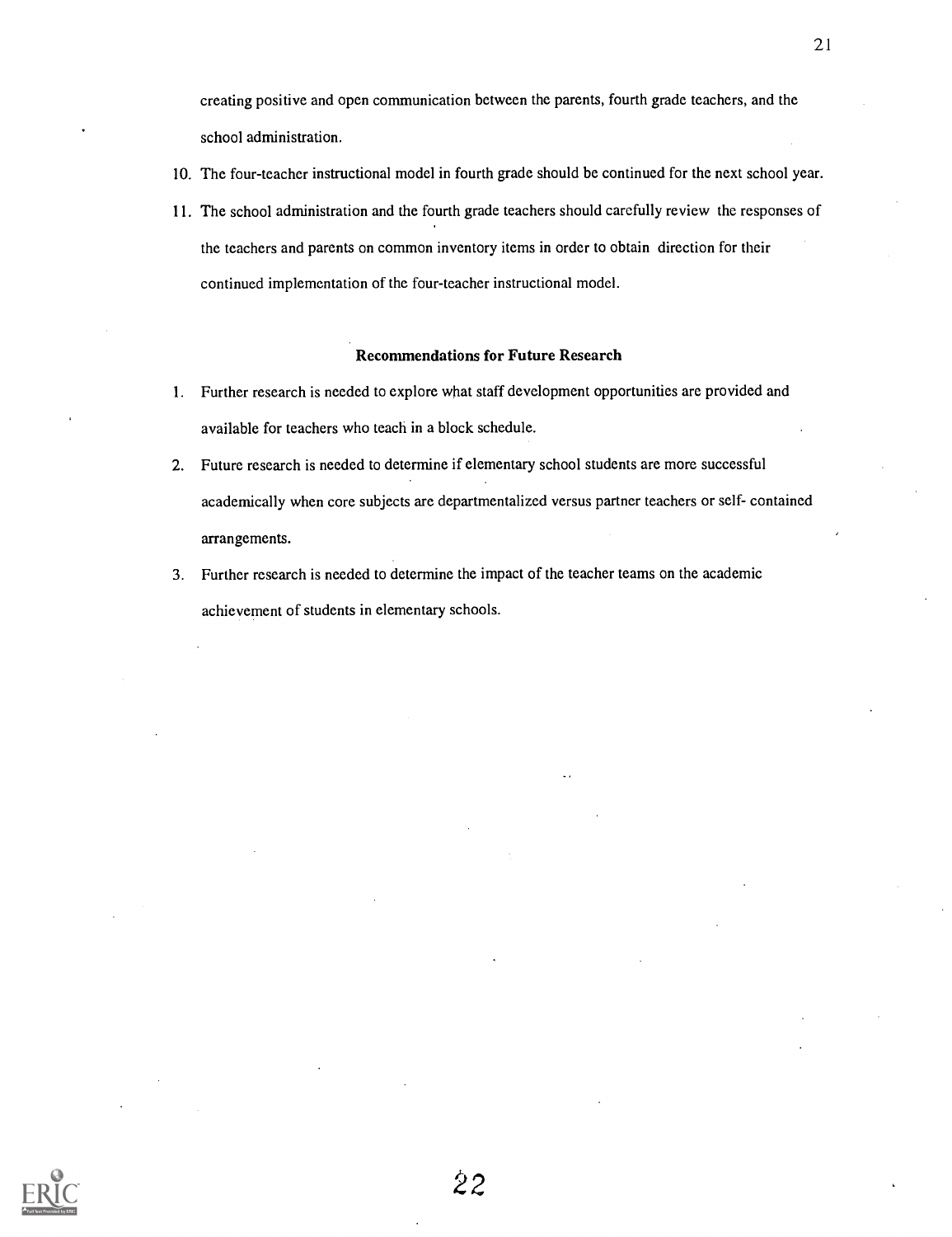- Caine, R.N. & Caine, G. (1991). Making connections: Teaching and the human brain. Alexandria, VA: ASCD.
- Canady, R.L. & Rettig, M.D. (1996). Teaching in the block. Larchmont, N.Y.: Eye on Education.
- Erlandson, D., Harris, E., Skipper, B., & Allen, S. (1993). Doing naturalistic inquiry: A guide to methods. Newbury Park, CA: Sage Publications.
- Flemming, D.S., Olenn, V., Schoenstein, R., & Eineider, D. (1997). Moving to the block. West Haven, CT: New Professional Library.
- Hackman, D.G. & Schmitt, D.M. (1997, April). Strategies for teaching in a block of time schedule. NASSP Bulletin, 539, 1-9.
- Hopkins, H.J. & Canady, R.L. (1997b). Integrating the curriculum with parallel block scheduling. Principal, 76 (4), 28-31.
- Johnson, J.E. & Ragland, M. (1996). Successful title I schoolwide programs. Austin, TX: Texas Education Agency, Video-Recording/KLRU.
- Kruse, C. & Kruse, G. (1995). The master schedule and learning: improving the quality of education. NASSP Bulletin, 79 (571), 1-8.
- Maclver, D.J. (1990). Meeting the needs of young adolescents: Advisory groups, interdisciplinary Teaching teams, and school transition programs. Phi Delta Kappan, 71 (6), 458-464.
- Merenbloom, E.Y. (1996). Team Teaching: Addressing the learning needs of middle level students. NASSP Bulletin, 80 (578), 45-53.
- Queen, A. & Gaskey, K. (1997, October). Steps for improving school climate in a block schedule. Phi Delta Kappan, 1-7.
- Robin, H. & Finley, M. (1995, April). What goes wrong and how to make it right: Why teams don't Work. Soundview Executive Book Summaries, 17 (4), 1-8.
- Strubbe, M.A. (1990). Are interdisciplinary units worthwhile? Ask students. Middle School Journal, 21 (3), 265-77.

Vanderhye, R. (1996, June). Personal interview. Mesa, AZ: Whittier Elementary School.

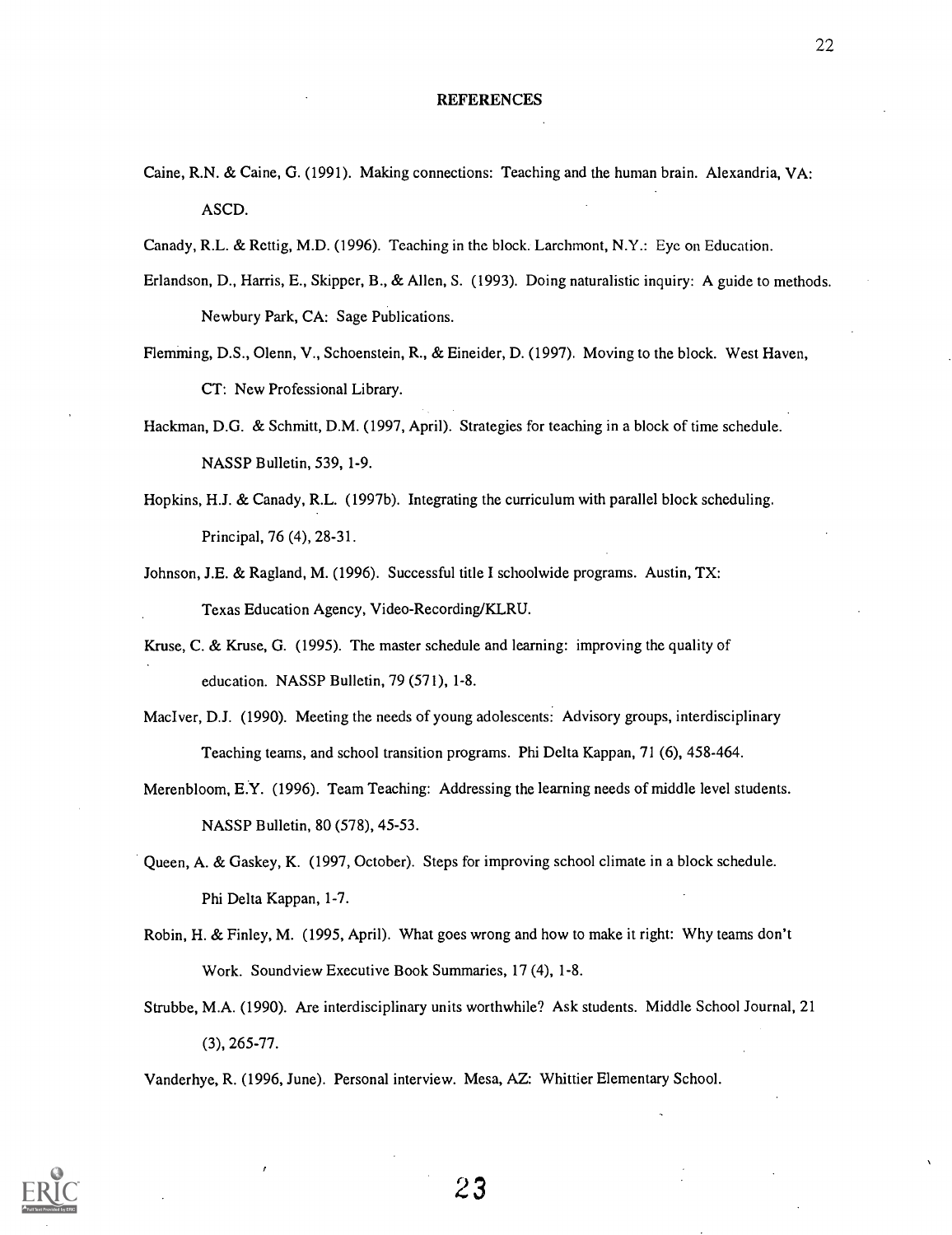## APPENDIX A

## PARENT QUESTIONNAIRE PART B

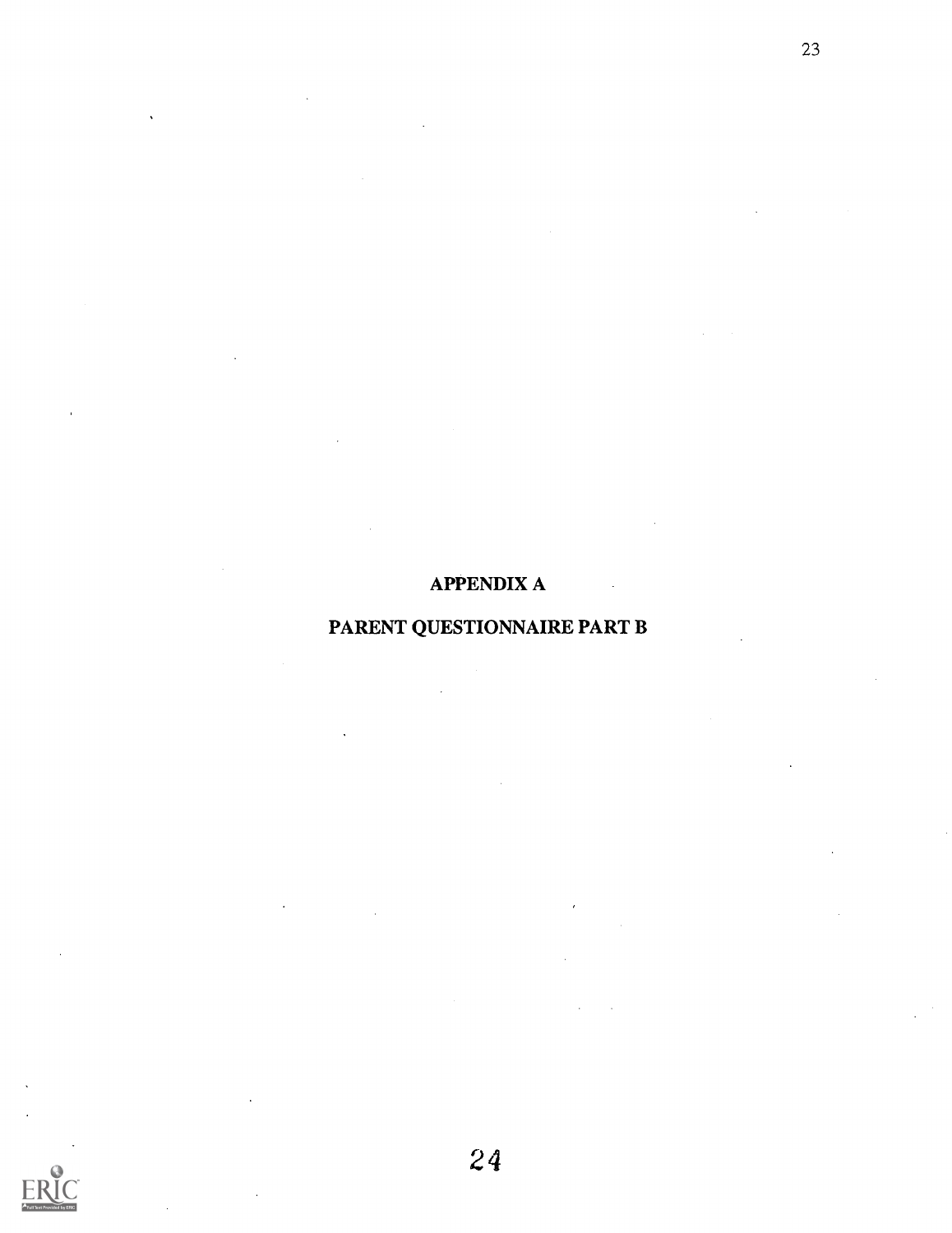### Parent Questionnaire Part B

DIRECTIONS: Please indicate your response to the questions below by blackening the oval that corresponds with the response of your choice. Please be careful to match the number of the statement with the number of your response that you indicate below. Please write any comments that you may have in the space provided below. Part B of the questionnaire is found on the back of the Parent Opinion Inventory.

- 5. My child is successful interacting with four core subject teachers most of the time.
- 6. My child is successful managing materials for four classrooms.
- 7. My child is successful refocusing after transitioning between classrooms.
- 8. My child is successful academically with the four teacher model.
- 9. The rotation of homework is successful.
- 10. My child is provided sufficient time to complete class assignments.
- 11. My child's teachers are able to provide assistance on difficult assignments.
- 12. Teachers are accessible for conferencing in the four teacher model.

Comments:

What do you like about the four teacher instructional model?

What do you dislike about the four teacher instructional model?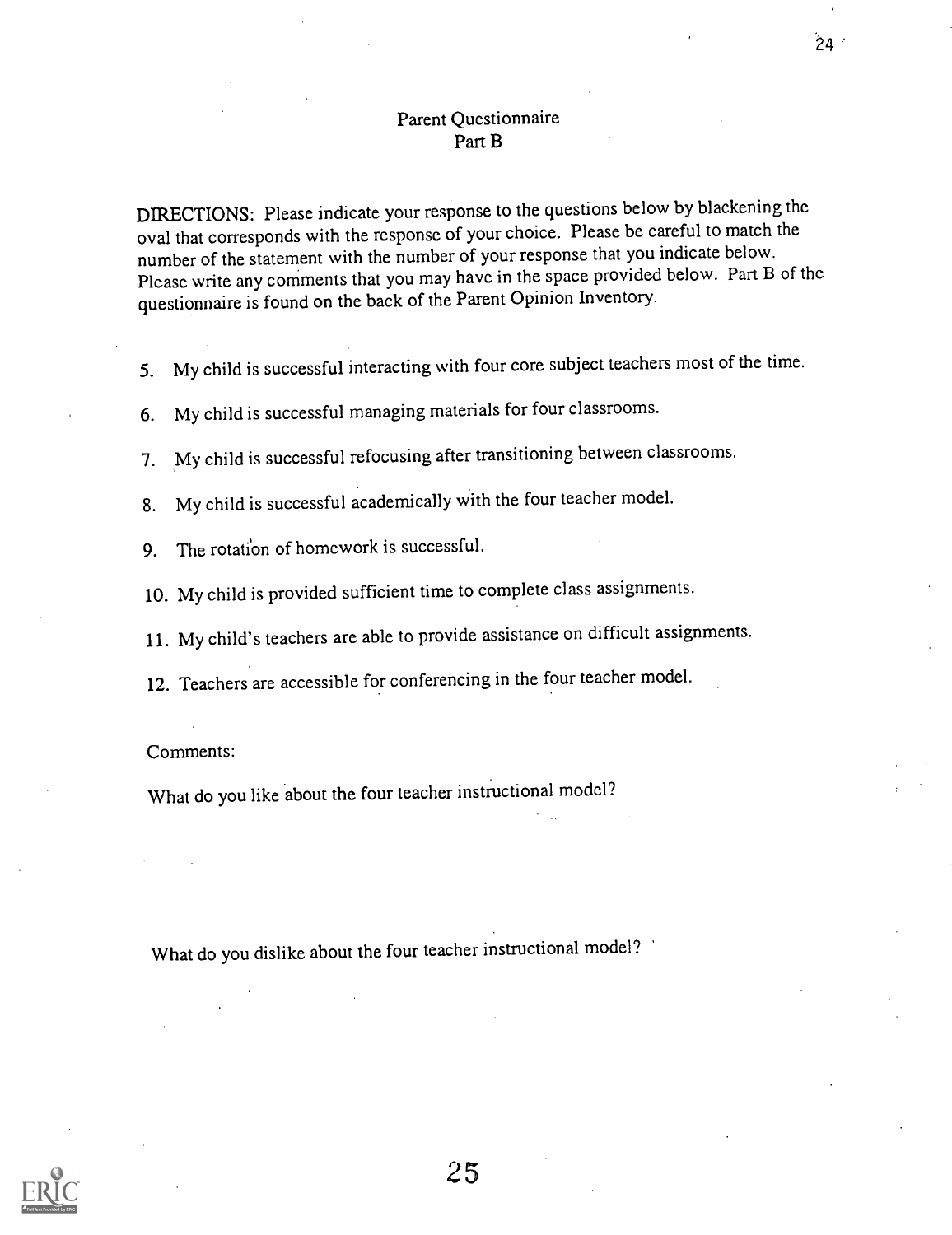## APPENDIX B

 $\bar{\mathbf{y}}$ 

## TEACHER QUESTIONNAIRE PART B

 $\epsilon$ 

26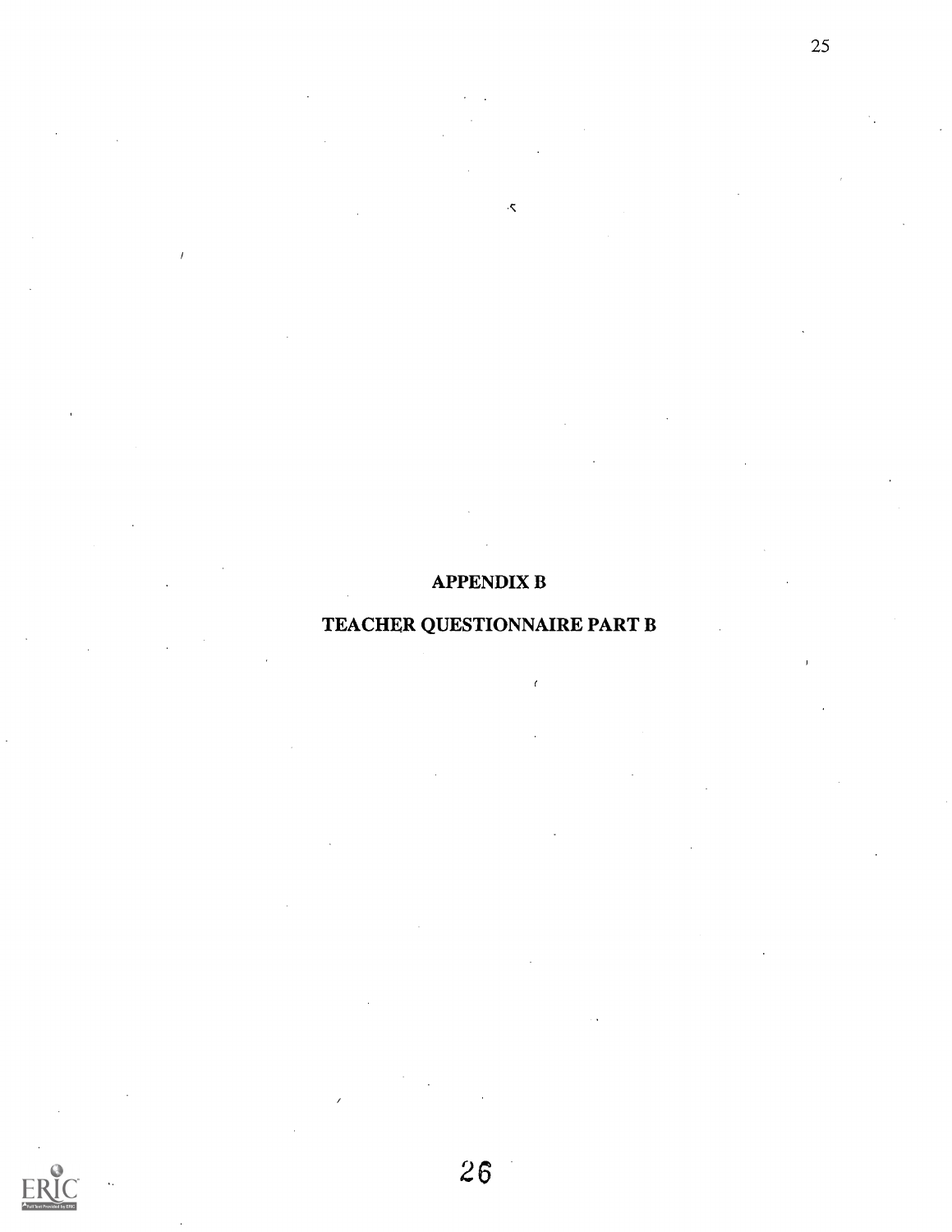DIRECTIONS: Please indicate your response to the questions below by blackening the oval that corresponds with the response of your choice. Please be careful to match the number of the statement with the number of your response that you indicate below. Write any comments that you may have in the space provided below. Part B of the questionnaire is found on the back of the Teacher Opinion Inventory.

- 1. Fourth grade students are successful interacting with four core subject teachers most of the time.
- 2. Fourth grade students are successful managing materials for four classrooms.
- 3. Fourth grade students are successful refocusing after transitioning between classrooms.
- 4. Fourth grade students are successful academically with the four teacher model.
- 5. The rotation of homework is successful.
- 6. Fourth grade students are provided sufficient time to complete class assignments.
- 7. I am able to provide assistance to students on difficult assignments.
- 8. I am accessible for conferencing in the four teacher model.

#### Comments:

What do you like about the four teacher instructional model?

What do you dislike about the four teacher instructional model?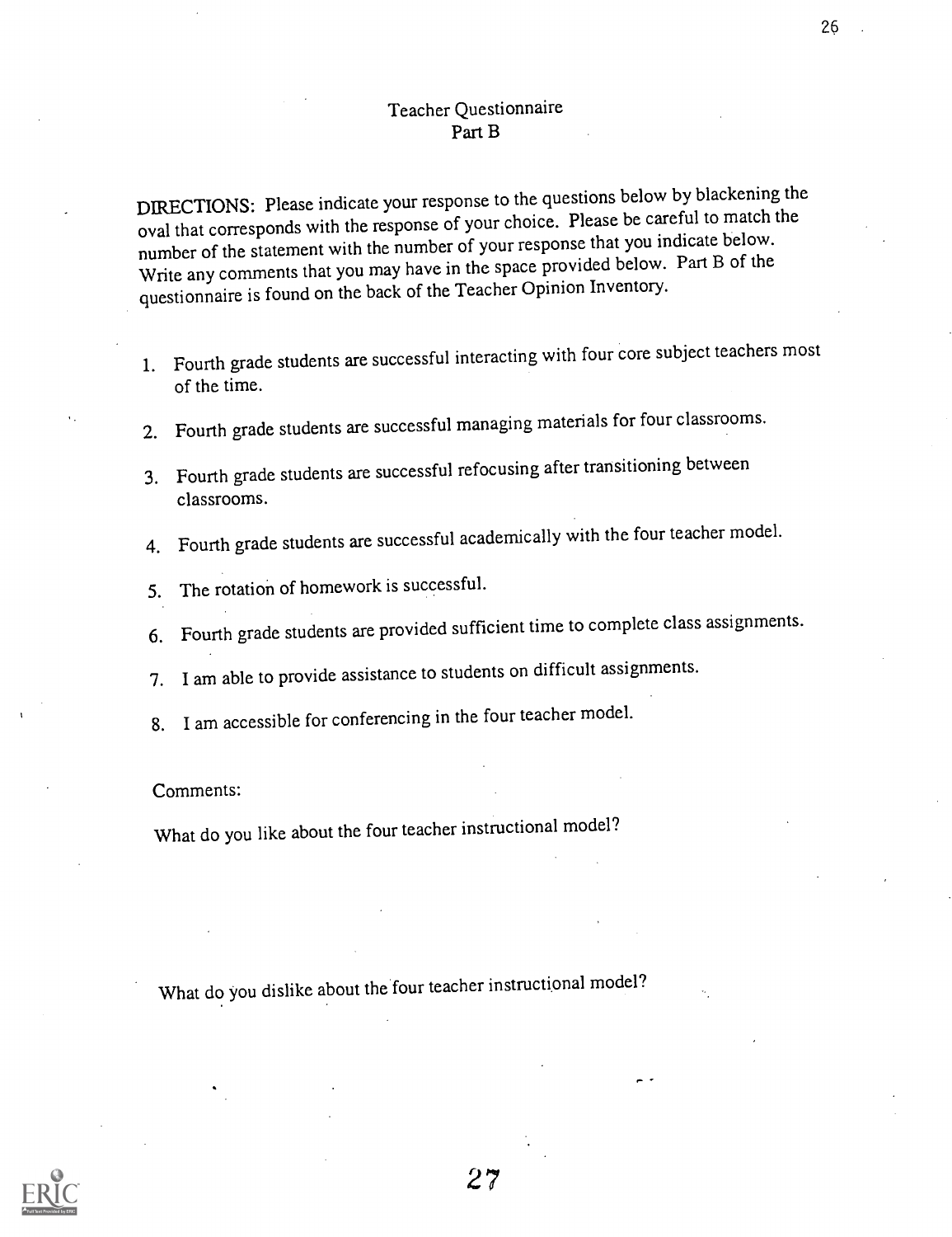## APPENDIX C

27

## STUDENT QUESTIONNAIRE FOURTH GRADE INSTRUCTIONAL MODEL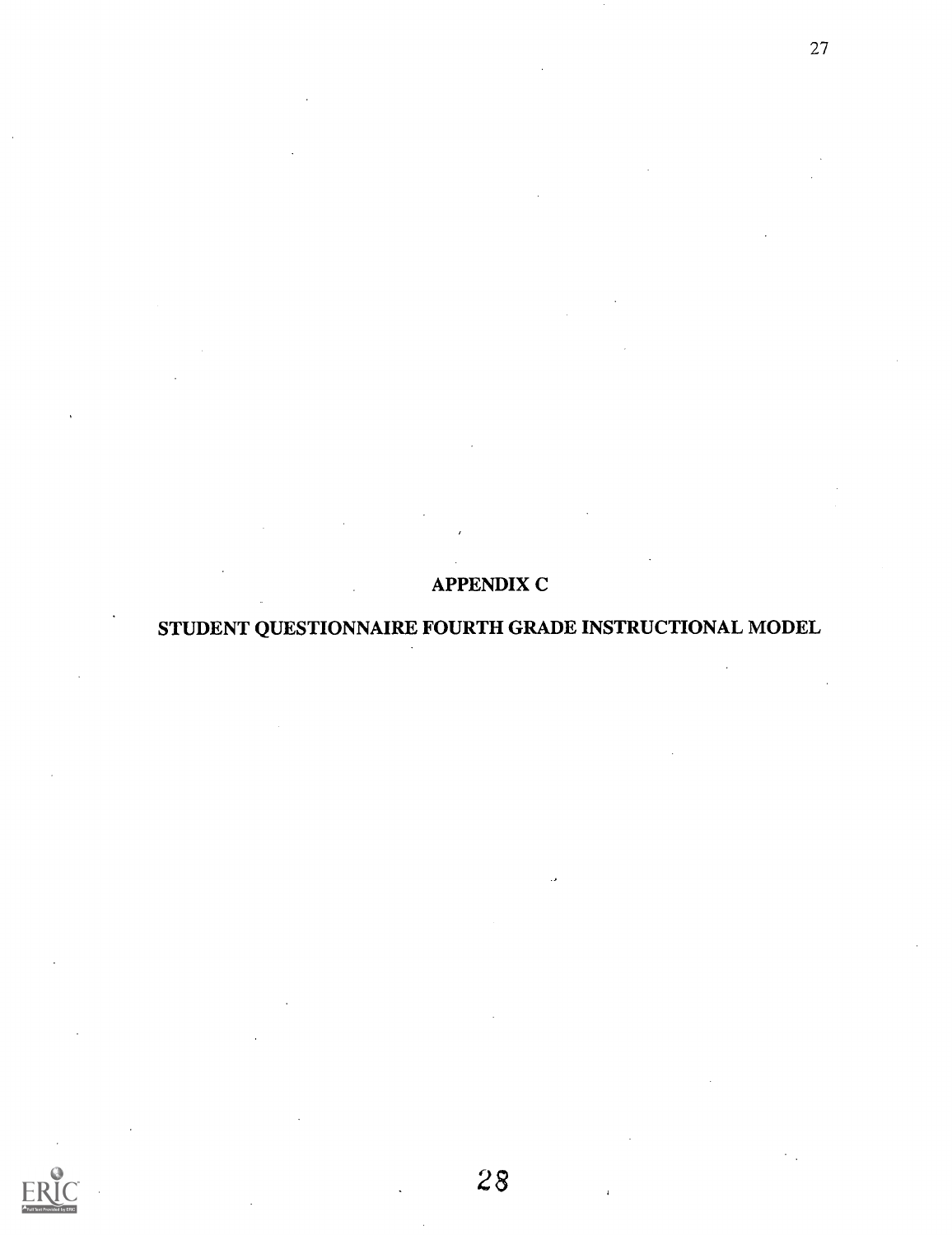### STUDENT QUESTIONNAIRE

## FOURTH GRADE INSTRUCTIONAL MODEL

|    | (SA) Strongly Agree (A) Agree (N) Neutral (D) Disagree (SD) Strongly Disagree   |                                      |
|----|---------------------------------------------------------------------------------|--------------------------------------|
| 1. | I enjoy having four teachers                                                    | <b>SD</b><br>SA A N<br>D             |
| 2. | I am successful managing materials for four<br>classrooms.                      | SA A N<br><b>SD</b><br>D             |
| 3. | I am able to focus easily after changing classes.                               | SA A N<br><b>SD</b><br>D             |
| 4. | I have enough time to complete class assignments.                               | <b>SD</b><br>A N<br>D<br>SA.         |
| 5. | I am successful academically with the four teacher<br>model.                    | <b>SD</b><br>SA A N<br>D             |
| 6. | My teachers have enough time to provide the<br>assistance that I need in class. | <b>SD</b><br>SA A N<br>D             |
| 7. | I have enough time to complete homework<br>assignments.                         | A N<br><b>SD</b><br>D<br>SA.         |
| 8. | I like changing classes every 60-70 minutes.                                    | SD.<br>SA.<br>N<br>D<br>$\mathbf{A}$ |
|    |                                                                                 |                                      |

### COMMENTS:

What do you like about having four teachers every school day?

What do you dislike about having four teachers every school day?



DIRECTIONS: Please circle one answer that best describes your school experience in the fourth grade instructional model.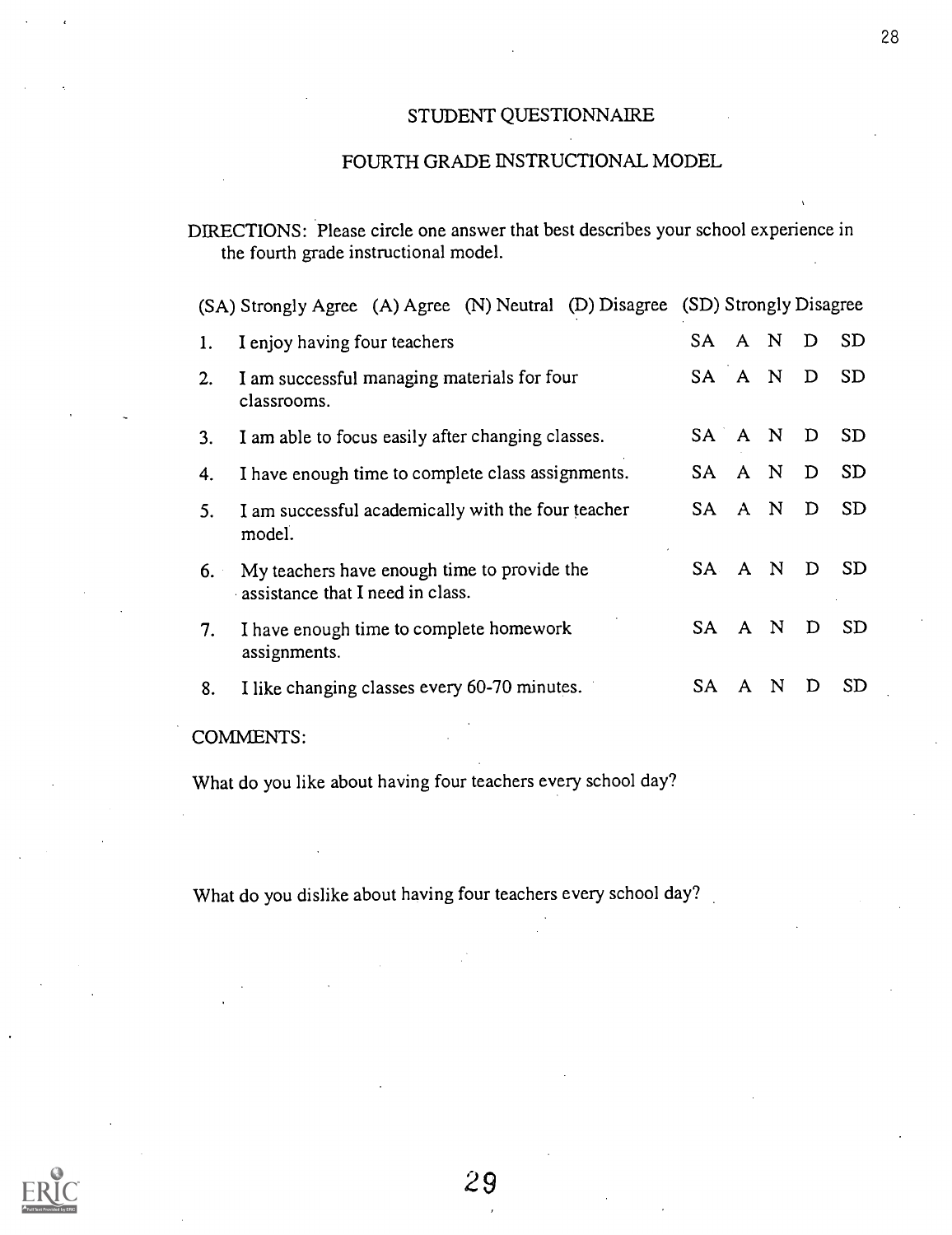## APPENDIX D

29

## NATIONAL STUDY OF SCHOOL EVALUATION (NSSE)

## PARENT OPINION INVENTORY

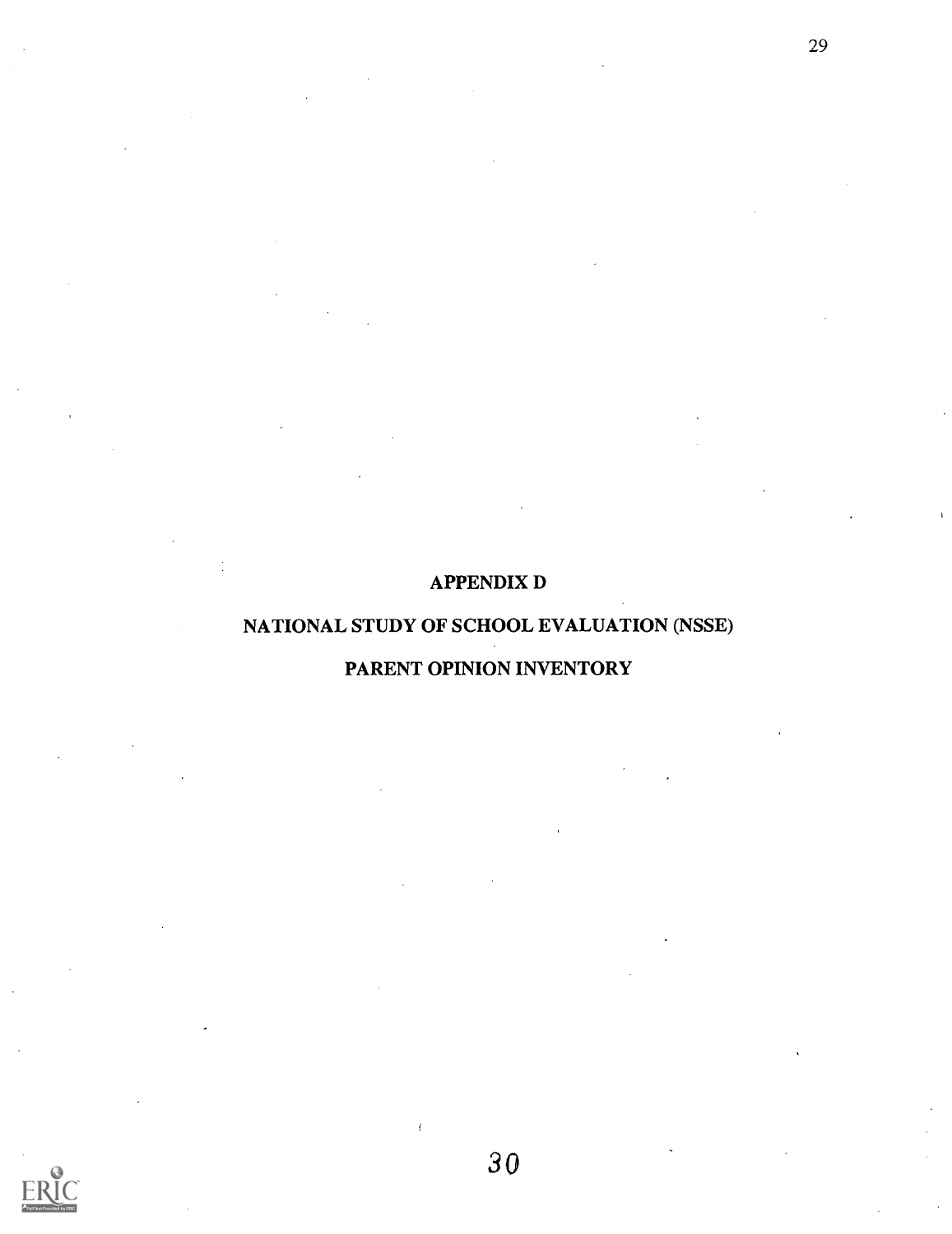| Part.<br>O Door Not Apply or                                                                                                                                                                                                                                                                                                                                                                                                                                                                                                                                                                                                                                                                                                                                                                                                         | Dave Ned Apply or Da Ned                                                                                                                  | ලි<br>ව<br>ම<br>е<br>ලා ලා<br>D<br>ා<br>ن<br>پې<br>تی<br>دی<br>۞<br>ගම<br>ම<br>Ø<br>Ø<br>Đ<br>Q.<br>62<br>€<br>G,<br>G.<br>⊕<br>TS)<br>Ō<br>C<br>œ<br>œ<br>Œ<br>Œ                                                                                                                                                                                                                                                                  | ම<br>මග<br>9999<br>ම්ම<br>$\mathbf{\Theta}$<br>$\bar{\bm{\odot}}$<br>ගෙ<br>$\circ$<br>କ୍ତି<br>ଦ<br>ලග<br>$\overline{\omega}\,\overline{\omega}$<br>نگ<br>œ                                                                                                                                                                                                                                                                                                      | ବ୍ର<br>ବୃତ୍ତି<br>ପୃତ୍ତି<br>ගග                                                                                                                                                                                                                                                                                                                                                                                                                                            | 09930<br>ග බ ග<br>ග ග ල<br>0000<br>0000<br>0000<br>ରିଭି<br>ଉତ୍ତ<br>මගගග<br>Φ,<br>رچ                                                                                                                                                                                                                                                                                                                                                                                                                                | 609959<br>မေ့ရစ်မ                                                                                                                                                                                                                                                                                                                                 |
|--------------------------------------------------------------------------------------------------------------------------------------------------------------------------------------------------------------------------------------------------------------------------------------------------------------------------------------------------------------------------------------------------------------------------------------------------------------------------------------------------------------------------------------------------------------------------------------------------------------------------------------------------------------------------------------------------------------------------------------------------------------------------------------------------------------------------------------|-------------------------------------------------------------------------------------------------------------------------------------------|------------------------------------------------------------------------------------------------------------------------------------------------------------------------------------------------------------------------------------------------------------------------------------------------------------------------------------------------------------------------------------------------------------------------------------|-----------------------------------------------------------------------------------------------------------------------------------------------------------------------------------------------------------------------------------------------------------------------------------------------------------------------------------------------------------------------------------------------------------------------------------------------------------------|--------------------------------------------------------------------------------------------------------------------------------------------------------------------------------------------------------------------------------------------------------------------------------------------------------------------------------------------------------------------------------------------------------------------------------------------------------------------------|--------------------------------------------------------------------------------------------------------------------------------------------------------------------------------------------------------------------------------------------------------------------------------------------------------------------------------------------------------------------------------------------------------------------------------------------------------------------------------------------------------------------|---------------------------------------------------------------------------------------------------------------------------------------------------------------------------------------------------------------------------------------------------------------------------------------------------------------------------------------------------|
| In indicate your opinion channel one of the following responses and then $2^{2/3}$ that expressionals with the answer you have chosen. You will need to use<br>You will find a number of statements about your school listed bolow and on the back of this<br>to decide to what extent you<br>name or identify yourself in any way.<br>test. There are no right or wrong unavers. The answers you give will<br><b>Bittenti</b><br>form. Think these over carefully. For each statement you need<br>soft (No. 1 or No. 2) lead peacil to mark your response-<br>Disgre<br>completely confidential. You do not need to sign your<br>Ō<br>Parent Opinion Inventory<br>blacken in the oval that corresponds with th<br>Name of School (PENCIL ONLY)<br>(r) Newton<br>ما بار<br>ج<br>ngree or disagree. I<br>This is not a<br><b>Game</b> | <b>All Services</b><br><b>Municipality Age</b><br>Our school is doing a good job in the following areas:<br>CORRECT NARK<br>$\frac{8}{1}$ | English/language Arta (reading, writing, speaking, listening)<br>Fine Arts (music, visual arts, dance, drama)<br>Physical Education<br>Social Studies<br>Mathematics<br>Science<br>ž.<br>ś<br>ģ<br>ś<br>E<br>Ξ.                                                                                                                                                                                                                    | Our rehool is doing a good job of helping etudents understand their moral and<br>The educational program offered to students at this school is of high quality<br>Our school's programs help students to understand and get along with other<br>CareerVocational Education.<br>Foreign Languages<br>Health Education<br>ethical responsibilities<br>people<br>۱6.<br>È,<br>Ã<br>ಸ<br>g<br>ន្ត                                                                   | Teachers are available to give students the assistance they need with<br>Teachers are concerned about my son/daughter as an individual<br>Support For Student Learning<br>Teachers hold high expectations for student learning<br>Section <sub>3</sub><br>က်<br>ςi.                                                                                                                                                                                                      | I am satisfied with the help atudents got from school personnel in solving<br>I am satisfied with the way students are treated by administrators<br>I am satisfied with the way students are treated by counselors<br>am antisfied with the way atudents are treated by teachers.<br>Students are motivated to do their best work<br>assignments<br>personal problems<br>$\mathbb{R}^2$<br>G.<br>×.<br>ക്                                                                                                          | P.<br>School counselors and advisors give students the help they need in curriculat<br>School munselors give students the help they need in planning<br>planning (i.e., course selections).<br><b>INSIGRAMS STATE</b><br>vocation/coreer.<br>œ<br>≘                                                                                               |
| ä<br>main grai                                                                                                                                                                                                                                                                                                                                                                                                                                                                                                                                                                                                                                                                                                                                                                                                                       |                                                                                                                                           | œ<br>Œ<br>œ<br>œ<br>œ<br>මම<br>මග<br>五田<br>$\mathfrak{D}\left( \mathfrak{D}\right)$<br>ව) (B) (C)<br>ಾ<br>Ġ,<br>Œ.<br>ري<br>زي<br>ن<br>رون<br>Œ                                                                                                                                                                                                                                                                                    | ගගග<br>ගෙග<br>ආතුතු<br>ගලාග<br>ΦΦ<br>٤<br>Œ)<br>ගෙග<br>Ö,<br>ගග<br>۵<br>ن ن ن<br>¢<br>စ<br>C<br>⊙<br>G.<br>倥<br>c<br>وي<br>روي<br>G)<br>C<br>σó<br>ω                                                                                                                                                                                                                                                                                                            | 609960<br>စြစ်ဖြစ်<br>ළ                                                                                                                                                                                                                                                                                                                                                                                                                                                  | ମ୍ବର୍ସ୍ତି<br><b>9999</b><br>0000<br>0000<br>0900                                                                                                                                                                                                                                                                                                                                                                                                                                                                   | ತಾ<br><b>QRB999</b><br>Φ<br>$\bar{\bm \omega}$<br>Φ<br>画面<br>ري<br>ري<br>จ<br>$\omega$<br>တ<br>٥                                                                                                                                                                                                                                                  |
| he school's students, teachers, parents and community members.<br>aation to guide decision making, and $\frac{1}{2}$ is a state of the school of<br>g more about your school's instructional<br>program. Your opinions and attitudes are of vital importance to this assessment.<br>inventories has been designed to accomplish three<br>ż<br>ń<br>$\frac{1}{2}$<br>lonal program.<br><b>Gr School Evaluation</b><br>improving the educat<br>nevisi in<br>National Study<br>$\bullet$ to obtain the opinious of i<br>$\frac{1}{2}$ to gather recompondation<br>The NSSE's serice of opinion<br>. The purpose of this survey is                                                                                                                                                                                                       | このたい いん<br>Rumary Ago<br>Does Nos Ay<br>rent/Community Relations<br>Section 1, SchoolPa                                                   | tanding of the school's programs and operations<br>reflected in decisions affecting our achoe<br>1. Our school provides sufficient opportunities for portent involvement<br>Teachers regularly communicate with parents of their students<br>Our school actively promotes parent-teacher<br>echool's policies<br>2. Parents have a good under<br>3. Parents are informed of the<br>The concerns of parents are<br>÷<br>ن<br>ف<br>ø | a or daughter's progress (report cards, progress<br>nent with the administrators of our schoo<br>It is easy to get an appointment to meet with a toncher<br>in their children's educat<br>involved in our school<br>$\mathbf{r}$ and $\ldots$<br>Reports concerning my son<br>9. It is easy to get an appoint<br>10. Parents feel welcome in our<br>11. Parents take an active role<br>Our community is actively<br>reports, etc.) are adequate<br>É<br>k,<br>ដ | botween what they are studying and their everyday<br>re the primary basis for the academic program<br>The Instructional Program<br>13. For the most part, I am aatisfied with our school<br>Studenta see a rolationship<br>$\int \frac{\sec(\tan 2)}{2}$ Quality O<br>1. Stated goals of this school<br><b>I</b> <i><i>i</i> <b><i>i</i></b> <i><b>i</b> <b><i>i</i></b></i> <b><i><i>i i i <b></b></i></i></b></i> <b><i>i <i><b></b></i> <b></b> <b></b></i></b><br>٠. | dents to deal with issues and problems they will face<br>in preparing students to continue their education<br>Tenchers provide instructional activities that involve students in their learning<br>job in preparing students to enter the work force.<br>ent amount of homework to help them succeed<br>ŝ<br>3. Our echool is preparing stu<br>in the future<br>Students are given a suffici<br>Our school is doing a good<br>Our school is doing a good<br>at more advanced levels.<br>Ġ,<br>÷<br>é<br>$\ddot{ }$ | tspace, furnishings, etc.) are adequate to support the<br>aucreed in their learning, such as lechnology, media centers, and libraries<br>access to a variety of resources to help them<br>their studies and all all the con-<br>In our relievl students have<br>Our rchool a facilities (wor)<br>instructional program<br><b>HILLE</b><br>æ<br>o. |

**BEST COPY AVAILABLE** 

31

ERIC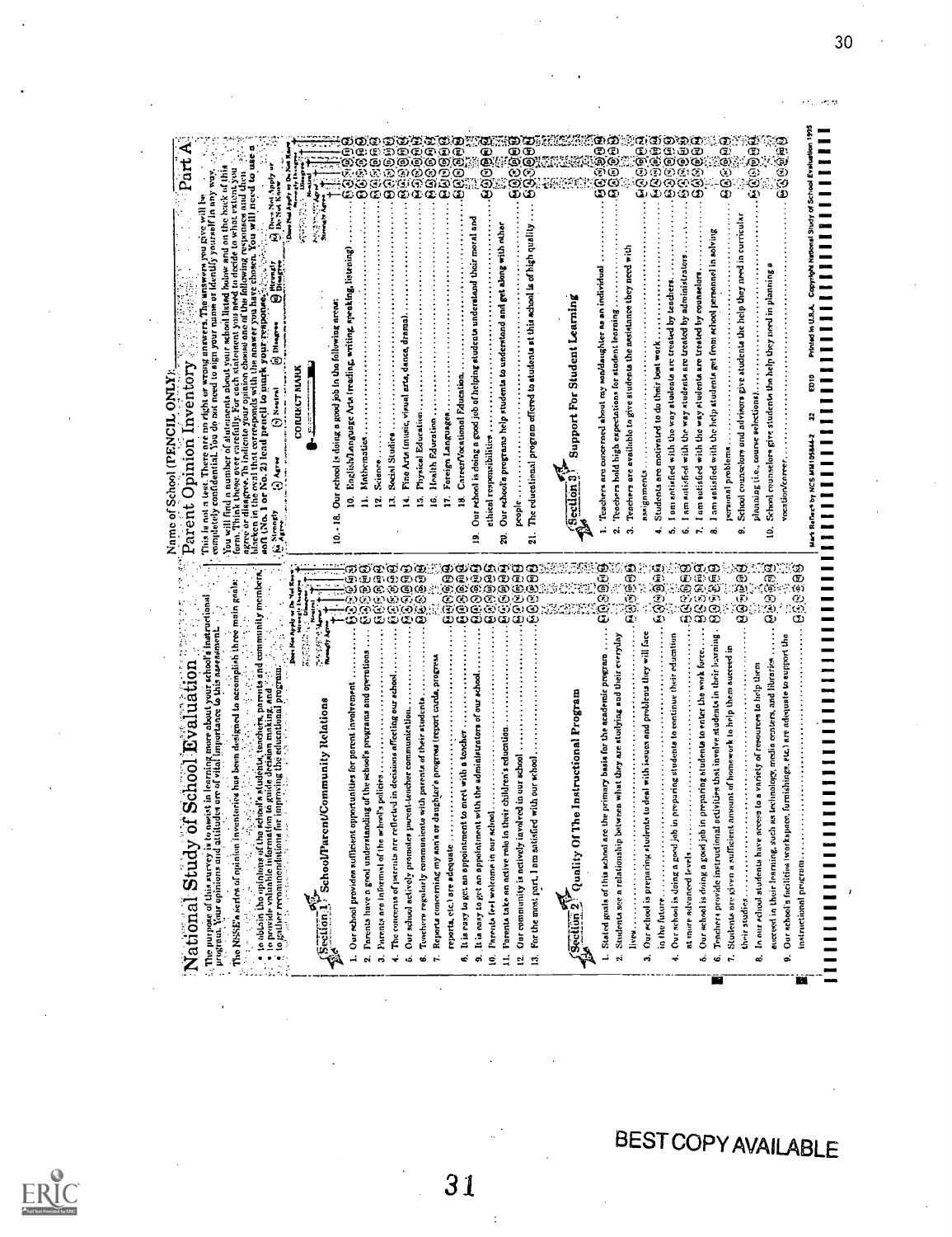COD Liti ued 4 ituctkon'.4) Support For Studont Learning (Cont.) 11. School personnel involve community servims (mental health, law enforcement, etc.) In help meet students' needs 12. Our school does o good Job in preventing students from dropping out by providing them with the support and encourngernent they need 13. The nerds of rhildrn with physical tool mental disnhilities tire approprintely met by the school 14. The school's programs meet the requirements of students with special needs 'learning dinabled, gifted and talented. etc.) 15. The tronsportation aerviccor to and from school meet the needs of ritudonts ,...ifa:1:1;\_i:4; School Climate/Environment For Learning I. School rules and regulations effecting students are reasonable 2. Teachers and administrators in our school consistently enforce school rules 8 8 SOctiott11 Additional Questions Specific to Your School You mny be requested to respond to an odditionol act of quentions that have (revs developed by your school concerning specific areas of interest. If so. you will be riven a set of st termer its contained on n separate sheet of paper provided by your school. To ind Moto your nmponse to these ntatementrk blacken the oval that corresponds with the response of your choice. Please be careful to match the number of the statement with the number of your irsponso that you indicate below. 0 Aaeveslr ® Arrre 4 Neutral 61 Di.., fi;.6t'(4.1 9 1'111. 0. tz3 G.® 6 f.400°:!(96i 7. E3 !;;; 0.8 6./^1S 8. 13. ecsgi9iii:88 64: f4...5,-il.,63r;ci?.1.6(1 tE;;4q 14. eo aO 15. n.:i.N.Ary\*, .6110.4116.it.= \*se,. liewirne .,.... Neve. \*:':Theiee; :Unrest/ eons(3.1414j3.E):;:4 4j.8 F.5 EL A q.)eFE4,. 98;..;:iM 9 '."Y-8,e.Ea. E :'... i.-- P 0 SI.Ff.9 6 -.4 ri.1 S ..RF!..11 filtil S61.1.9 1:-..?./.1! C.) (I.; ii.i 4 ;!:i) il, :Elf!) 6208(00E 3. The school's grading policies and practices are administered fairly 4. The student', and temchern of our school have a good working relstionship with each other 6. Students show respect for each other 6. 'no, school provides n clean and pie/moot environment for learning 7. Our 0.11001 is well maintained 8. Our school provides students and teachers with a safe and orderly environment for learning O. Students feel tote traveling to And from school tn. The variety of student setivhies available at our school I. excellent U. Students who wish to ho Included In school activities are Included 12. Discipline policies are fair et this school 13. Cheating occurs infrequently in our school 14. Sensitivity to issues of rectal and ethnic fairness is demonstrated by students. termite's; and adroinistratont at our school 16. Sexual harnssment is not n problem at our school 16. There In not a significant problem with substance abuse (e.g.. drug and'or alcohol problems) among the students of this school 13.11.49P.: P-YePtorr Itecommendations Ali part of this survey you mny alms be retroceded to offer your recommendations for improving your school by answering the following or similar question(s): in there something you would like to see changed about your school? If so. describe I- what you would like to nee changed and how you believe it should he changed ' Do not write your response on this sheet. You will need to write your response on the I nuporoto sheet of paper of the survey provided by your school. Thank you for the contribution of your opinions to improve the quality of your school. 1 1 1 1 1 I I I I I I I I I I I I I I I I I I I I I I I I I I I 1 1 1 1 1 I I I I I I I I I I I 1 1 1 1 1 1 1 1 1 1 1 1 1 1 1 1 1 1 1 1 1 1 1 1 1 1 1 1 1 1 1 1 1 1 1 $\frac{1}{2}$ in die ste

متشابة مستقب

ķ

k.

 $\frac{1}{2}$ 

j.

timbasin'i bodashwalloku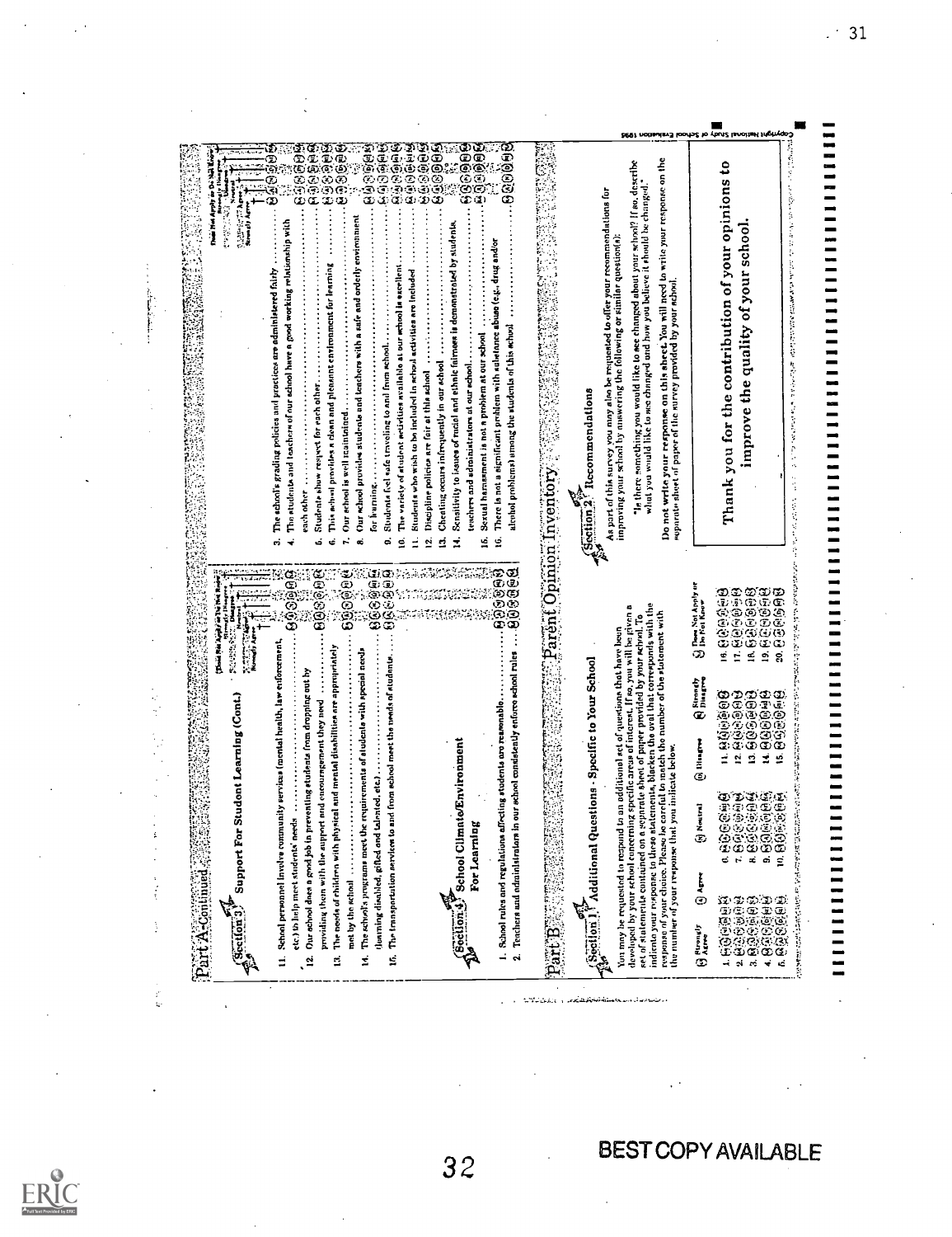## APPENDIX E

 $\mathbf{I}$ 

32

## NATIONAL STUDY OF SCHOOL EVALUATION (NSSE)

## TEACHER OPINION INVENTORY

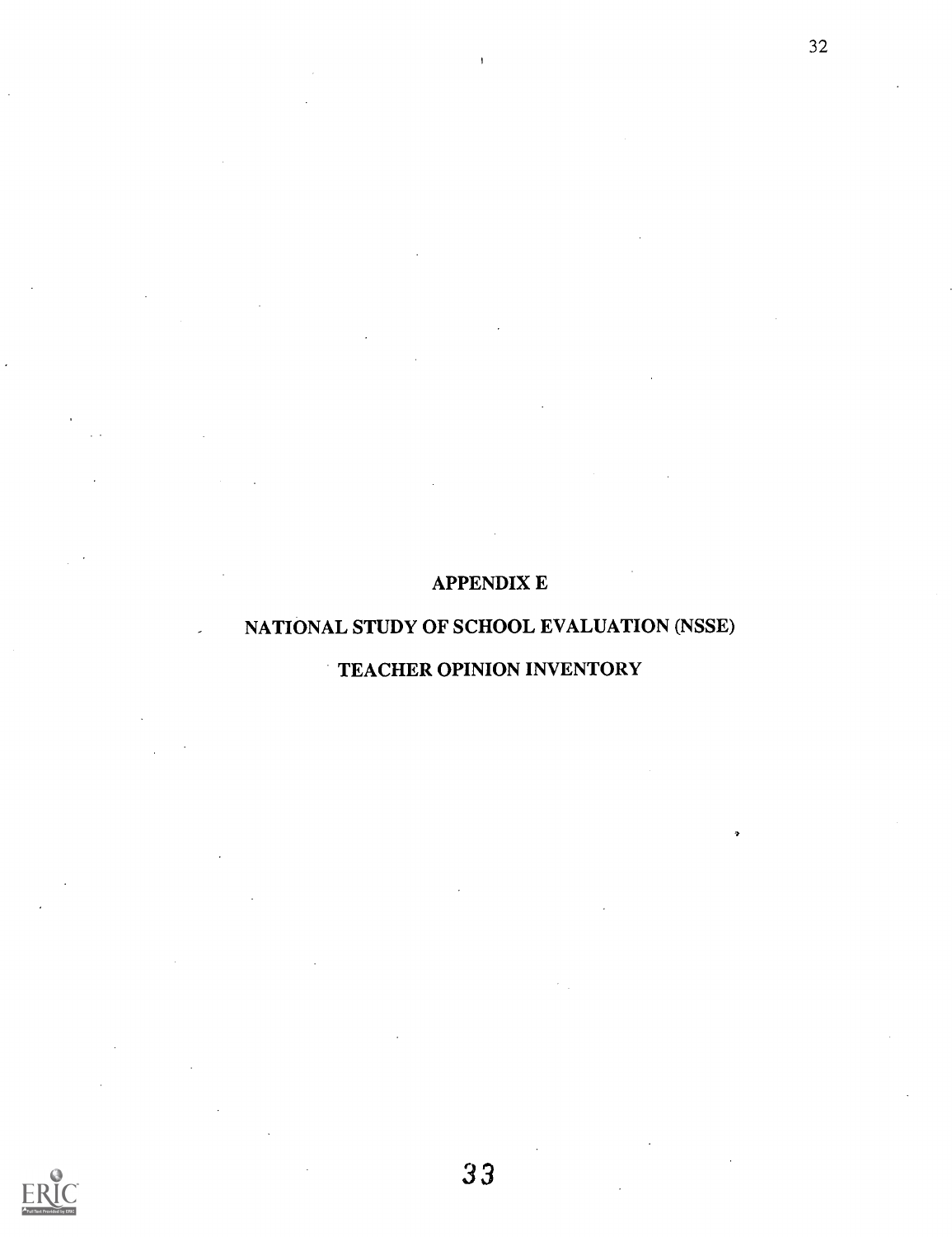Nnt Inoluy by NCS use10sy37.3 3 coin orow N U.GA coonlohl NDoed sn,d1 of so." Evw."'" 1995 I I I I I I I I I I I I I I I I I I I I I I I I I I I I I I I I I I I I I I I I I I I I I I I 1 I I I I I I I I I I I I I I I I I I I I I I I I I I I I I I I I I I I000<br>000<br>3000 含 变压包密闭体 e A t:::1 R4 e o (18 E)<br>B = 1 R4 e o (18 E) (18 E) (18 E)<br>B = 1 (18 E) (18 E) (18 E) (18 E)<br>B = 1 (18 E) (18 E) (18 E)<br>E = 1 (18 E) (18 E)<br>E = 1 (18 E) (18 E) From  $\sum_{i=1}^{n} \sum_{j=1}^{n} \sum_{j=1}^{n} \sum_{j=1}^{n} \sum_{j=1}^{n} \sum_{j=1}^{n} \sum_{j=1}^{n} \sum_{j=1}^{n} \sum_{j=1}^{n} \sum_{j=1}^{n} \sum_{j=1}^{n} \sum_{j=1}^{n} \sum_{j=1}^{n} \sum_{j=1}^{n} \sum_{j=1}^{n} \sum_{j=1}^{n} \sum_{j=1}^{n} \sum_{j=1}^{n} \sum_{j=1}^{n} \sum_{j=1}^{n} \sum_{j=1}^{n} \sum_{j=$ F: (1962). Dr. Agree .: .:)  $\frac{1}{2}$  (1964). The collitter of the second certain  $\frac{1}{2}$  ( $\frac{1}{2}$  ( $\frac{1}{2}$  ( $\frac{1}{2}$  ( $\frac{1}{2}$  ( $\frac{1}{2}$  ( $\frac{1}{2}$  ( $\frac{1}{2}$  ( $\frac{1}{2}$  ( $\frac{1}{2}$  ( $\frac{1}{2}$  ( $\frac{1}{2}$  ( $\frac{1}{2$ ?''51. Teachers hold high espectations for student learning 2. Teachers oru availahle to give students the Assistance they need with assignments 3. l'enclicrn i,lve etuilent< prAiinnl coontlingenient in their wink 4. Students spend sufficient effort in end nut active, co learn whet we tench 5. Students are motivated to an their hest work ft <sup>I</sup> rim antislied with the way students arc treated by teachers 7. I nn, ent s fled with Um way students are treated by the administration.. S.1 OW with the way students roc treated by (V1111,1,17, 9. <sup>1</sup> ant entiidied with the help students get from school personnel in sniving rennet problems 10. Selesel connselnrs and nchisurs give students the help they need in eurricului plam,ing Ii.., muse select Mill 11. Mom! counselors give students the help they need in planning a voctition,coreer 12. Our ached does u gad jib in preventing students from dropping out by previding them aith the support tied encouragement they need 13. (tor actively printerlie I utmntitrocher rnininitnicai on 14. Our leachers regularly communicate with parents of their students l'arentn have a pawl understanding of the school's programs and operot ion IS. ramble Ull, art net ive.rele in their children's education 17. The needs of children with physical ntitl mental disabilities are appropriately nod by the 1,110.4 IA. The school's programs miss the rosin irements of students with special needs learning gilled and talented, ete.i ;f, 8.0 :;,)8  $\tilde{e}$  $\vec{\alpha}$ 1. Solution and the state of the state of the state of the state of the state of the state of the state of the state of the state of the state of the state of the state of the state of the state of the state of the state The Pairpase of thi4 survey is to assiit in learnim; nere.ab'out your tiChOel'e instructional Fragrant.; your opinionsand nttitudeaiiroaf vitol,importance to this hsiesiment. :,;;The/VSS e.'s'aericit Of OPiniontriVetilDrietthes:b;endesignedtri am0MP lish....ih;Ce:mairitOttls:7: Id obtain tiCnPanionn in;;;Ientivt;achnrw,'pa .: to provide valuable information to guide decfs'imi making, and "!Talt"117nbe!.e. : to gather recommendations for improving the educational program::,::,\* Section l (binItty of the Instructional Program I. Students um provided with richtentiimal programs that ate appropriate to their learning needs Y. Name of School (PENCIL ONLY): Teacher Opinion Inventory"...  $\frac{1}{2}$  . See Eq. (i)  $\frac{1}{2}$  . See Eq. (i)  $\frac{1}{2}$  . See Eq. (i)  $\frac{1}{2}$  is a contract to both the property at the property set of the property set of the property set of the property set of the property set of t 4. Stated mole of this sehool aro the primary basic for the academie program they will face in the firttiro tf;i:'::: f.fill il;):;: iii'... 111 their meryday lives 3. Onr school is propnring students to deal with issues and pmblents Teneher\$ 11W: instructionol eta utegles that help student, achieve the knowledge and skills they are expected to learn ,Ill.") a A itie. A variety of leaching strategies and learning activities in provided .." ; ',...:. to students to help them learn 8 ,1 9 t; 61 Tenrhere provide instructional activities that involve students in their learning 6!) I'e().)1,!)kj ! in Similar<br>in a station of the properties of the stationary of the stationary<br>in the thermal station of stational members and adjust my<br>interference of the stationary and members and adjust my<br>interference the station of n: 2006<br>1960 - K1.1fltillige Ser<br>1960 - K1.1fltillige Ser<br>1971 - K21.1fltillige Ser 12. The availability of lenehing material,' rind suppliestpaper, lbirotery supplies. le,oke. At' equipment. il c. II is nilirivinte Ian rupp'.rt good teaching S;(".....;:: ,;, ii i;,.1 the NSSE state of opinion in settlember of the local distribution in the second that and nuclear  $\mathbb{R}^2$ The number of this survey is to next the levening more about your schools intriviational continuous continuous continuous continuous continuous continuous continuous continuous continuous continuous continuous continuous ertmlitti Sluilelitn se: a reInt inn:1111N between what they are studying and National Study of School Evaluation

 $\mathbf{i}$ 

**BEST COPY AVAILABLE**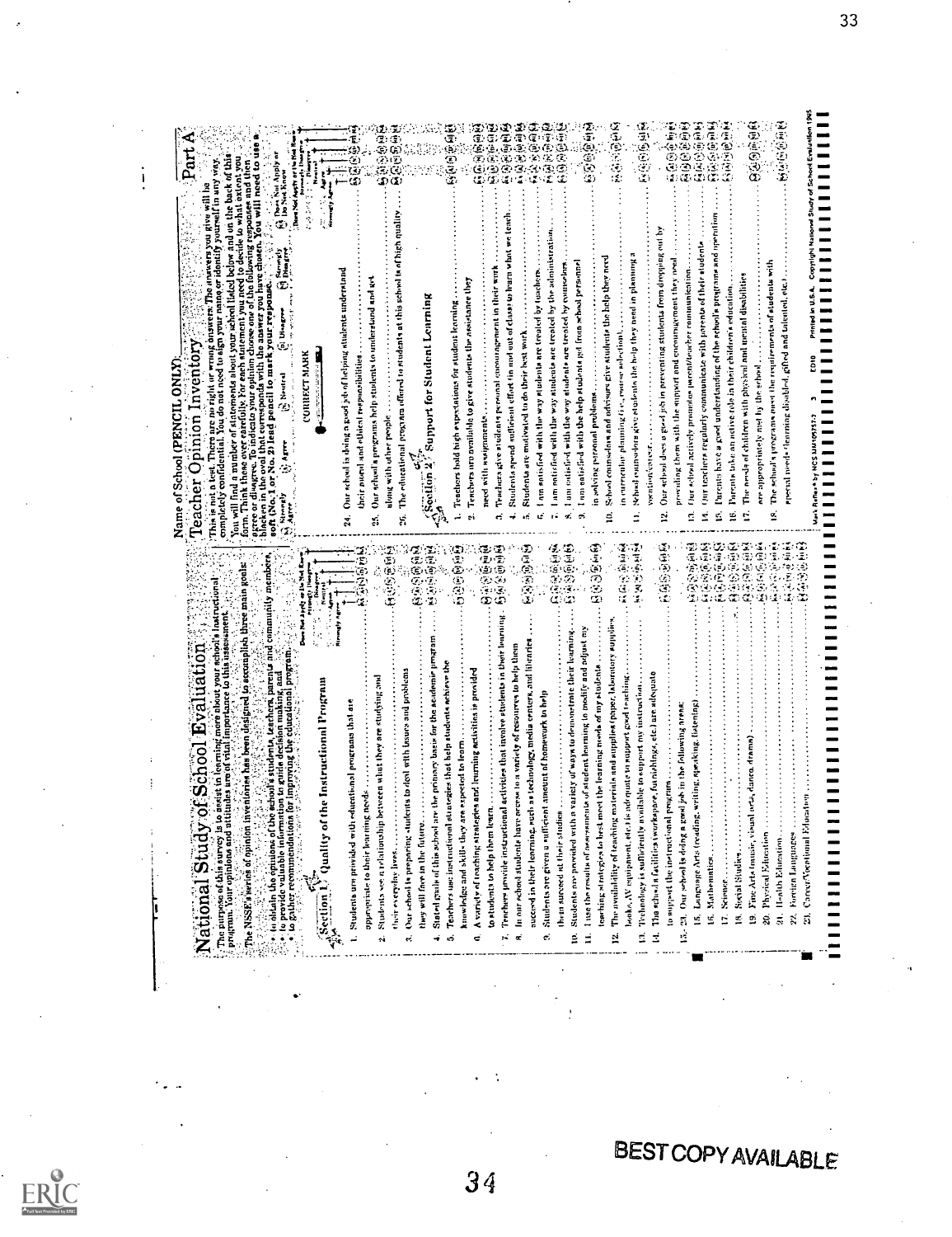| The availability of staff development to support my instructional<br>The principal of our school is fair and open with teachers<br>∍<br>qualit<br>The faculty's instructional load is equitably divided<br>For the most part. I am entiled with our school<br>School Organization and<br>not write your response on this sheet.<br>Teachers are well respected in this community<br>designed to enhance learning for all students<br>would like to<br>part of this survey you may also be requ<br>¢<br>passea, etc.<br>$\mathbf{r}$<br>Job Satisfaction<br>: Recommendations<br>Administration<br>needs is excellent in this school<br>prove<br>Is there something you<br>Teachers have a major role<br>standards, assemblies, hall<br>clasen com activities<br>İm<br>programn<br>ю<br>Section <sub>2</sub><br>on's<br>ź<br>Ġ<br>c.<br>တဲ<br>¢<br>é<br>e.<br>÷<br>0<br>c,<br>නගැනවතග<br>ගාගන<br>ගම<br>ගම<br>(E)<br>(A) (A)<br>Œ,<br>@ා ලා<br>田田田田<br>33<br>889<br>989<br>GO.<br><b>پهرنې دغ</b><br>ా<br>Ć.<br>ゆゆるのあ<br>(2) (3)<br>بين<br>G,<br>යා යා<br>œ.<br>İ,<br>Φ<br>Ð<br>٤<br>(字)<br>ă<br>(T)<br>$-20$<br>13)<br>මුගිගි<br>ගිරිග<br>≘∙ت)<br>Œ,<br>to match the number of the statement with<br>Dom Net Y<br>corresponde with<br>ගග<br>Φ<br>ග<br>٤<br>ගග<br>to an additional set of questions that have been<br>ତ୍ତ୍ୱ<br>ଜୟ<br>S,<br>ัธ<br>÷,<br>This school recognizes all types of high uchievement demonstrated by students.<br>i<br>NGC 13<br>and ethnic fairness is demonstrated by students<br>nomac<br>rning specific areas of interest. If so, you will<br>k<br>Φ<br>栏<br>ģ<br><u>ي</u><br>ø.<br>paper provided by your<br>Questions - Specific to Your School<br>ទ<br>Sirongi)<br>Dinagre<br>contributi<br>9999999999<br>39999999<br>luded in school activities are included<br>909999<br>D<br>stotements, blucken the oval<br>and teachers with a safe and<br>The rariety of student activities arailable at our school<br>in our school ronsietently<br>and pleasent custronment<br><b>IMagree</b><br>'School Climate / Environment<br>for Lenrning<br>at you indicate below<br>$\vec{a}$<br>ē.<br>pport school functions<br>Ξ<br>Ξ<br>ž<br>oblem with substance<br>muldem at our school<br>of common mission<br>to and from school<br>⊚<br>ts of this school<br>in our school<br>at our schud<br>at our rehim<br>-229<br>0000<br>229<br>Discipline policies are fair at this school<br>œ | روها<br>اه)<br>زن                                                                                                                                                                                  | 98899<br>Ē<br>Ğ.<br>وي<br>زي<br>$\infty$                                                                                                                                                                                    | 000000<br>٤<br>Ð<br>෯෯෧෧෧ඁ෧<br>෯෯෯෯෧<br>Œ,<br>ت<br>Ø)<br>Ġ,<br>මගගලගල<br>ာတာယာ<br>œ<br>ూ<br>نت                                                                                                                                                                                                                                                                              | $\mathcal{T} \subset \mathbb{R}$<br>ග<br>G<br>Š<br>is<br>S                                                                               | ΦĐ<br>Ф                                                     | reaponse un the<br><b>ACTIVE</b><br>高兴之<br>hoo<br>recommendations for<br>ll "hool"<br>O<br>to write your<br>$\mathbf{u}$<br>۰                                                                                                                                           |
|----------------------------------------------------------------------------------------------------------------------------------------------------------------------------------------------------------------------------------------------------------------------------------------------------------------------------------------------------------------------------------------------------------------------------------------------------------------------------------------------------------------------------------------------------------------------------------------------------------------------------------------------------------------------------------------------------------------------------------------------------------------------------------------------------------------------------------------------------------------------------------------------------------------------------------------------------------------------------------------------------------------------------------------------------------------------------------------------------------------------------------------------------------------------------------------------------------------------------------------------------------------------------------------------------------------------------------------------------------------------------------------------------------------------------------------------------------------------------------------------------------------------------------------------------------------------------------------------------------------------------------------------------------------------------------------------------------------------------------------------------------------------------------------------------------------------------------------------------------------------------------------------------------------------------------------------------------------------------------------------------------------------------------------------------------------------------------------------------------------------------------------------------------------------------------------------------------------------------------------------------------------------------------------------------------------------------------------------------------------------------------------------------------|----------------------------------------------------------------------------------------------------------------------------------------------------------------------------------------------------|-----------------------------------------------------------------------------------------------------------------------------------------------------------------------------------------------------------------------------|-----------------------------------------------------------------------------------------------------------------------------------------------------------------------------------------------------------------------------------------------------------------------------------------------------------------------------------------------------------------------------|------------------------------------------------------------------------------------------------------------------------------------------|-------------------------------------------------------------|-------------------------------------------------------------------------------------------------------------------------------------------------------------------------------------------------------------------------------------------------------------------------|
|                                                                                                                                                                                                                                                                                                                                                                                                                                                                                                                                                                                                                                                                                                                                                                                                                                                                                                                                                                                                                                                                                                                                                                                                                                                                                                                                                                                                                                                                                                                                                                                                                                                                                                                                                                                                                                                                                                                                                                                                                                                                                                                                                                                                                                                                                                                                                                                                          | Teachers play a meaningful role in the dosign and solection of staff development<br>Teachers are regularly involved in the development of school policies<br>curriculum development in this school | am satisfied with the extent to which the administration includes student<br>in inoking decistors about matters that directly affect students (i.e. dress<br>Our echoel has developed a comprehensive improvement plan that | When I need to talk with an administrator, I can do so with relative case<br>If I have a discipline problem, the administration gives me the support I<br>Teachers have the freedom to present conflicting views on confroversial<br>Teachers are provided adrequate time each day to prepare for teaching<br>The size of our classes does not limit instructional effectiv | The school's princities for the expenditure of funds are appropriat<br>The principal is appropriately in contact with teachers and their | All things consulered, I am astialized with being a teacher | what you would like to see changed and how you believe it should be changed<br>proving your school by answering the following or similar questions.<br>For changed Blood<br>separate shoot of pater of the survey provided by your school.<br>You will need<br>ka offer |
|                                                                                                                                                                                                                                                                                                                                                                                                                                                                                                                                                                                                                                                                                                                                                                                                                                                                                                                                                                                                                                                                                                                                                                                                                                                                                                                                                                                                                                                                                                                                                                                                                                                                                                                                                                                                                                                                                                                                                                                                                                                                                                                                                                                                                                                                                                                                                                                                          |                                                                                                                                                                                                    |                                                                                                                                                                                                                             |                                                                                                                                                                                                                                                                                                                                                                             |                                                                                                                                          |                                                             |                                                                                                                                                                                                                                                                         |
|                                                                                                                                                                                                                                                                                                                                                                                                                                                                                                                                                                                                                                                                                                                                                                                                                                                                                                                                                                                                                                                                                                                                                                                                                                                                                                                                                                                                                                                                                                                                                                                                                                                                                                                                                                                                                                                                                                                                                                                                                                                                                                                                                                                                                                                                                                                                                                                                          |                                                                                                                                                                                                    |                                                                                                                                                                                                                             |                                                                                                                                                                                                                                                                                                                                                                             |                                                                                                                                          |                                                             |                                                                                                                                                                                                                                                                         |

 $\frac{1}{2}$ 

 $-34$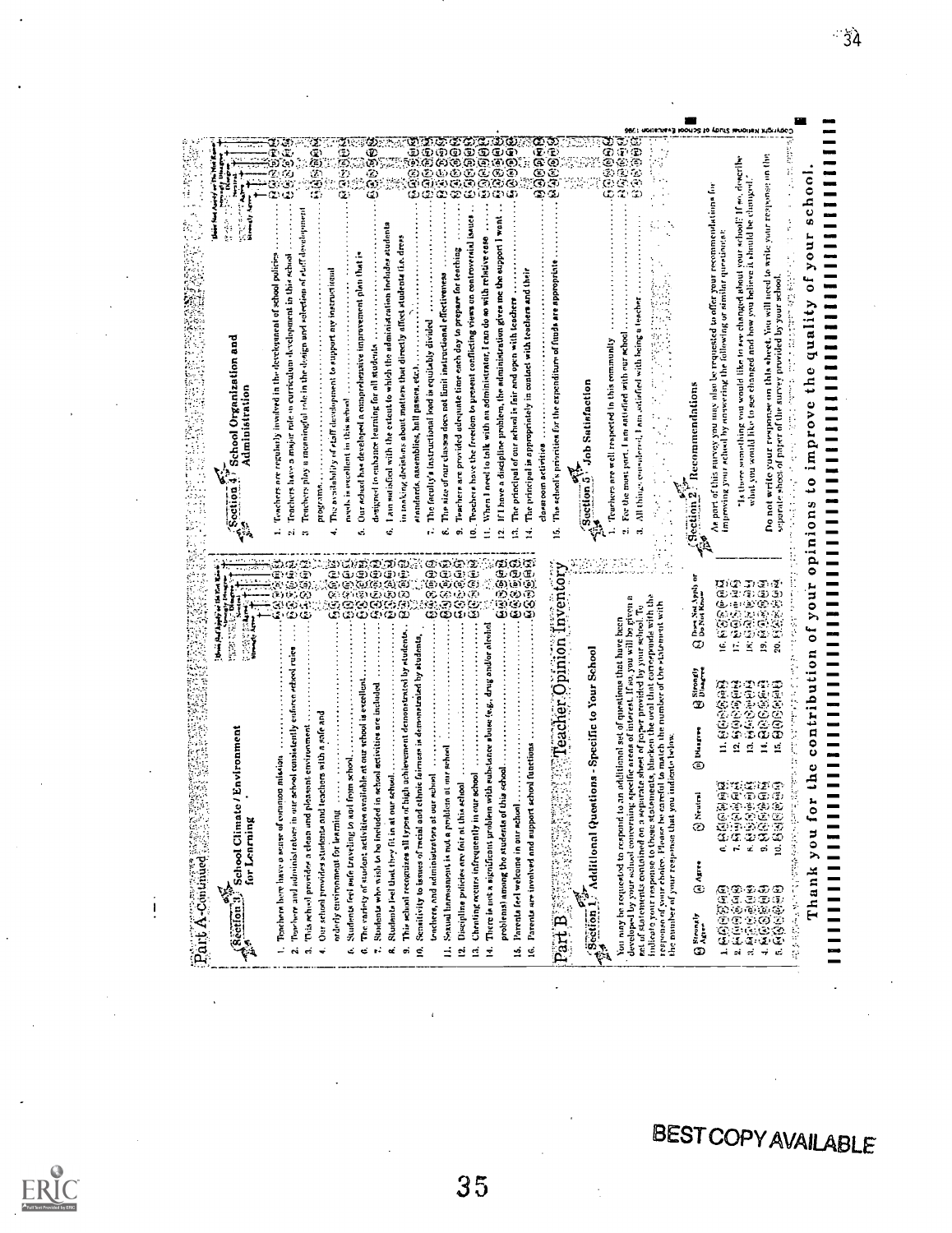## APPENDIX F

35

## PARENT CONSENT FORM

 $\bar{\bf r}$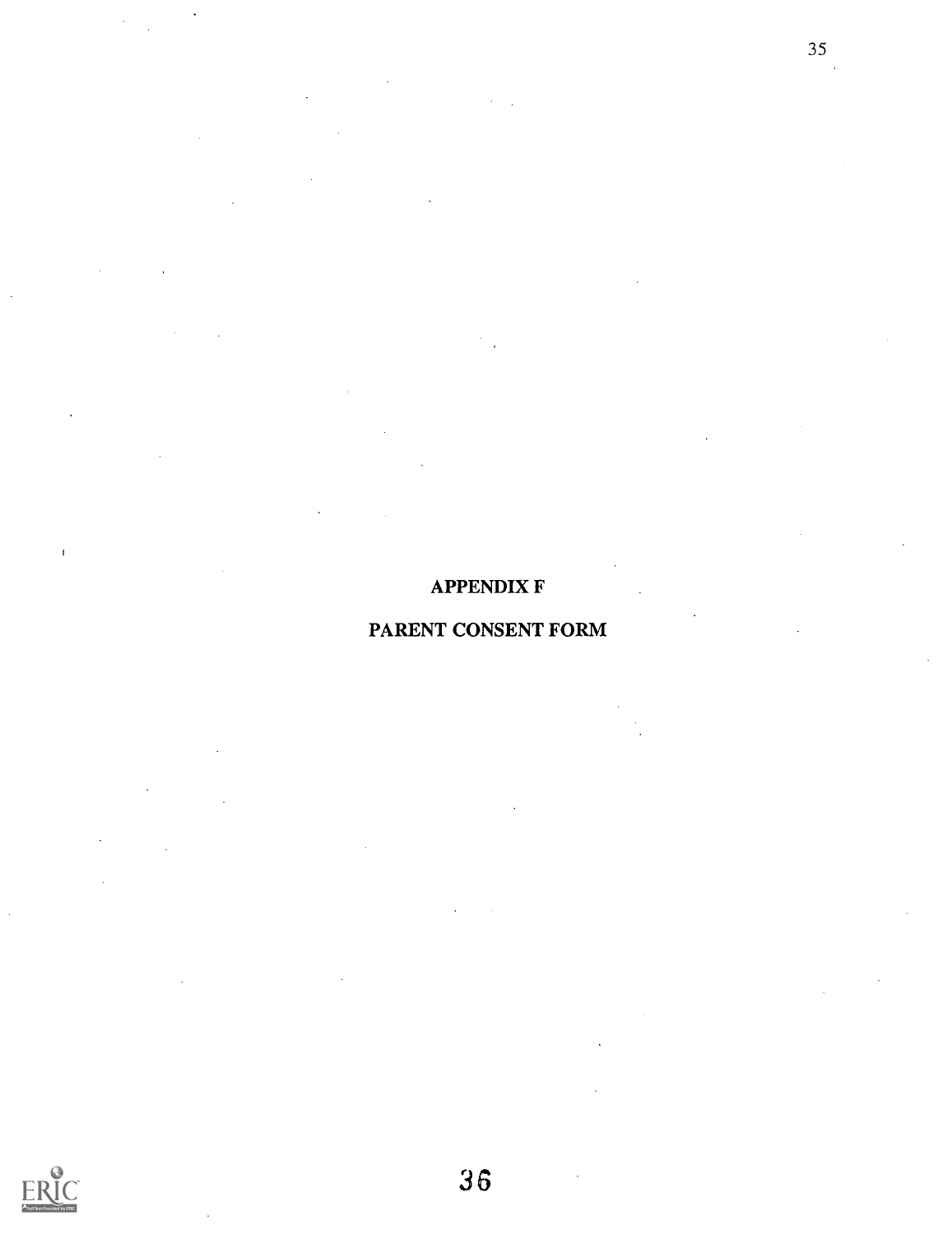#### PARENT CONSENT FORM

30

I, (Parent's Name) am being invited to participate in a research study that is being conducted at Colin Powell Elementary School by Dianne Reed, doctoral student at Texas A&M University and principal at Colin Powell Elementary School. The title of the study is Description of a Four-Teacher Instructional Model and the School Experience of Fourth Grade Students as Constructed by Students, Parents, and Teachers at a Selected Elementary School in Conroe Independent School District. The participants in this study will be approximately 180 fourth grade students, 180 parents of the fourth grade students and nine fourth grade teachers.

The purpose of the study is to describe the four-teacher instructional model and the school experience of fourth grade students as constructed by students, parents, and teachers at a selected elementary school in Conroe Independent School District. Describing the four-teacher instructional model and the school experience of fourth grade students could aid in designing curriculum, implementing instruction and different approaches to scheduling in elementary schools.

My responses will be anonymous. I will not be identified by name. Dianne Reed will not know who participated or not in the study. Patricia Handcox, teacher of computer literacy at McCullough Junior High School will solely facilitate the distribution and collection of the teacher opinion inventory and questionnaire.

I may refuse to answer any of the questions in the opinion inventory and questionnaire that causes me to feel uncomfortable. My participation in this study is voluntary. No consequences will result if I choose not to answer any question. I may withdraw at any time. If at any time I have questions regarding the research, I may contact Dianne Reed, Principal Investigator/Principal at (409) 321-3774.

The noninvasive nature of the study and the careful selection and coding of the information insures no risks to me. The study will be conducted throughout the 1999- 2000 school year.

"This research study has been reviewed and approved by the Institutional Review Board-Human Subjects in Research, Texas A&M University. For research related problems or questions regarding subjects' rights, the Institutional Review Board may be contacted through Dr. Richard E. Miller, IRB Coordinator, Office of the Vice Provost for Graduate Studies at (409) 845-1811."

A parent questionnaire and opinion survey have been included with this consent form. My honest input will assist in the continued effort to obtain quality instruction at Colin Powell Elementary.

Initial and Date:

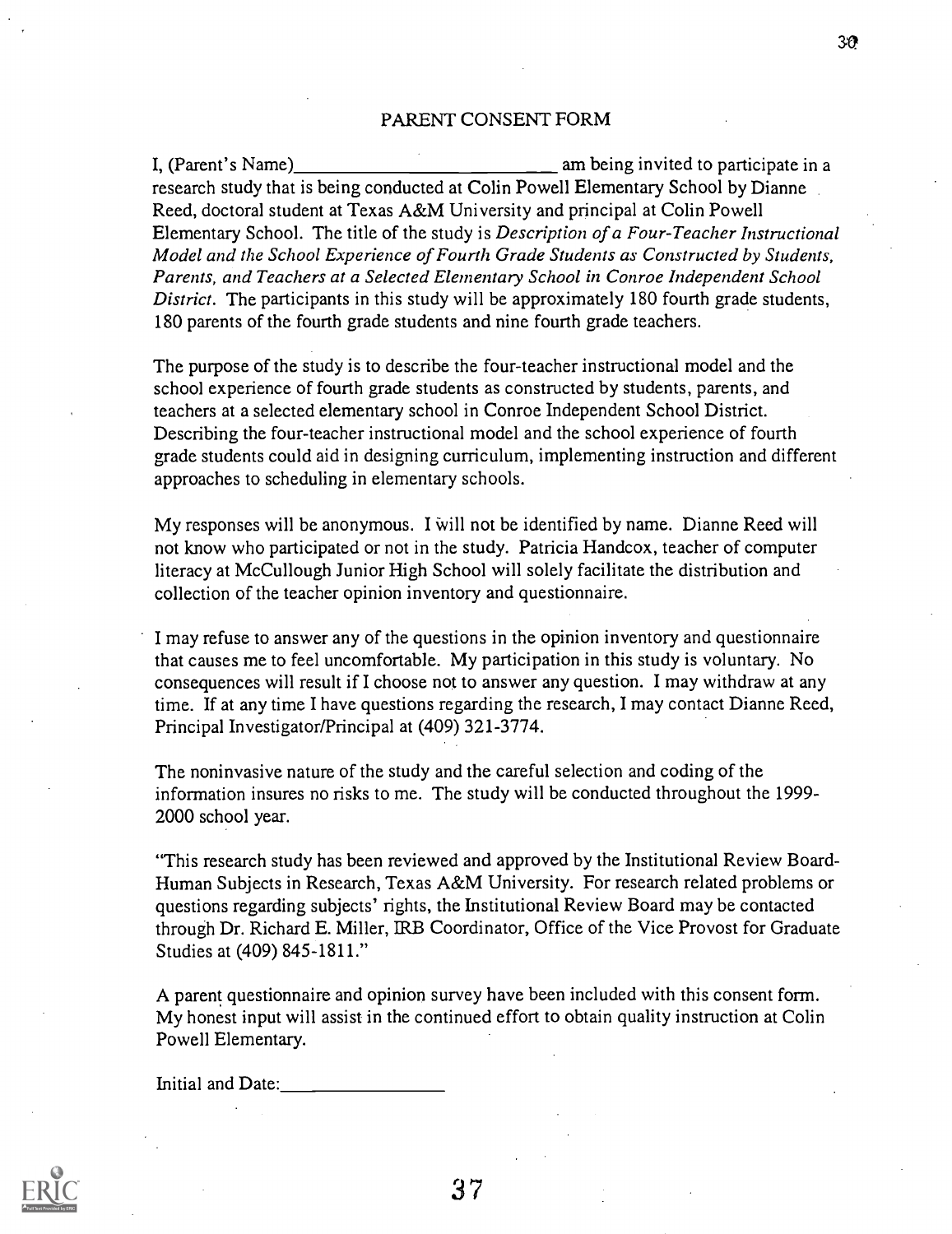To the best of my knowledge, I understand the nature and demands, benefits and risks of participating in the study. I (do) or (do not) want to participate in the study.

Signature of Parent/Guardian Date

Signature of Investigator Date

Please return (1) copy of this consent form in the self-addressed stamped envelope with your signature by (date)\_\_\_\_\_\_\_\_\_\_ to Patricia Handcox at 3800 S. Panther Creek Drive, The Woodlands, Texas 77381. Keep the second copy for your records.

For further information regarding this study, please contact:

Dianne Reed Dr. David Erlandson<br>
7332 Cochran's Crossing Drive Dept. of Educational The Woodlands, TX 77380

Dept. of Educational Administration<br>TAMU College Station, TX 77843 (409) 845-2716

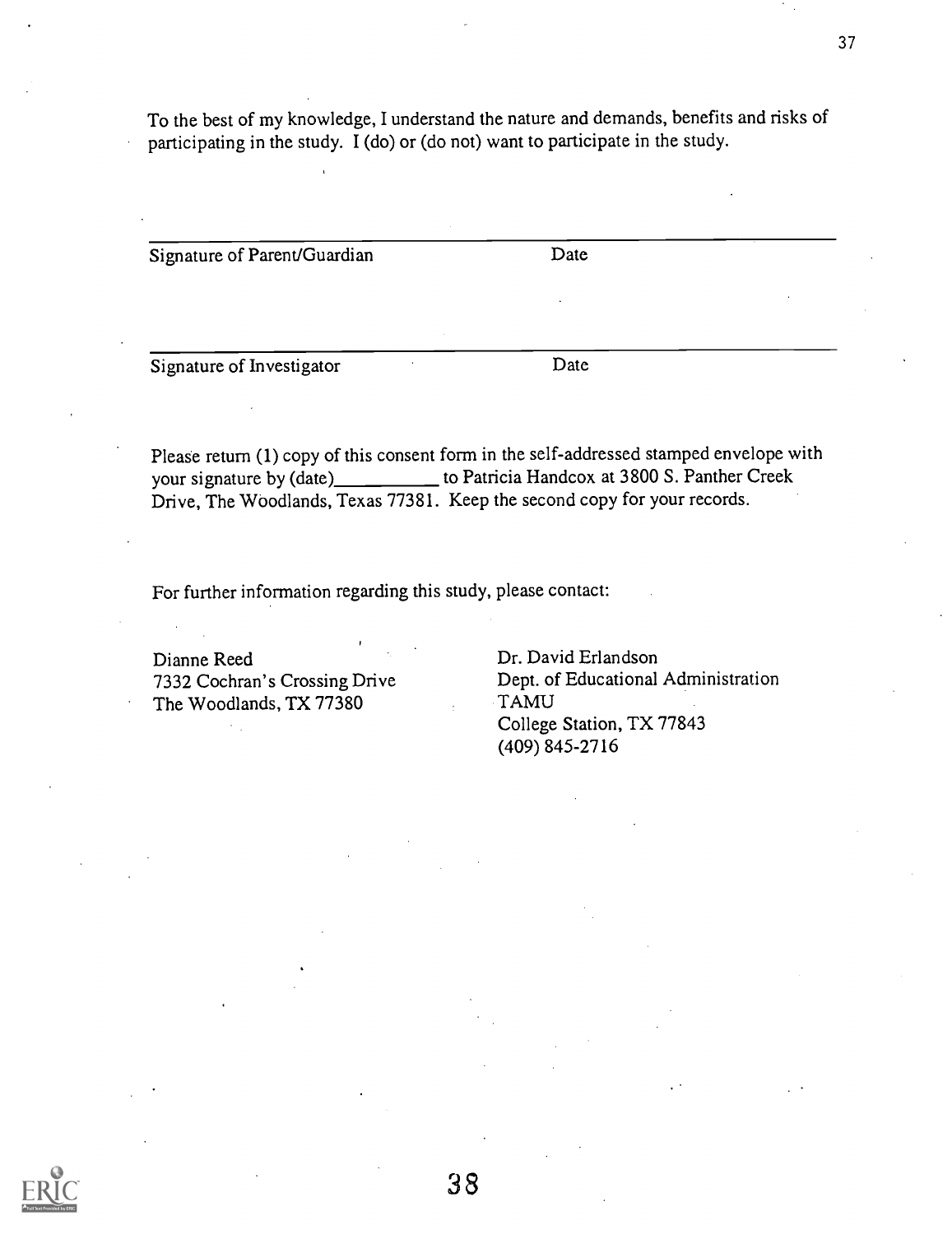## APPENDIX G

## PARENTAL CONSENT FORM

39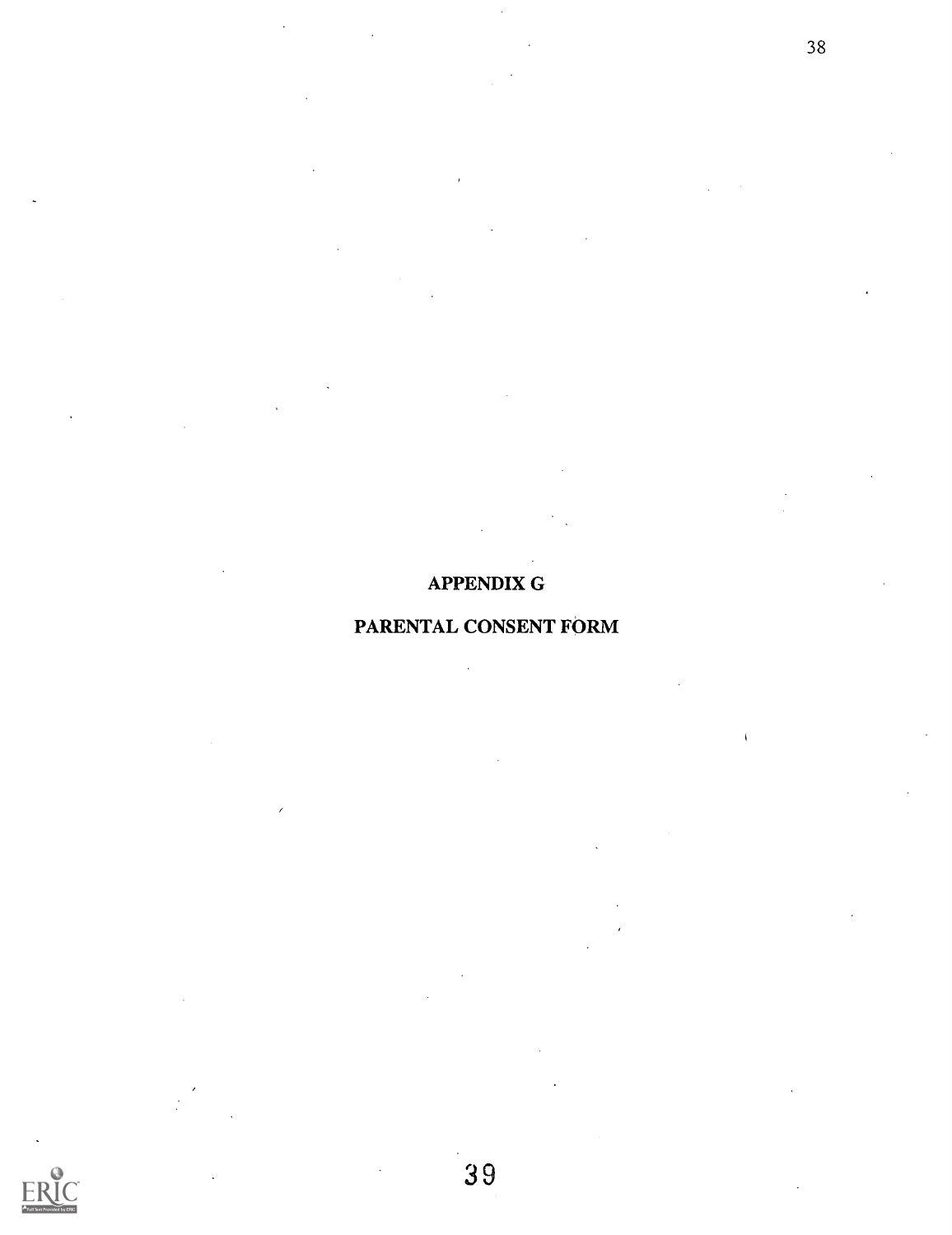#### PARENTAL CONSENT FORM

(Student's Name) is being invited to participate in a research study that is being conducted at Colin Powell Elementary School by Dianne Reed, doctoral student at Texas A&M University and principal at Colin Powell Elementary School. The title of the study is Description of a Four-Teacher Instructional Model and the School Experience of Fourth Grade Students as Constructed by Students, Parents, and Teachers at a Selected Elementary School in Conroe Independent School District. The participants in this study will be approximately 180 fourth grade students, 180 parents of the fourth grade students and nine fourth grade teachers.

The purpose of the study is to describe the four-teacher instructional model and the school experience of fourth grade students as constructed by students, parents, and teachers at a selected elementary school in Conroe Independent School District. Describing the four-teacher instructional model and the school experience of fourth grade students could aid in designing curriculum, implementing instruction and different approaches to scheduling in elementary schools.

The student will be asked to fill out a questionnaire that the teacher will read aloud to the class. The student's responses will be anonymous. The student will not be identified by name. Patricia Handcox, teacher of computer literacy at McCullough Junior High School will solely facilitate the distribution and collection of all student questionnaires.

The student may refuse to answer any of the questions in the questionnaire that causes feelings of discomfort. The student's grades will not be lowered nor will he/she be treated differently if he/she chooses not to participate in the study. Participation in this study is voluntary. If at any time I have questions regarding the research, feel free to contact Dianne Reed, Principal Investigator/Principal at (409) 321-3774.

The noninvasive nature of the study and the careful selection and coding of the information insures no risks if consent for participation in the study is granted. The study will be conducted throughout the 1999-2000 school year.

"This research study has been reviewed and approved by the Institutional Review Board-Human Subjects in Research, Texas A&M University. For research related problems or questions regarding subjects' rights, the Institutional Review Board may be contacted through Dr. Richard E. Miller, IRB Coordinator, Office of the Vice Provost for Graduate Studies at (409) 845-1811."

To the best of my knowledge, I understand the nature and demands, benefits and risks of participating in the study. I (do) or (do not) want my child to participate in the study.

Initial and Date:

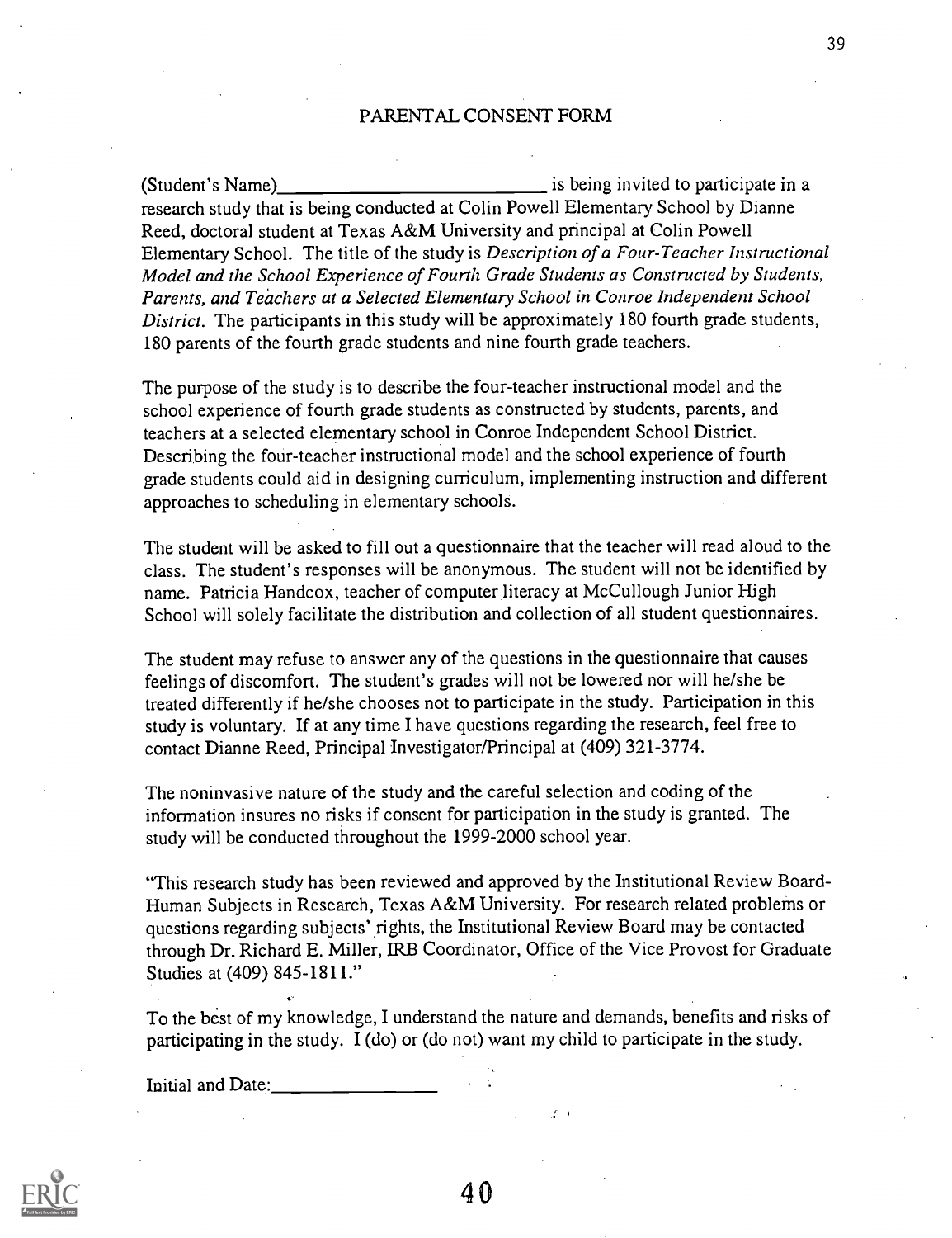Signature of Parent Date

Signature of Investigator Date

Please return (1) copy of this consent form in the self-addressed stamped envelope with your signature by (date)\_\_\_\_\_\_\_\_\_\_\_\_ to Patricia Handcox at 3800 S. Panther Creek Drive, The Woodlands, Texas 77381. Keep the second copy for your records.

41

For further information regarding this study, please contact:

Dianne Reed Dr. David Erlandson<br>
2332 Cochran's Crossing Drive Dept. of Educational The Woodlands, TX 77380

Dept. of Educational Administration<br>TAMU College Station, TX 77843 (409) 845-2716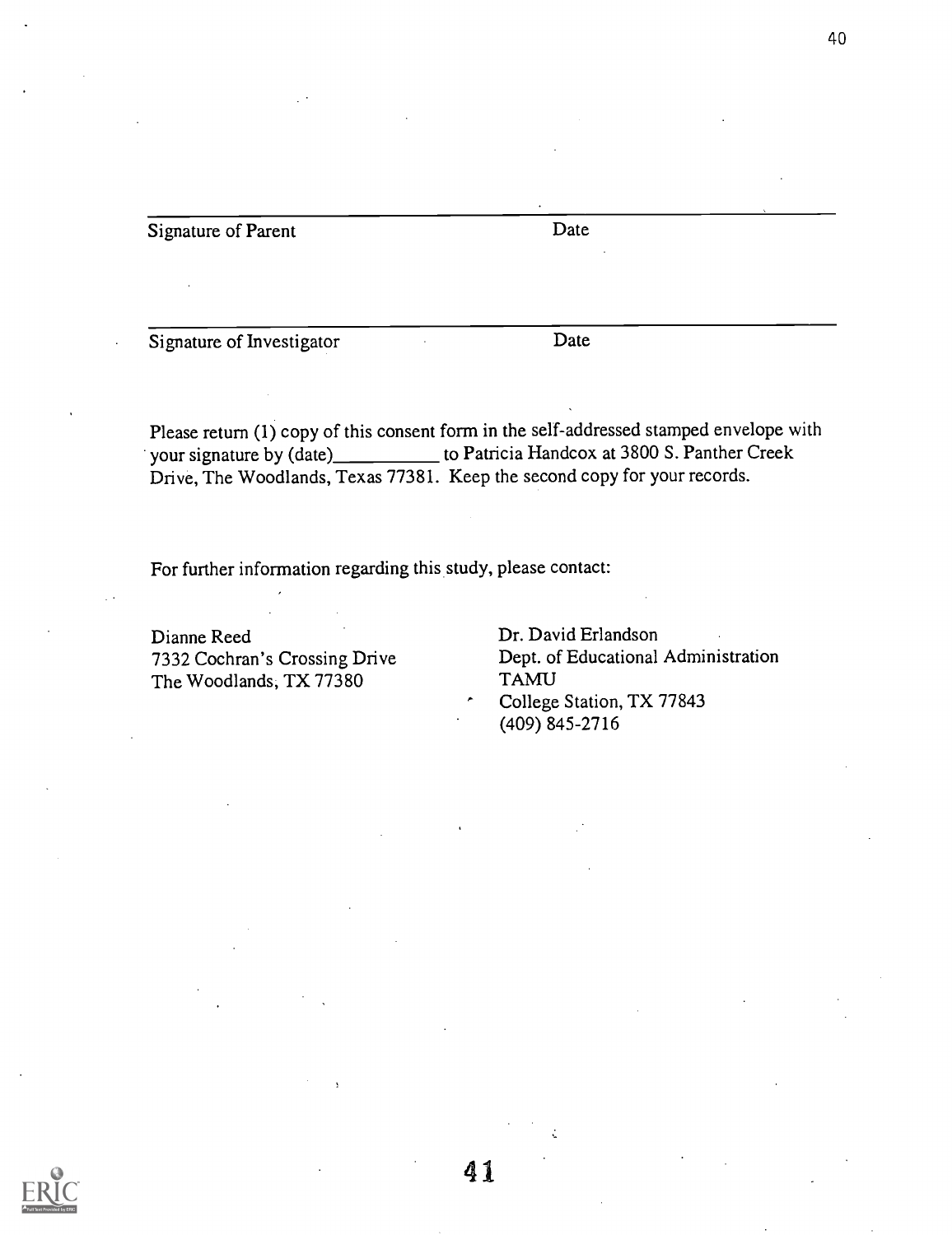## APPENDIX H

41

## STUDENT ASSENT FORM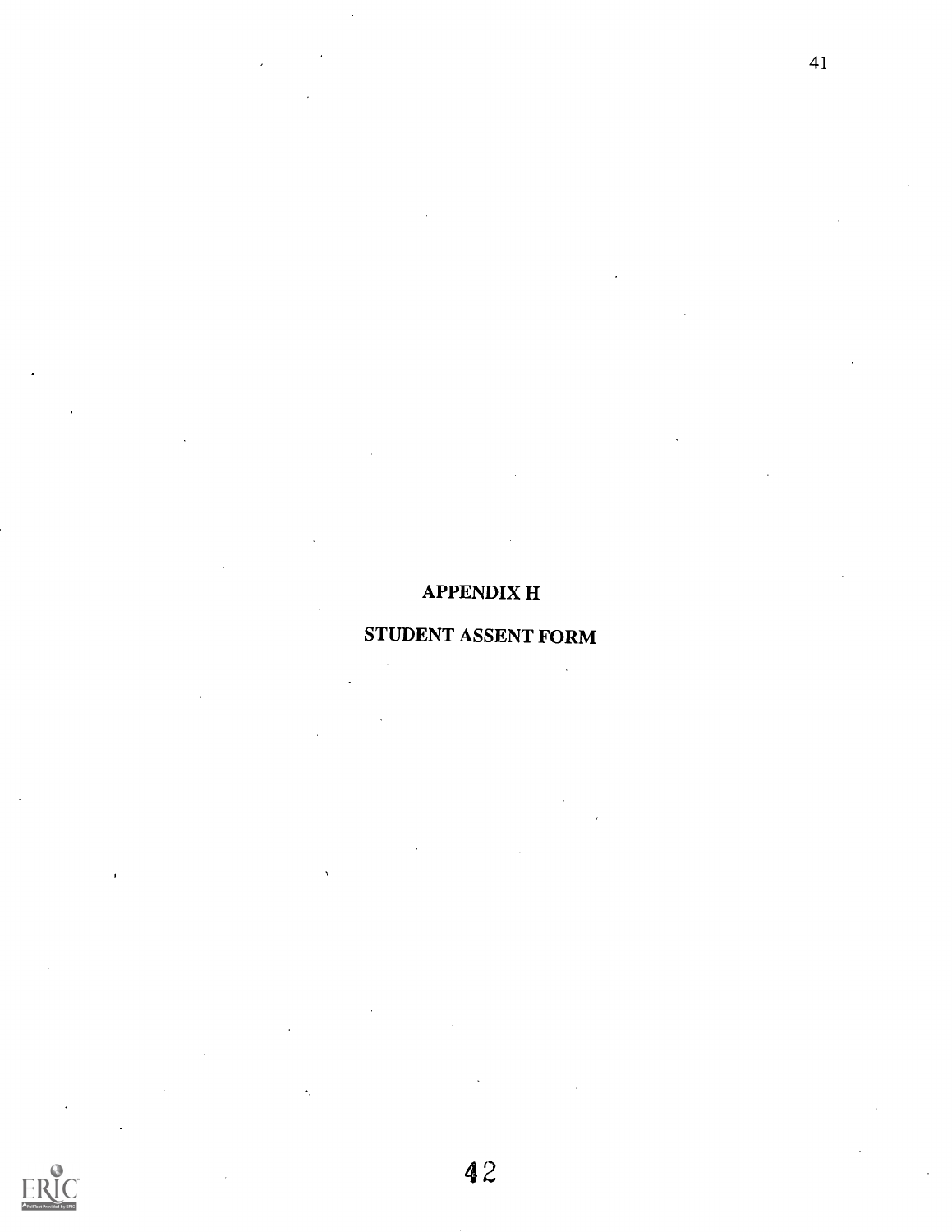#### STUDENT ASSENT FORM

I, (Student's Name) <u>\_\_\_\_\_\_\_\_\_\_\_\_\_\_\_\_\_\_\_\_\_\_\_\_\_\_\_</u> am being invited to participate in a research study that is being conducted at Colin Powell Elementary School by Dianne Reed, doctoral student at Texas A&M University and principal at Colin Powell Elementary School. Participants in this study will be 180 fourth grade students, 180 parents of the fourth grade students and nine fourth grade teachers. The purpose of the study is to describe the four-teacher instructional model and the school experience of fourth grade students.

I will be asked to fill out a questionnaire that my teacher will read aloud to the students who choose to participate. I will not be identified by name based on answers to the questions. I am not required to place my name on the questionnaire. Patricia Handcox, teacher of computer literacy at McCullough Junior High School will solely distribute and collect all student questionnaires. My grades will not be lowered nor will I be treated differently if I choose not to answer a question that causes me to feel uncomfortable.

My participation study is voluntary. I may call Dianne Reed, Principal Investigator/ Principal at (409) 321-3774 or see her personally if I have any questions about this survey.

I understand the information presented in the student assent form. I (do) or (do not) want my child to participate in the study.

Signature of Student Date

Signature of Investigator Date

Please return (1) copy of this consent form in the self-addressed stamped envelope with your signature by (date) to Patricia Handcox at 3800 S. Panther Creek Drive, The Woodlands, Texas 77381. Keep the second copy for your records.

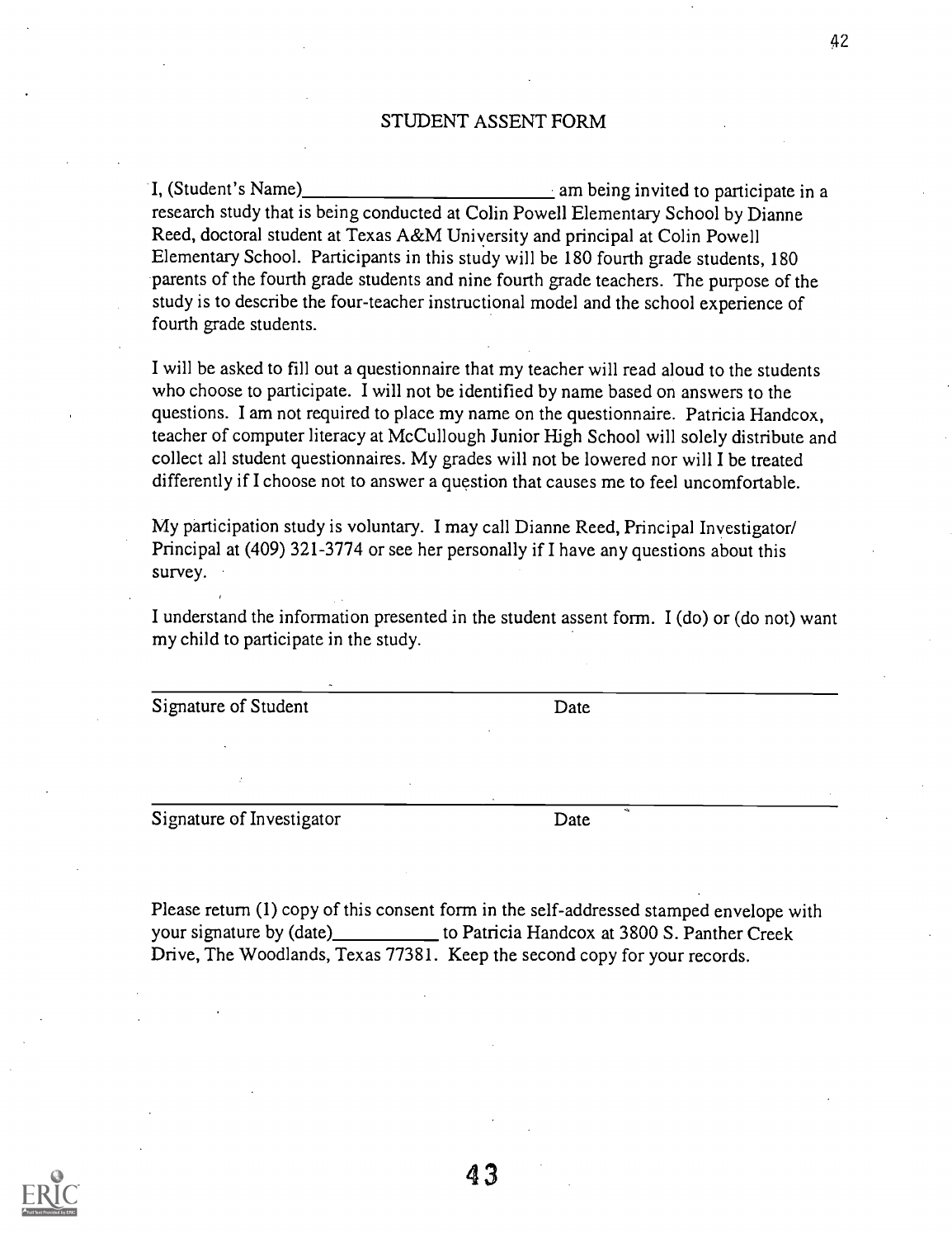# APPENDIX I

## TEACHER CONSENT FORM

 $\overline{\phantom{a}}$  $\ddot{\phantom{a}}$ 



 $\ddot{\phantom{1}}$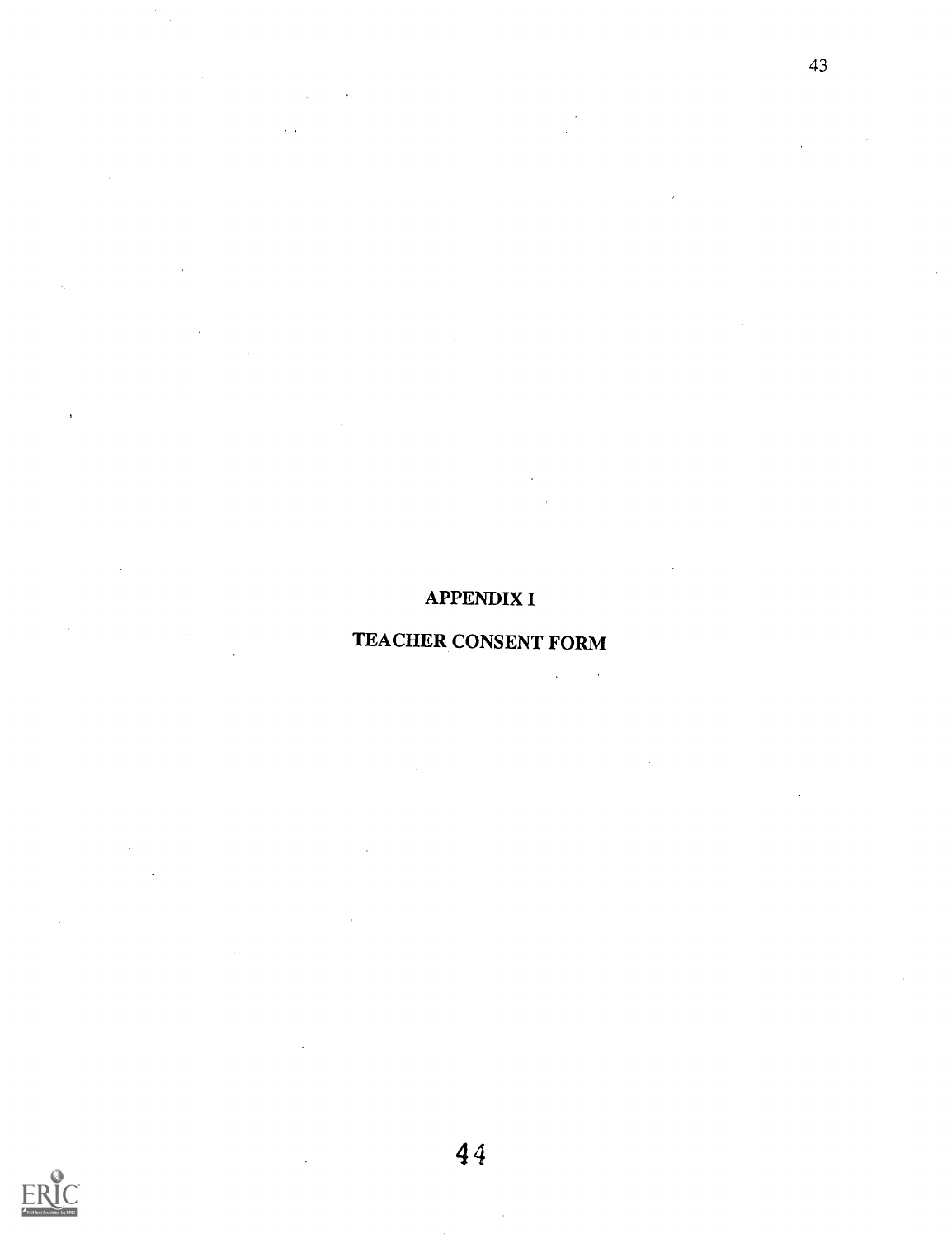### TEACHER CONSENT FORM

44.

I, (Teacher's Name) am being invited to participate in a research study that is being conducted at Colin Powell Elementary School by Dianne Reed, doctoral student at Texas A&M University and principal at Colin Powell Elementary School. The title of the study is Description of a Four-Teacher Instructional Model and the School Experience of Fourth Grade Students as Constructed by Students, Parents, and Teachers at a Selected Elementary School in Conroe Independent School District. The participants in this study will be approximately 180 fourth grade students, 180 parents of the fourth grade students and nine fourth grade teachers.

The purpose of the study is to describe the four-teacher instructional model and the school experience of fourth grade students as constructed by students, parents, and teachers at a selected elementary school in Conroe Independent School District. Describing the four-teacher instructional model and the school experience of fourth grade students could aid in designing curriculum, implementing instruction and different approaches to scheduling in elementary schools.

My responses will be anonymous. I will not be identified by name. Dianne Reed will not know who participated or not in the study. Patricia Handcox, teacher of computer literacy at McCullough Junior High School will solely facilitate the distribution and collection of the teacher opinion inventory and questionnaire.

I may refuse to answer any of the questions in the opinion inventory and questionnaire that causes me to feel uncomfortable. My participation in this study is voluntary. Whether I participate or not will not affect my employment or standing with the school or school district. If at any time I have questions regarding the research, Imay contact Dianne'Reed, Principal Investigator/Principal at (409) 321-3774.

The noninvasive nature of the study and the careful selection and coding of the information insures no risks to me. The study will be conducted throughout the 1999- 2000 school year.

"This research study has been reviewed and approved by the Institutional Review Board-Human Subjects in Research, Texas A&M University. For research related problems or questions regarding subjects' rights, the Institutional Review Board may be contacted through Dr. Richard E. Miller, IRB Coordinator, Office of the Vice Provost for Graduate Studies at (409) 845-1811."

Initial and Date:

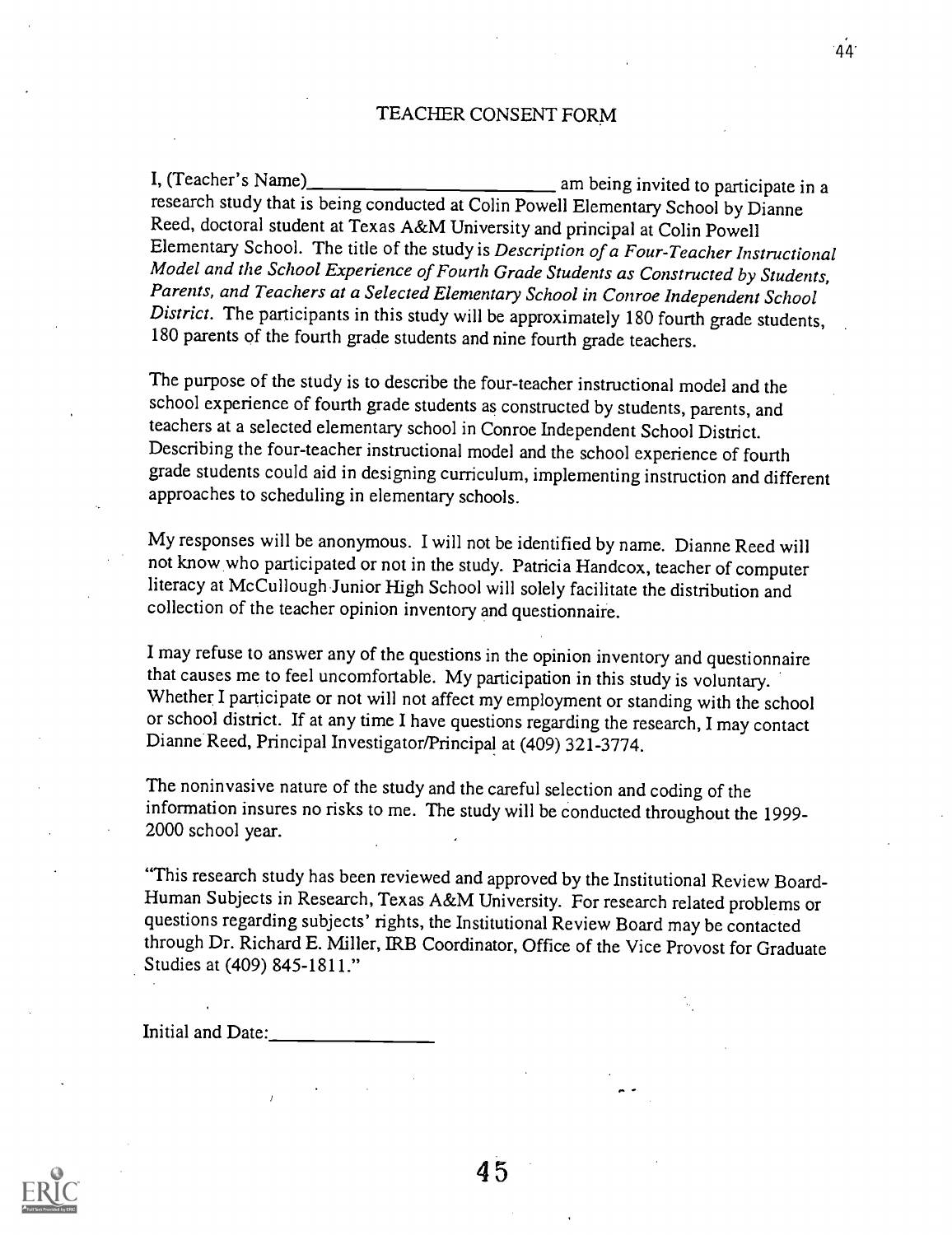To the best of my knowledge, I understand the nature and demands, benefits and risks of participating in the study. I (do) or (do not) want to participate in the study.

Signature of Teacher Date Date

Signature of Investigator Date

Please return (1) copy of this consent form in the self-addressed stamped envelope with your signature by (date)\_\_\_\_\_\_\_\_\_ to Patricia Handcox at 3800 S. Panther Creek Drive, The Woodlands, Texas 77381. Keep the second copy for your records.

46

For further information regarding this study, please contact:

Dianne Reed Dr. David Erlandson<br>
7332 Cochran's Crossing Drive Dept. of Educational The Woodlands, TX 77380 TAMU

Dept. of Educational Administration College Station, TX 77843 (409) 845-2716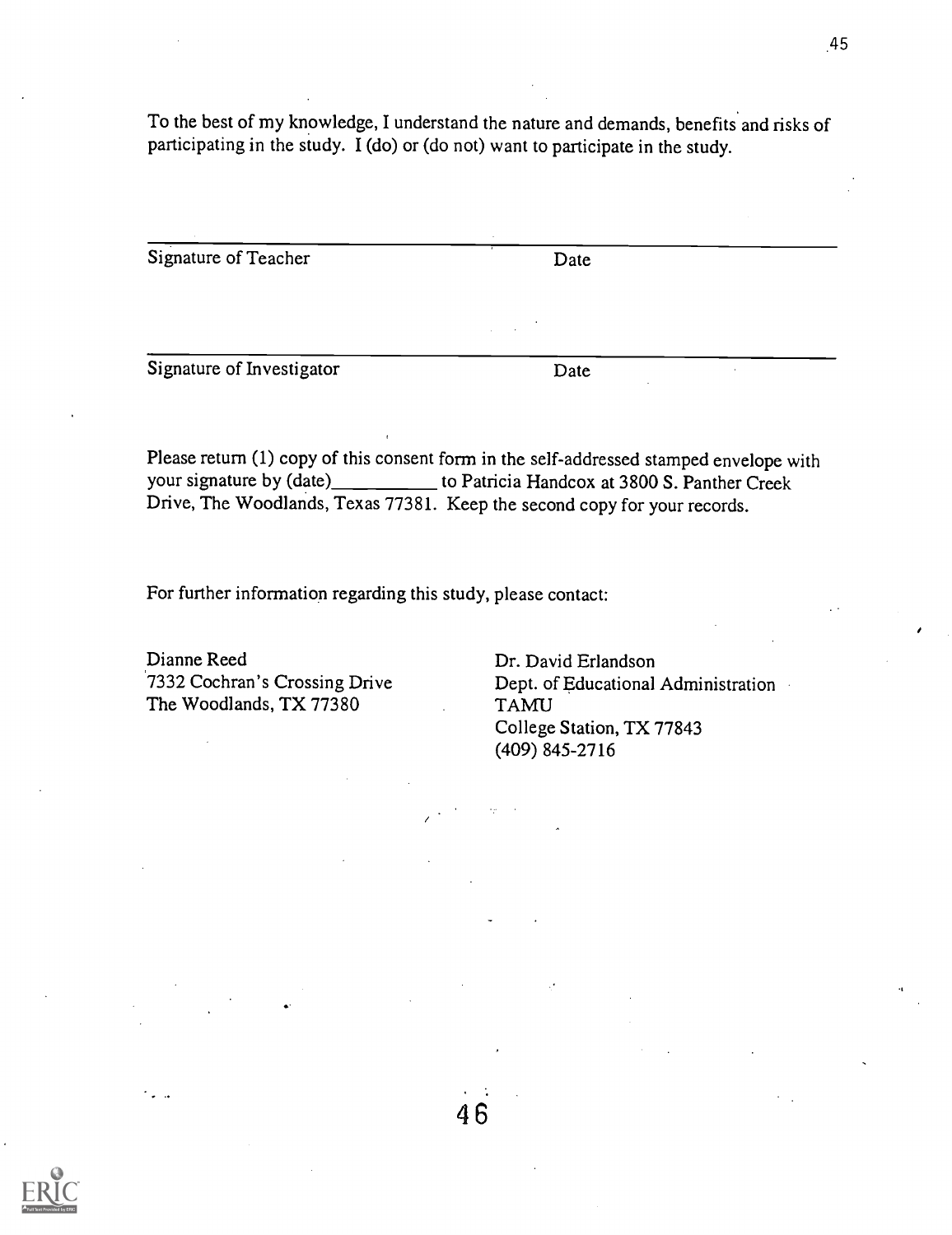|                          | 남자는 아빠 아이들은 어머니는 어머니께서 아직 사람들이 아주 있다.                                                                                                 |                          |  |
|--------------------------|---------------------------------------------------------------------------------------------------------------------------------------|--------------------------|--|
|                          | U.S. Department of Education<br>Office of Educational Research and Improvement (OERI)<br>Mational Library of Education (NLE)          |                          |  |
|                          | Educational Resources Information Center (ERIC)<br><b>CONTRACTOR OF ALL PROPERTY OF STATE OF STATE</b><br><b>REPRODUCTION RELEASE</b> |                          |  |
| DOCUMENT IDENTIFICATION: | (Specific Document)                                                                                                                   |                          |  |
| Title:                   | Description of Success: A Four Teacher Instructional Model                                                                            |                          |  |
| Author(s):               | Dianne Reed.                                                                                                                          | <b>Publication Date:</b> |  |
| Corporate Source:        | Sam Houston State University                                                                                                          | Feb. 2002                |  |

# II. REPRODUCTION RELEASE:

In order to disseminate as widely as possible timely and significant materials of Interest to the educational community, documents announced in the<br>In order to disseminate as widely as possible timely and significant mater In order to disseminate as widely as possible threny and organization (RIE), are usually made available to users in microfiche, reproduced paper copy,<br>monthly abstract journal of the ERIC system, Resources in Education Ser monthly abstract journal of the ERIC system, Resources in Education (Fuc), the security measurement is given to the source of each document, and, if<br>and electronic media, and sold through the ERIC Document Reproduction Ser reproduction release is granted, one of the following notices Is affixed to the document

, 28

If permission is granted to reproduce and disseminate the identified document, please CHECK ONE of the following three options and sign at the bottom of the page.

| The sample sticker shown below will be<br>affixed to all Level 1 documents                                                                                    | The semple sticker shown below will be<br>affixed to all Level 2A documents                                                                                                                                                                                                                                                                                      | The sample sticker shown below will be<br>affixed to all Level 2B documents                                                                                                                                                                                                                                                                                                                                                               |
|---------------------------------------------------------------------------------------------------------------------------------------------------------------|------------------------------------------------------------------------------------------------------------------------------------------------------------------------------------------------------------------------------------------------------------------------------------------------------------------------------------------------------------------|-------------------------------------------------------------------------------------------------------------------------------------------------------------------------------------------------------------------------------------------------------------------------------------------------------------------------------------------------------------------------------------------------------------------------------------------|
| PERMISSION TO REPRODUCE AND<br>DISSEMINATE THIS MATERIAL HAS<br><b>BEEN GRANTED BY</b>                                                                        | PERMISSION TO REPRODUCE AND<br>DISSEMINATE THIS MATERIAL IN<br>MICROFICHE, AND IN ELECTRONIC MEDIA<br>FOR ERIC COLLECTION SUBSCRIBERS ONLY,<br>HAS BEEN GRANTED BY                                                                                                                                                                                               | PERMISSION TO REPRODUCE AND<br>DISSEMINATE THIS MATERIAL IN<br>MICROFICHE ONLY HAS BEEN GRANTED BY                                                                                                                                                                                                                                                                                                                                        |
|                                                                                                                                                               |                                                                                                                                                                                                                                                                                                                                                                  |                                                                                                                                                                                                                                                                                                                                                                                                                                           |
| TO THE EDUCATIONAL RESOURCES<br>INFORMATION CENTER (ERIC)                                                                                                     | TO THE EDUCATIONAL RESOURCES<br>INFORMATION CENTER (ERIC)                                                                                                                                                                                                                                                                                                        | TO THE EDUCATIONAL RESOURCES<br>INFORMATION CENTER (ERIC)                                                                                                                                                                                                                                                                                                                                                                                 |
|                                                                                                                                                               | 2A                                                                                                                                                                                                                                                                                                                                                               | 2B                                                                                                                                                                                                                                                                                                                                                                                                                                        |
|                                                                                                                                                               | Lavel 2A                                                                                                                                                                                                                                                                                                                                                         | Level 2B                                                                                                                                                                                                                                                                                                                                                                                                                                  |
| Level 1                                                                                                                                                       |                                                                                                                                                                                                                                                                                                                                                                  |                                                                                                                                                                                                                                                                                                                                                                                                                                           |
|                                                                                                                                                               |                                                                                                                                                                                                                                                                                                                                                                  |                                                                                                                                                                                                                                                                                                                                                                                                                                           |
|                                                                                                                                                               |                                                                                                                                                                                                                                                                                                                                                                  | Check here for Level 28 release, permitting                                                                                                                                                                                                                                                                                                                                                                                               |
| Check here for Level 1 release, permitting reproduction<br>and dissemination in microfiche or other ERIC archival<br>media (e.g., electronic) and paper copy. | Check here for Level 2A release, permitting reproduction<br>and dissemination in microfiche and in electronic media<br>for ERIC archival collection subscribers only<br>Documents will be processed as indicated provided reproduction quality permits.<br>If permission to reproduce is granted, but no box is checked, documents will be processed at Level 1. | reproduction and dissermention in microfiche only                                                                                                                                                                                                                                                                                                                                                                                         |
|                                                                                                                                                               | to satisfy information needs of educators in response to discrete Inquiries.                                                                                                                                                                                                                                                                                     | I hereby grant to the Educational Resources Information Center (ERIC) nonexclusive permission to reproduce and disseminate this document<br>as indicated above. Reproduction from the ERIC microfiche or electronic media by persons other then ERIC employees and its system $\vert$<br>contractors requires permission from the copyright holder. Exception is made for non-profit reproduction by libraries and other service agencies |
| Signature:<br>Sign                                                                                                                                            |                                                                                                                                                                                                                                                                                                                                                                  | Printed Nama/Position/Trie.<br>Dr. Dianne Reed, Asst. Professor                                                                                                                                                                                                                                                                                                                                                                           |
| here, $\rightarrow$                                                                                                                                           |                                                                                                                                                                                                                                                                                                                                                                  | 4-3886                                                                                                                                                                                                                                                                                                                                                                                                                                    |
| Organization/Address:<br>please                                                                                                                               | E Mail Accross:                                                                                                                                                                                                                                                                                                                                                  | Date:                                                                                                                                                                                                                                                                                                                                                                                                                                     |
| Sam Houston Univ.<br><u>Box 2119. Hunts</u> v                                                                                                                 | $e$ d                                                                                                                                                                                                                                                                                                                                                            | (over)<br>Shjuican                                                                                                                                                                                                                                                                                                                                                                                                                        |